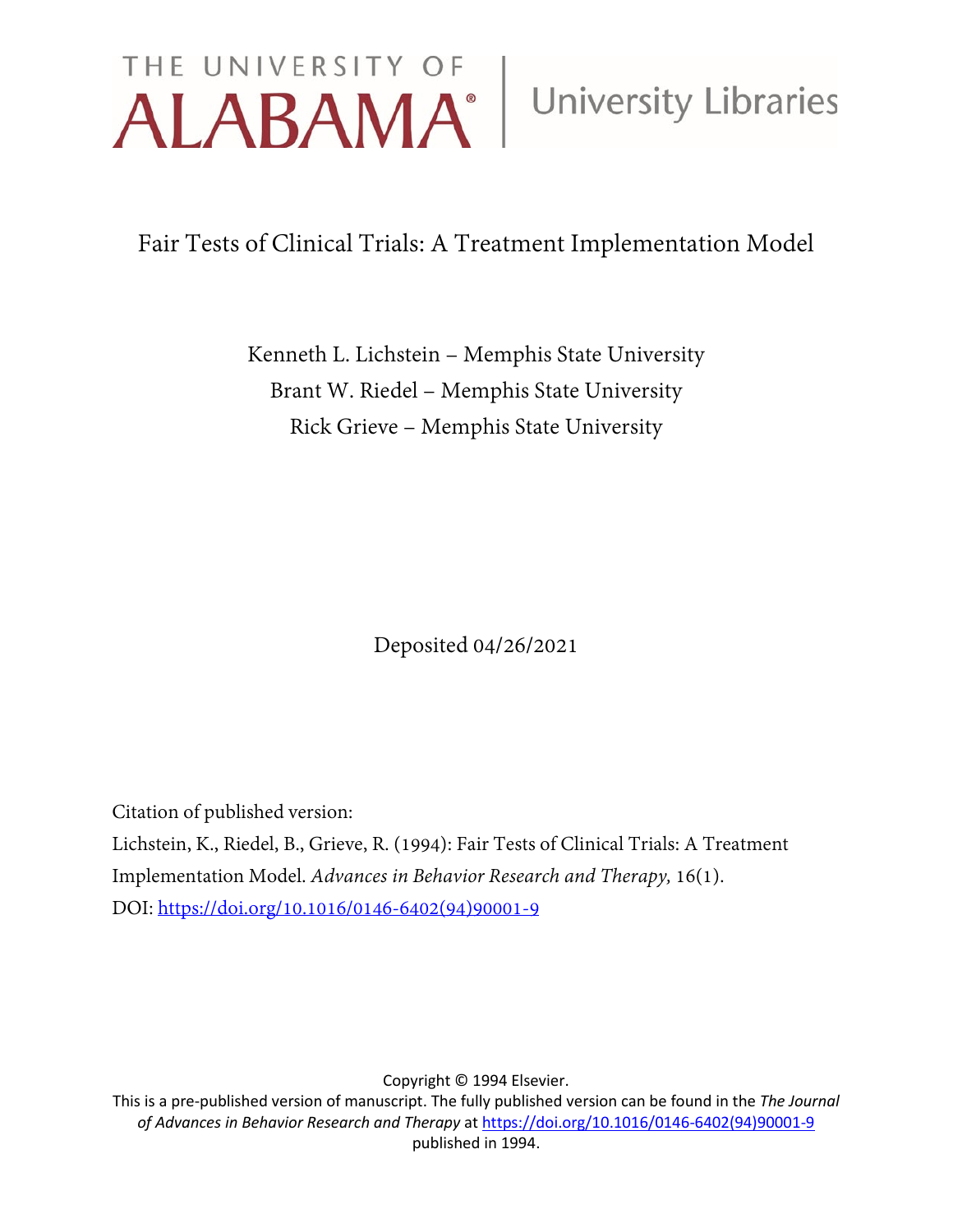### Running head: TREATMENT IMPLEMENTATION MODEL

Fair Tests of Clinical Trials: A Treatment Implementation Model Kenneth L. Lichstein, Brant W. Riedel, and Rick Grieve Memphis State University

**Advances in Behaviour Research and Therapy, 1994, 16, 1-29.**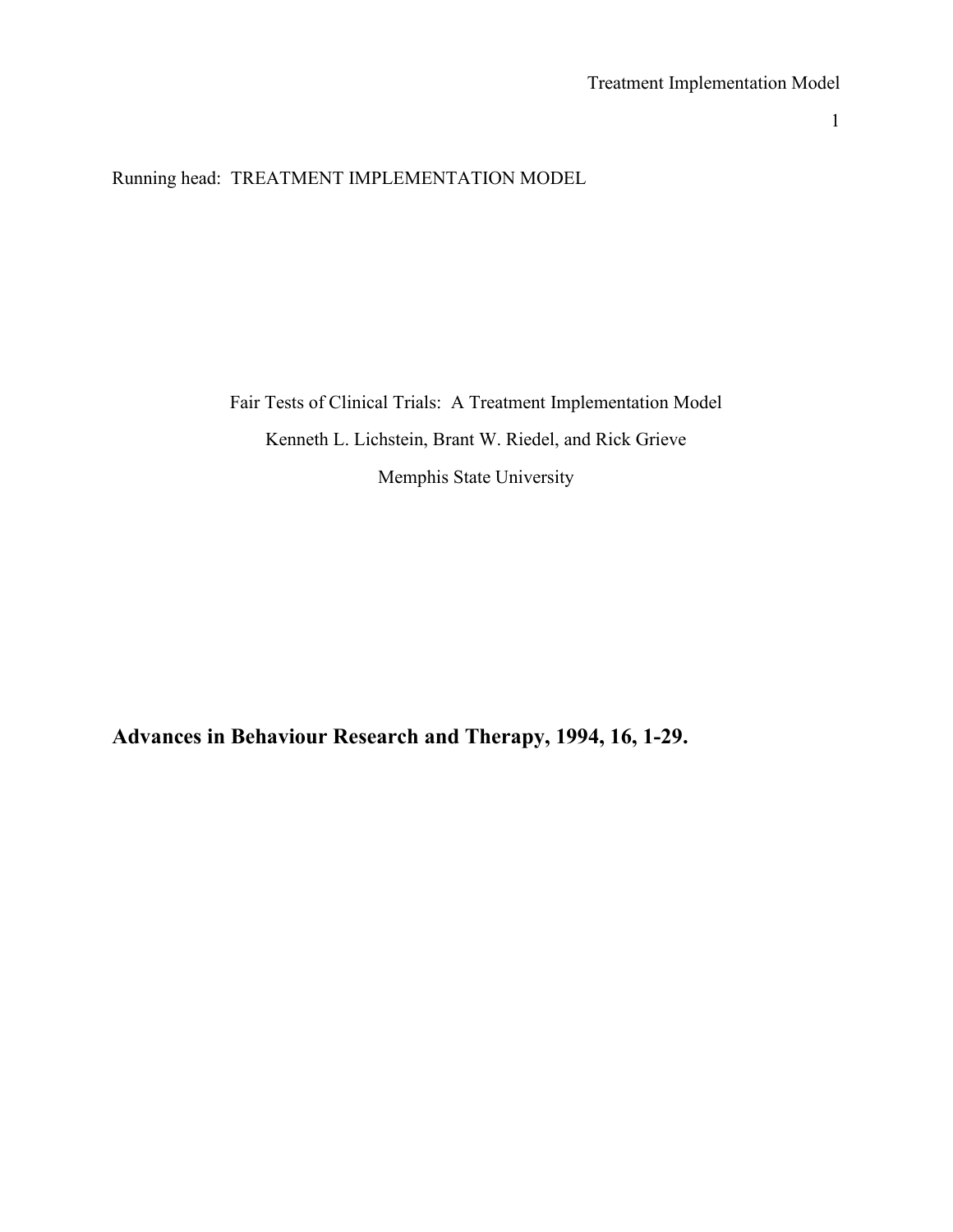#### Abstract

We propose a psychotherapy treatment implementation model whereby adequate levels of independent treatment components: delivery, receipt, and enactment, are prerequisite to asserting a valid clinical trial had been conducted. The delivery component refers to the accuracy of treatment presentation, receipt refers to the accuracy of the client's comprehension of treatment, and enactment refers to the extent of out of session application initiated by the client. Clinical scientists regularly address one or two of these components, but rarely all three, according to a survey we report. Sources and effects of model deficits, i. e., inadequate levels of treatment components, as well as methods of component assessment and induction are discussed. We conclude that faults in any one of the components drain validity proportional to the degree of deficit, and that clinical trials have often incorrectly been considered fair tests resulting in biased efficacy judgments.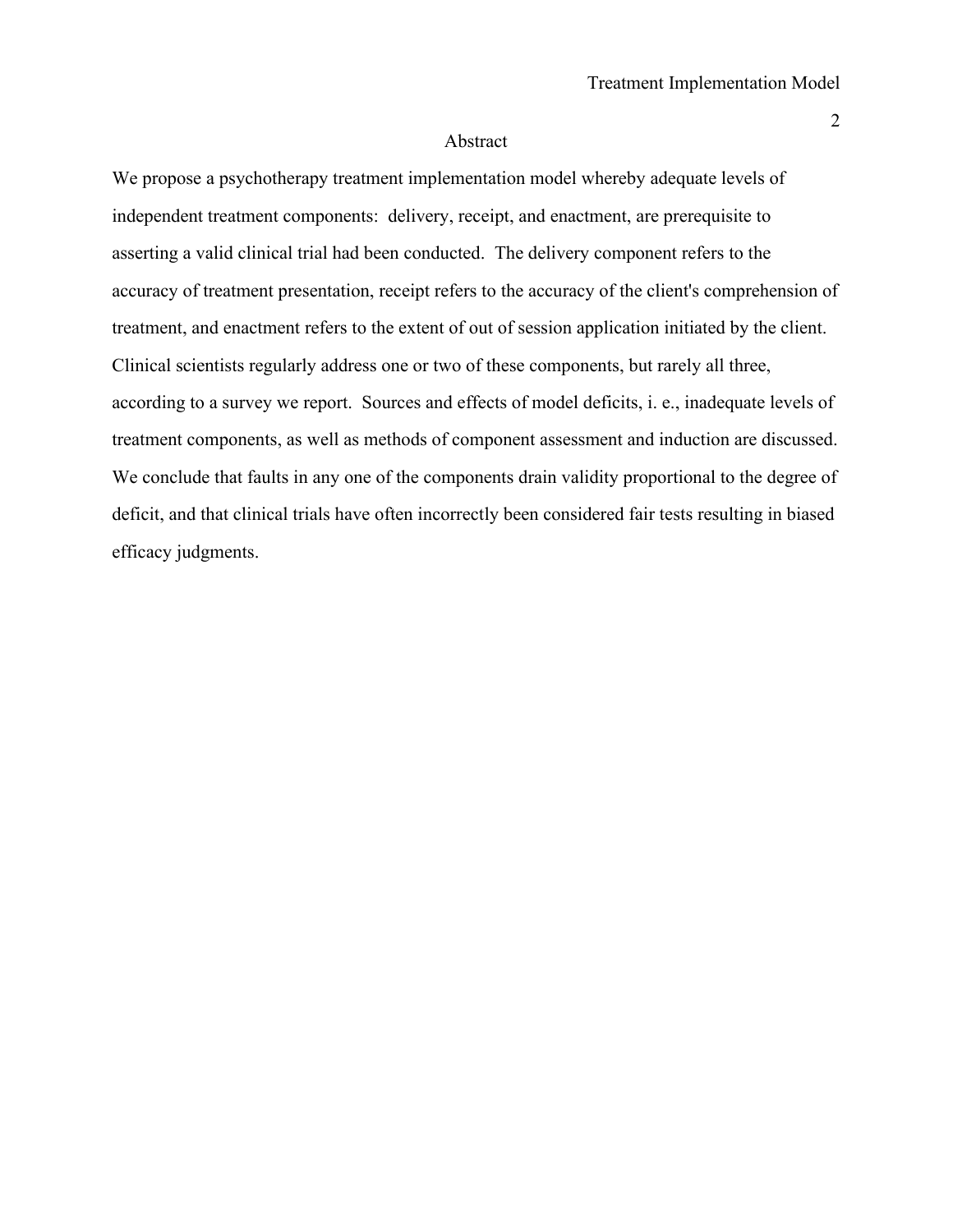#### Fair Tests of Clinical Trials:

#### A Treatment Implementation Model

Clinical scientists investigating psychotherapy have devoted well-justified attention to matters of research design, subject selection and assignment, dependent measure characteristics, and the like, in their quest to purify methodology and to elevate the confidence due the results of their labors. Motivated by these same goals, a series of articles that appeared about 10 years ago issued a methodological alert concerning an allied but novel facet of clinical outcome trials (Billingsley, White, & Munson, 1980; Quay, 1977; Sechrest, West, Phillips, Redner, & Yeaton, 1979; Sechrest & Yeaton, 1981; Yeaton & Sechrest, 1981). These authors illuminated the critical distinction between the treatment that was intended to be delivered and the actual treatment delivered. Sechrest and his colleagues argued that in the absence of ascertaining that the treatment was delivered as intended, i. e., establishing treatment integrity, partial treatment administration could prevail and lowered judgments of treatment efficacy might correctly belong to some variation of the intended treatment, but would nevertheless be awarded to the intended treatment. Since then, there has occurred increasing willingness by investigators to assess treatment integrity and to adopt measures that secure high levels of it, though this has not attained universal status. In many clinical trials we must still guess what treatment was actually tested.

This new line of methodological inquiry shifts attention from experiment-wide concern with molar design issues to a more molecular examination of the conduct of therapist and client within a given treatment to ascertain if the treatment of interest was given a fair test. Treatment integrity is but one aspect of the administration and consumption of a treatment. The present paper expands the notion of treatment integrity into a full treatment implementation model by tracking the presentation of the treatment from its therapist source to its utilization by the client. Having established that treatment was delivered as intended, final judgments of treatment efficacy are still premature until two additional standards are satisfied: treatment receipt and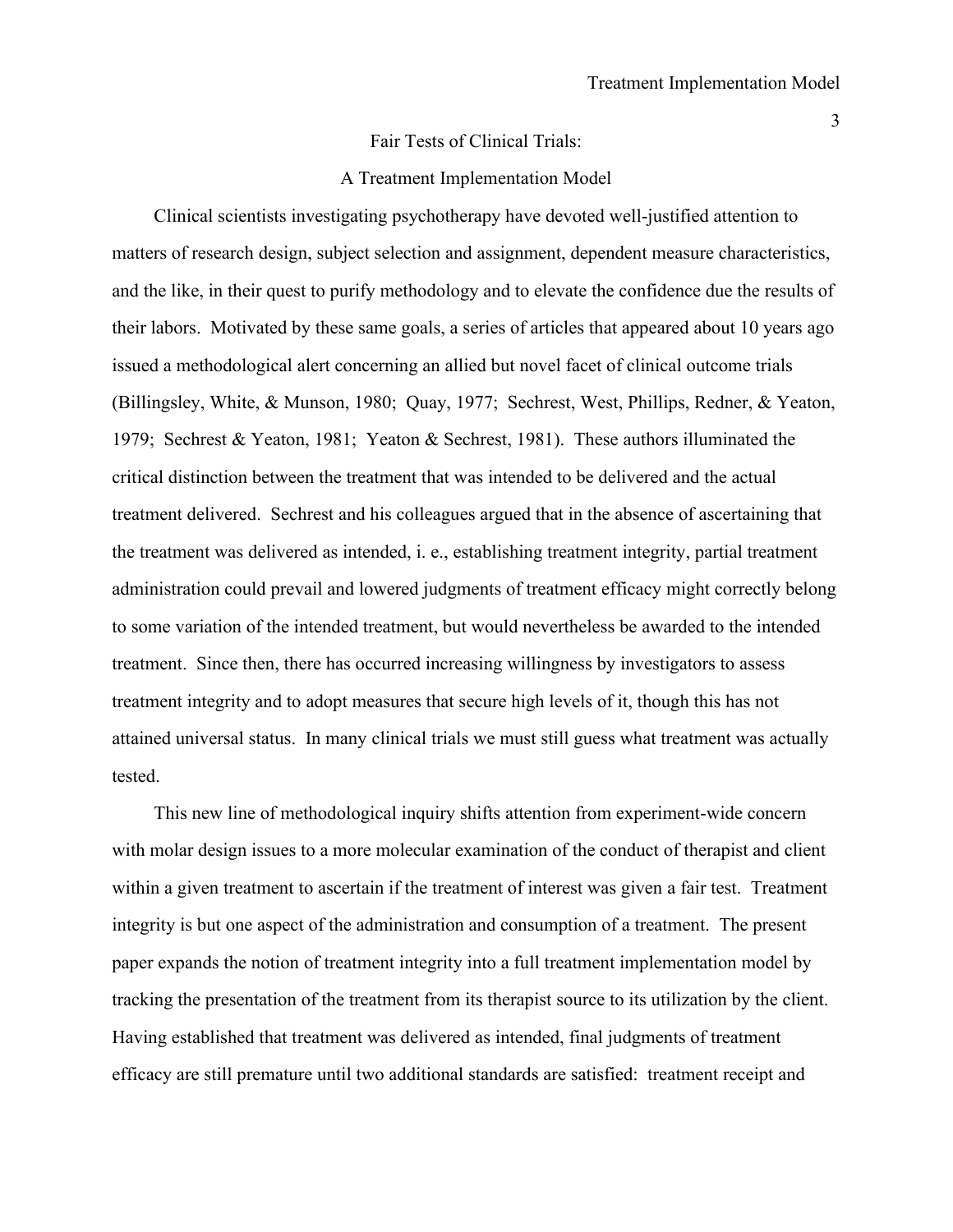treatment enactment.

Drawing upon a medical model to dramatize the point, a physician prescribing medicine for a patient's hypertension has satisfied the standard of treatment integrity if the prescription he/she wrote was the one he/she had in mind, and we call this stage treatment delivery. However, if the patient did not (a) fill the prescription, they never received the treatment, and (b) consume the medicine as instructed, they may not have achieved adequate treatment exposure. We will employ the terms receipt and enactment to refer to steps a and b above, respectively.

Establishing only treatment integrity does not necessarily justify conclusions as to medicine efficacy. Concerning receipt of treatment, had the patient decided to ignore the physician's advice, but instead gained motivation to more wisely regulate dietary and exercise habits, hypertension improvements might be unjustly attributed to the medicine were the patient's deviation from the plan not revealed. Concerning enactment of treatment, had the patient actually filled the prescription but then took it irregularly, we might unjustly attribute poor therapeutic response to the medicine.

In clinical research, analogous processes occur, though sometimes these are less distinct. Consider research on the outcome of psychodynamic psychotherapy and failure to correctly implement it referred to as component deficits. Should the therapist interject other methods of therapy into treatment, i. e., delivery deficits, we are no longer assessing only psychodynamic psychotherapy whether we have knowledge of this alteration in treatment or not. But were the patient daydreaming, intellectually incompetent to appreciate therapist communications, or distracted by physical discomfort, i. e., receipt deficits, then even had we established that orthodox psychodynamic psychotherapy had been presented, it would be unfair to blame an unsuccessful outcome on the treatment. But still, had the therapy been properly delivered and the client adequately comprehended such, treatment exposure is so far limited to 1 hour out of a 7-day period. We can expect that the client who dwells upon issues addressed in psychotherapy, who continues to examine and reevaluate personal concerns during the week, and who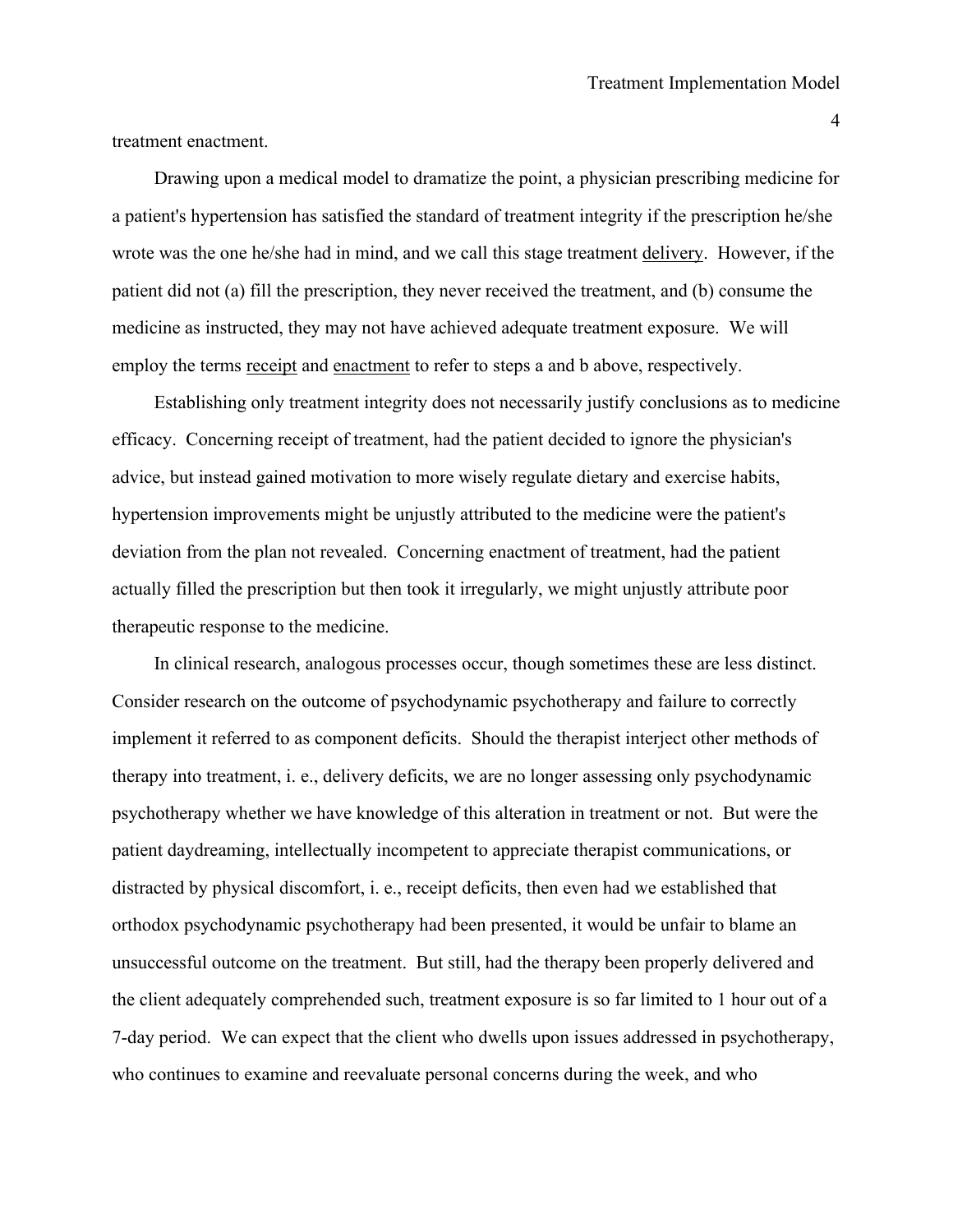experiments with new ways of relating to others would differ from a client who vanquished all thoughts of psychotherapy outside the boundaries of the session with respect to rate and magnitude of therapeutic response, were the treatment in fact a potent one.

In more focal treatments, the relevance of this treatment implementation model is less ambiguous. In the case of assertiveness training, if the method is improperly delivered, if it is not understood by the client, or if it is not rehearsed during the week, an attenuated treatment response is expected.

In the past decade, the psychotherapy methodology literature has made gains mainly with respect to treatment integrity, but has been slow to recognize the other components of the proposed model. Excellent reviews have focused our attention on the importance of establishing the integrity of the treatment (e. g., Kazdin, 1986a, 1986b; Moncher & Prinz, 1991), but do not address receipt or enactment components. Other monographs on clinical research methodology do not discuss any aspect of this model (e. g., Bellack & Hersen, 1984; Garfield & Bergin, 1986).

Kazdin (1980) provided a notable exception to the attention afforded the treatment implementation components of present interest. Under the term manipulation check, he devoted a chapter to delivery and receipt components in which he squarely illuminated the threat to internal validity they pose. Smith and Sechrest (1991) recently reiterated these concerns, as the published psychotherapy research has been slow to take heed. The National Institute of Mental Health Treatment of Depression Collaborative Research Program (Elkin, Parloff, Hadley, & Autry, 1985) provided another methodological landmark. This highly publicized investigation paid meticulous attention to treatment manual preparation, therapist training, and therapist monitoring, and has probably been influential in guiding psychotherapy researchers.

Before proceeding, a brief discussion of the topics of efficacy and of validity will help clarify concerns raised repeatedly in this article. Starfield (1977) and others have emphasized the distinction between therapeutic potency under optimal and suboptimal conditions. Efficacy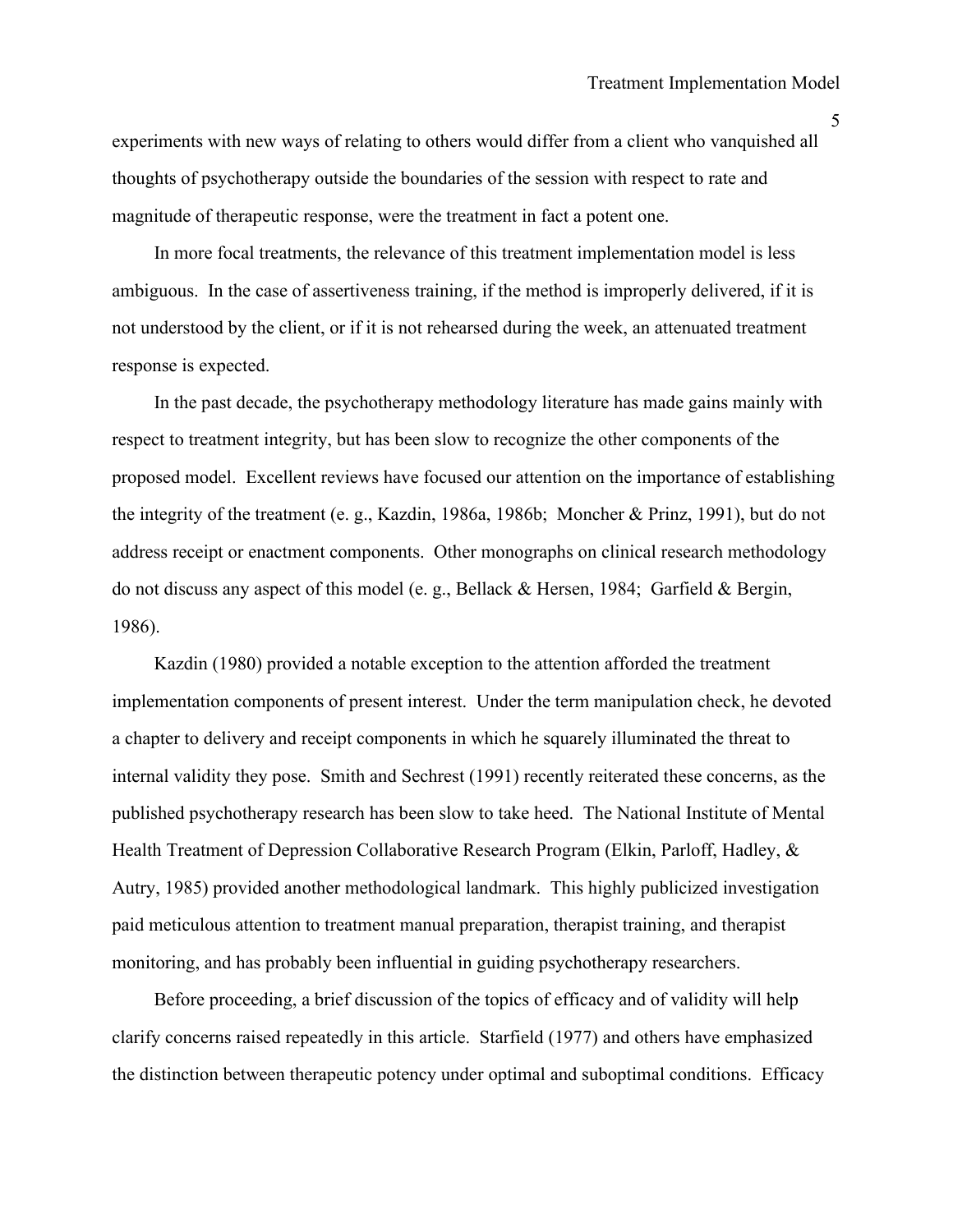refers to treatment administration under optimal conditions and defines the full therapeutic potential of the treatment. Effectiveness refers to the same treatment administered under more routine, suboptimal conditions and reflects typical effects that can reasonably be expected. Clinical research usually strives to attain efficacy trials, and these results usually exceed the effectiveness obtained in clinical practice. The present article is, of course, interested mainly in treatment efficacy and one set of factors that threaten it.

According to Cook and Campbell (1979), "one could invoke many types of validity," (p. 37) though most are subsumed under the umbrella terms internal and external validity. The former refers to validity in asserting a causal relationship exists between covariates and the latter to the validity in asserting the generalizability of findings across a continuum of salient independent and dependent variables under varying subject, time, and setting conditions. Treatment implementation model faults may corrupt both internal and external validity, depending on the nature of the fault. For example, undisciplined therapists in Study A may depart from treatment protocols, but therapists in replication Study B do not. Study A delivery faults may thus alter both internal and external validity. Alternatively, homework assignments in Study A, though requisite for satisfactory outcome, are so burdensome as to discourage adequate compliance in all but the most motivated clients. Internal validity will suffer, but not so external validity, since all replication attempts will encounter the same obstacle. In each of these varied circumstances, erosion of validity will escape the perception of even the most trained eye unless component-specific assessments are performed. In the remainder of this article, we shall use the term validity to refer collectively to the family of challenges to scientific inference.

In order to fairly judge treatment efficacy, treatment must be fully implemented. This is not to say that deficits occurring in one or more of the three components of this treatment implementation model would necessarily result in diminished treatment effects. At all times, such deficits would lead to either positive or negative bias in treatment appraisal, save for the random occurrence of therapeutic equivalence between the original component and its revision.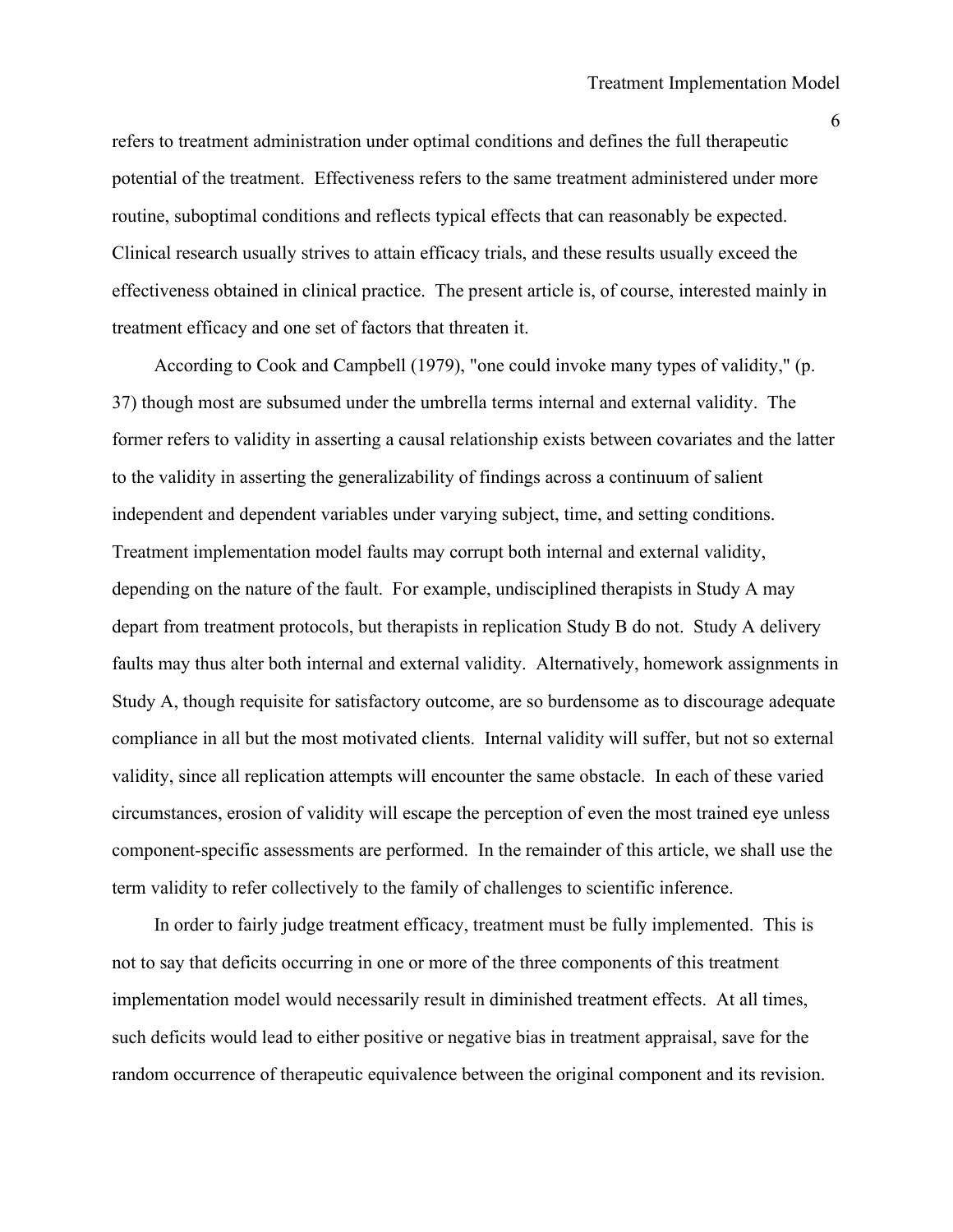#### General Characteristics of the Treatment Implementation Model

We postulate that three components must be present as a prerequisite to valid conclusions in clinical trials. Implementation of the three components, delivery, receipt, and enactment, may be linked, but most often are orthogonal. Satisfactory performance of any one of these components provides little insight into the status of the others. Fault in any one of these components, even when the remaining two are fully implemented, may disable therapy and unfairly degrade therapy appraisals. Like a chain pulling its weight, fault need not arise in all three links to compromise its integrity. Such relationships presume a potent treatment is being tested. Less often, departures from planned treatment procedures can unfairly inflate therapy appraisals, as may occur when creative therapists embellish treatment protocols by inserting new treatments. All three components are easily susceptible to diminished execution. It is the responsibility of the researcher to demonstrate adequacy of the full treatment implementation model, and failure to do so renders indeterminate the question of whether or not a fair test of a particular treatment was conducted.

The remaining sections of this paper will elaborate on this treatment implementation model. We will survey respected clinical journals to assess current practice with respect to our methodological recommendations. We will discuss a wide range of factors contributing to treatment implementation deficits and the effects of these. We will examine methods of component assessment needed to determine model adherence and methods of component induction intended to ensure high component adherence or to correct faults when discovered. Finally, summary observations will be offered.

#### Incorporation of the Treatment Implementation Model in Current Methodologies

A number of surveys have estimated the incidence of treatment integrity promotion and assessment (Billingsley et al., 1980; Moncher & Prinz, 1991; Peterson, Homer, & Wonderlich, 1982), and these have yielded discouraging findings. Over a 13-year period in the Journal of Applied Behavior Analysis, about 20% of the studies reported an attempt to assess the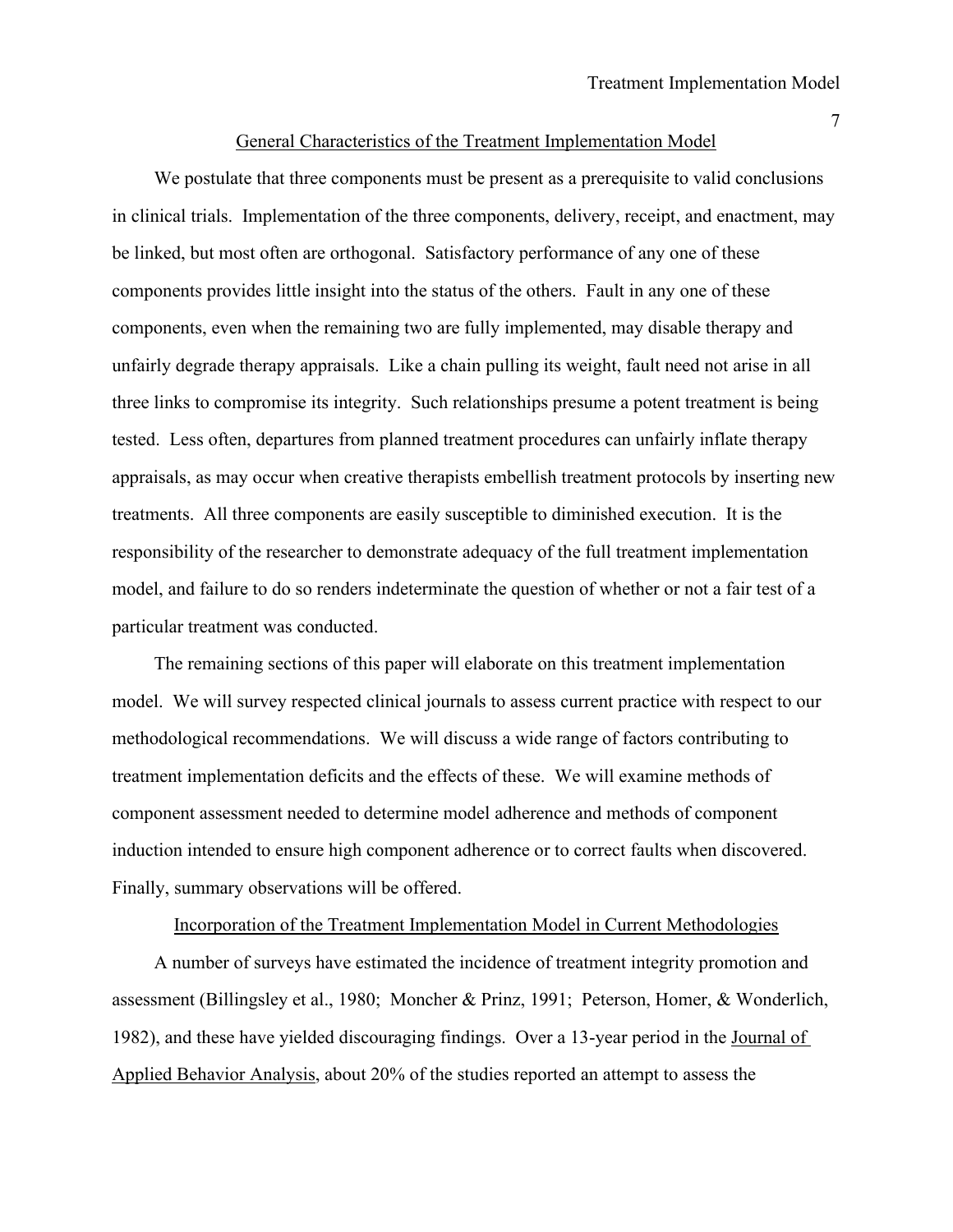procedural accuracy of the independent variable (Peterson et al., 1982), and this rate dropped (inexplicably) to 5.6% in a 2-year period in the same journal combined with a 1-year period in Behavior Modification (Billingsley et al., 1980). More recent data reveal a positive but still unsatisfactory trend (Moncher & Prinz, 1991). Eight journals surveyed over a 9-year period for three aspects of treatment integrity promotion and assessment showed increasing use of these procedures. For example, one of the strongest findings was an increase in the use of treatment manuals to guide therapist performance in the Journal of Consulting and Clinical Psychology from 39% to 49.1% over this period. Comparable surveys concerning receipt and enactment assessment are scarce. The only one we discovered surveyed studies of progressive relaxation training in four journals for nearly 3 years to determine if researchers assessed the actual level of relaxation produced by the procedure (Luiselli, Marholin, Steinman, & Steinman, 1979). This corresponds to our receipt component. Counting either self-report, physiological, or behavioral measures, 70% of the studies made no attempt to measure if a relaxation effect was induced.

In order to determine concordance between current methodological practice and the proposed treatment implementation model, we surveyed the most recent full year (1990) of Behavior Therapy and of the Journal of Consulting and Clinical Psychology. These journals were selected because they are highly respected outlets for clinical outcome research, and because they are regarded as being among the most methodologically rigorous clinical journals.

We identified all clinical outcome trials (see Tables 1 and 2), including case studies, singlesubject experimental designs, and group studies. Studies were scored for whether or not they took steps to ensure adequate levels of treatment delivery, receipt, and enactment, termed induction, and whether or not they assessed resulting levels of the treatment implementation components.

Insert Tables 1 and 2 about here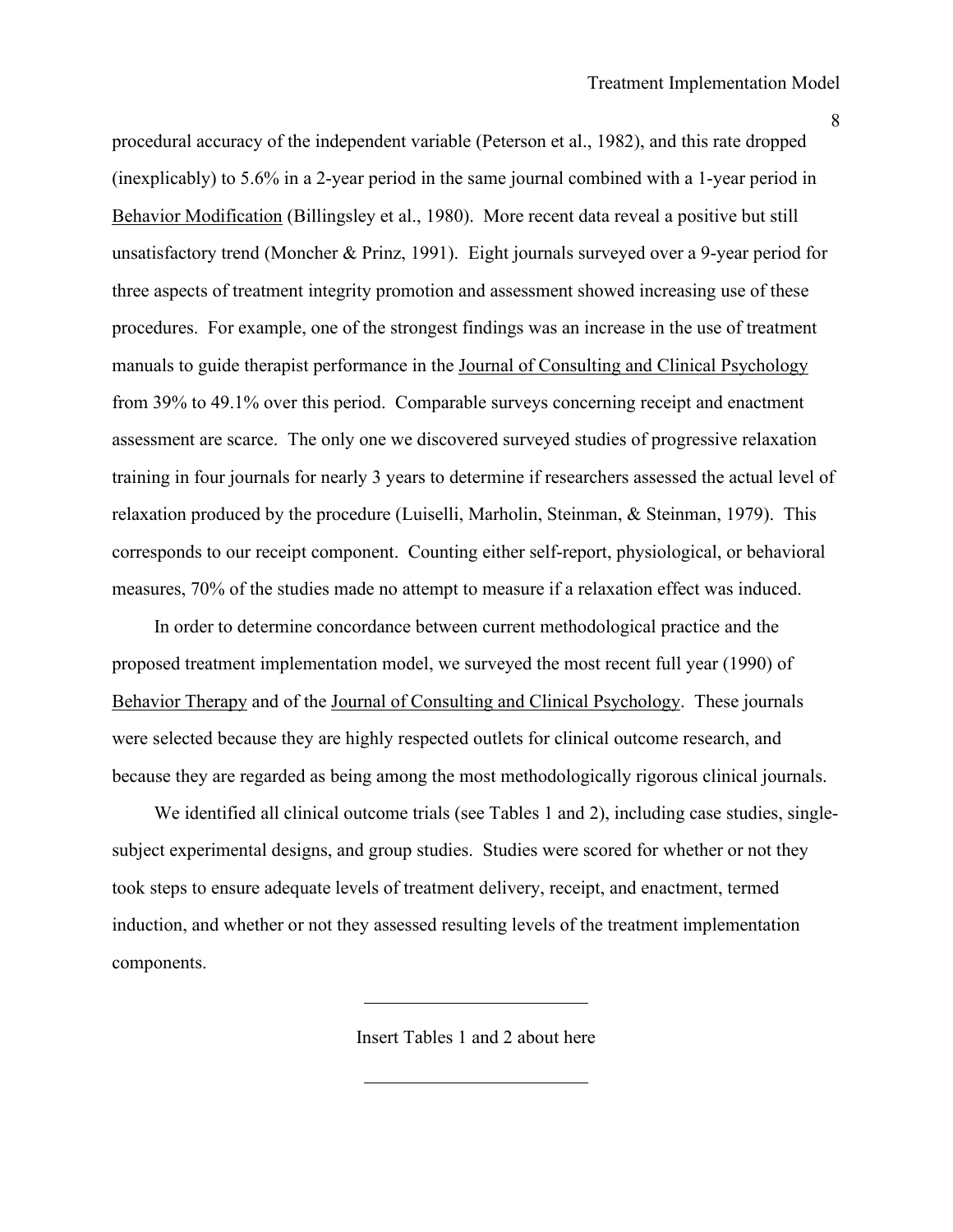If the article reported no special effort to attain accurate treatment delivery, adequate treatment receipt by the client, or adequate out-of-session enactment, the Induction columns in Tables 1 and 2 were left blank. When induction efforts were reported, they were scored as either Formal or Informal. Formal methods were characterized by written documents or audio/visual aids. Informal methods were characterized by verbal instructions that left more room for variation and ambiguity. Examples of formal induction methods for delivery, receipt, and enactment, respectively, are written treatment manuals (Viegener et al., 1990), comic books to emphasize therapy principles (Schinke, Gordon, & Weston, 1990), and relaxation tapes to guide home practice (Blanchard et al., 1990a). Examples of informal induction methods for delivery, receipt, and enactment, respectively, are role play training of therapists (Lerner & Clum, 1990), verbal prompts to remind clients of key therapeutic responsibilities (Azrin & Peterson, 1990), and encouragement to comply with homework assignments (Kivlahan, Marlatt, Fromme, Coppel, & Williams, 1990).

If the article reported no attempt at assessing the accuracy of treatment delivery, the adequacy of treatment receipt, or the extent of out-of-session enactment, the Assessment columns in Tables 1 and 2 were left blank. When assessment efforts were reported, they were scored as either Direct or Indirect. Direct methods were characterized by direct observation or objective measurement which yielded findings of high certainty. Indirect methods were characterized by reliance on verbal reports or self-report questionnaires which could not erase doubt as to their accuracy. Examples of direct assessment methods for delivery, receipt, and enactment, respectively, are scoring tapes of therapy sessions (Lewinsohn, Clarke, Hops, & Andrews, 1990), written tests of clients' change in knowledge following therapy (Kivlahan et al., 1990), and saliva samples (Christensen & Burrows, 1990). Examples of indirect assessment of delivery, receipt, and enactment, respectively, are verbal supervision of therapy sessions (Rosen, Cado, Silberg, Srebnik, & Wendt, 1990), inquiry as to clients' confidence in applying therapy skills (Lerner & Clum, 1990), and self-report records of homework performance (Turner,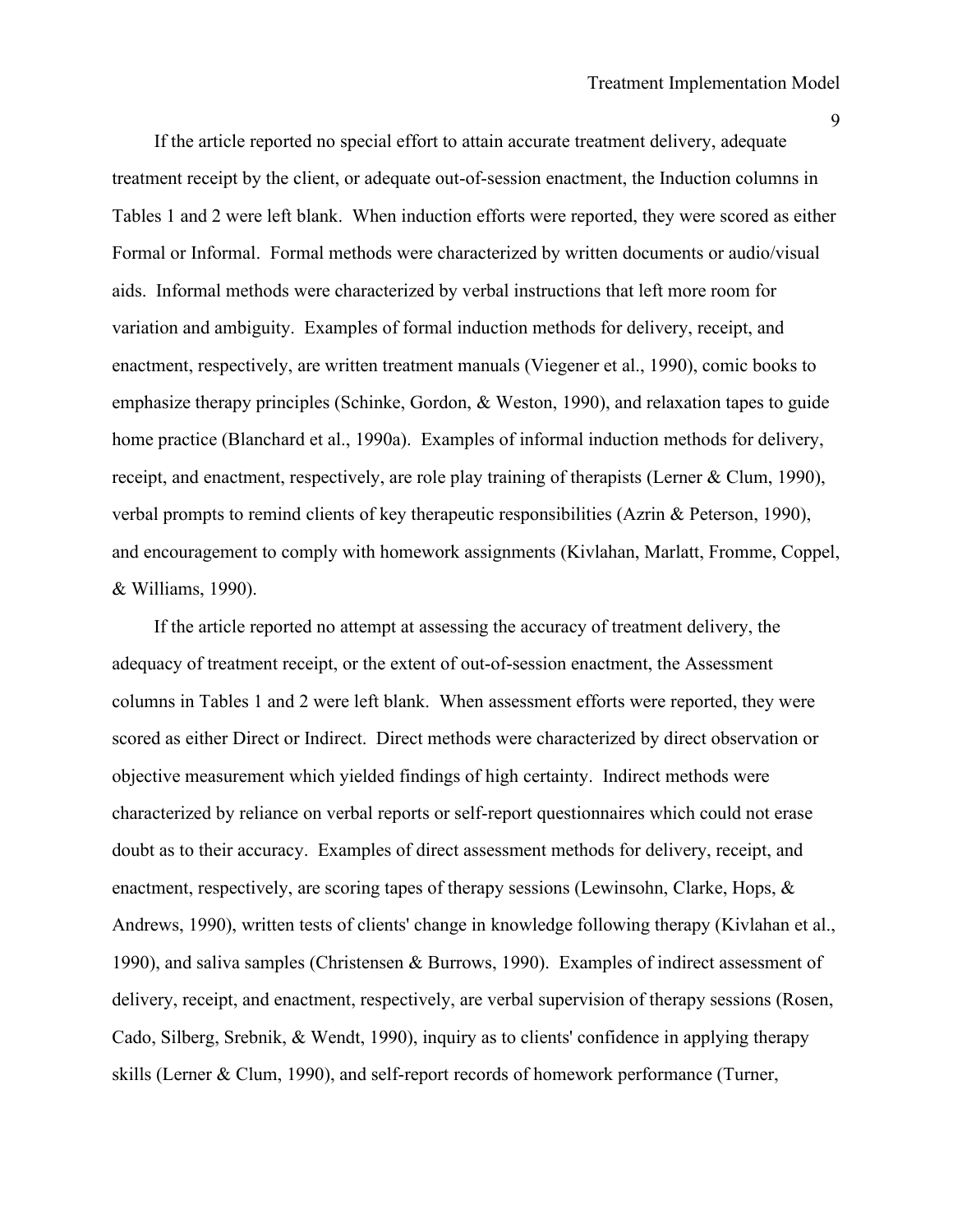Clancy, McQuade, & Cardenas, 1990).

#### Behavior Therapy (BT)

BT 1990 contained 25 clinical outcome studies. Of these, the design of 20 fit our full treatment implementation model. For example, some were classroom interventions for which there was no homework component. Only 1 of 20 studies induced and assessed all three treatment implementation components (Lewinsohn et al., 1990).

Considering treatment implementation induction, 5 of 20 studies took steps to induce all three components, though only 4 (20%) of these exclusively employed formal methods (Agras, Taylor, Feldman, Losch, & Burnett, 1990; Christensen & Burrows, 1990; Lewinsohn et al., 1990; Viegener et al., 1990). Delivery induction was routine, occurring in 24 of 25 studies, and performed formally in 23 (92%) of these. Receipt induction was evident in 8 of 22 studies, with 7 (31.8%) studies incorporating formal receipt induction. Enactment induction existed in 9 (45%) of 20 studies, and all of these nine studies utilized formal enactment induction techniques.

Considering treatment implementation assessment, 2 (10%) of 20 studies (Lewinsohn et al., 1990; Neimeyer & Feixas, 1990) assessed all three components, but neither assessed all three components directly. About half the studies (12 of 25) assessed treatment delivery, and 9 (36%) of these assessed it directly. The concept of receipt as utilized in our model was applicable to 22 studies. Six assessed receipt, with five (22.7%) assessing it directly. Enactment was applicable to 20 studies. In 14 of these studies, a specific homework assignment was given to the subjects. The six remaining studies lent themselves to treatment enactment by subjects and such was implied, but explicit homework assignments were not reported in the articles. Eleven (55%) of these 20 studies assessed enactment, though only two (10%) assessed it directly.

#### Journal of Consulting and Clinical Psychology (JCCP)

JCCP 1990 contained 22 clinical outcome studies. The design of all 22 studies fit our full treatment implementation model. Only two (Blanchard et al., 1990a, 1990b) of 22 studies, 9.1%, assessed delivery, receipt, and enactment, but these studies did not report efforts to induce all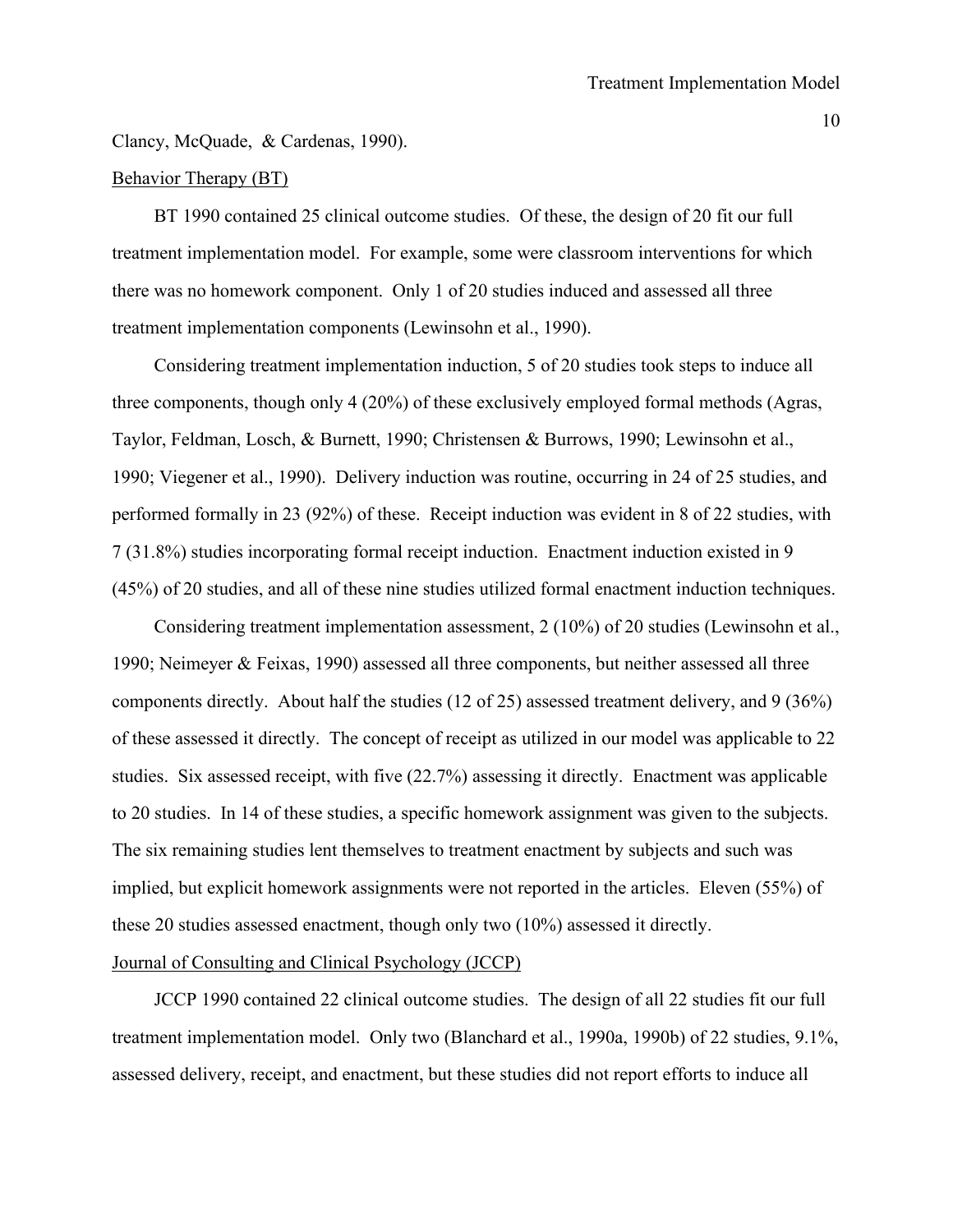three components of the model. Thus, no single study assessed and induced all components of the treatment implementation model.

Considering model induction, 4 (18.2%) of 22 studies induced all three components . Of these, only one (Jay & Elliott, 1990) relied on formal techniques exclusively. Delivery induction was common, occurring in 18 of 22 studies, but was performed formally in only 9 (40.9%) studies. Receipt induction occurred in 8 (36.4%) of 22 studies, and all were formal. Enactment induction occurred in 10 of 22 studies, and 5 (22.7%) of these utilized formal induction techniques.

Considering model assessment, 2 (9.1%) of the 22 studies assessed all three components (see reference to Blanchard above), though neither of these studies exclusively employed direct assessment. Ten studies assessed treatment delivery, and 7 (31.8%) of these were direct. Receipt of treatment was assessed in 6 (26.1%) of 23 studies, with 5 of the 6 studies using direct measures. Enactment was also assessed in 6 (27.3%) of 22 studies, but none were direct. Summary Findings

The utilization patterns of the treatment implementation model in the above journals are subject to alternative interpretations. Few of the studies induced and/or assessed all three components, but nearly all of the studies addressed at least one of the components indicating awareness, albeit occurring unevenly, by clinical scientists that these dimensions are worthy of attention. Induction, and to a somewhat lesser extent assessment, of treatment delivery has achieved conventional status and is far more established in methodology practice than are induction or assessment of receipt and enactment, and these conclusions apply roughly equally to the two journals. Apparently, treatment integrity recommendations of 10 years ago exerted an important influence on the course of clinical methodology, and this is certainly heartening.

When assessments of delivery, receipt, and enactment were reported, the findings of the first two were uniformly favorable and the third usually favorable but more variable. We can conjecture four equally plausible explanations for these positive findings. First, researchers who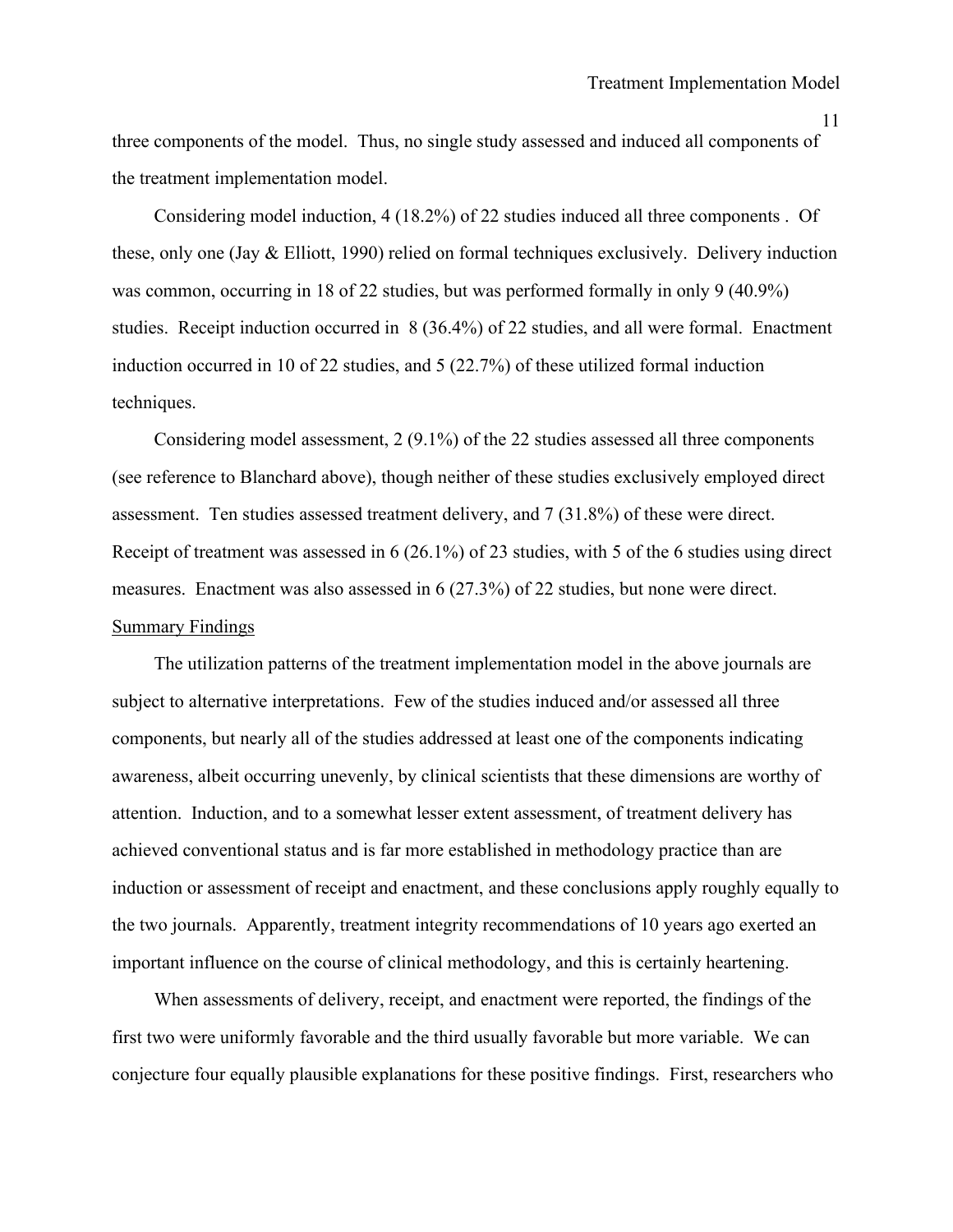are sufficiently sophisticated to plan this degree of meticulous research are better researchers across the range of research dimensions and simply produce high quality research. Second, given the decision to assess implementation components, researchers strive to produce high quality research that will measure up to conventional standards. Third, when assessments reveal implementation deficits, such as a treatment other than the one planned was actually delivered, researchers elect not to submit the study for publication. Fourth, journal editors will not publish manuscripts when model deficits are announced. Whatever the reason, the presence of assessments of treatment implementation components is strongly associated with a higher quality of published clinical outcome research.

A final brief comment is worth noting. Scoring articles to compile the data for Tables 1 and 2 was in many cases a difficult task because procedural information was either not reported or provided with insufficient detail. It is possible that our data underestimate the prevalence of our treatment implementation model as a function of concise reporting styles reflecting editorial pressure to conserve journal space and/or disinterest in reporting research in sufficient detail as to permit replication.

#### Sources and Effects of Model Deficits

Departures from satisfactory component implementation, i. e., inaccurate treatment delivery, poor client comprehension, or poor client enactment, represent model deficits. The following sections alert the reader to factors promoting model deficits and interpretive problems arising from their presence.

#### Deficits in Treatment Delivery

When the actual treatment delivered differs from the intended treatment by virtue of additions or deletions, this is said to be a deficit in treatment delivery. The term treatment integrity has focused mainly on partial treatment delivery or errors of omission. Kazdin (1986a) employed the term treatment differentiation to specify the differences between treatments being compared. Integrity and differentiation are not completely independent, and have recently been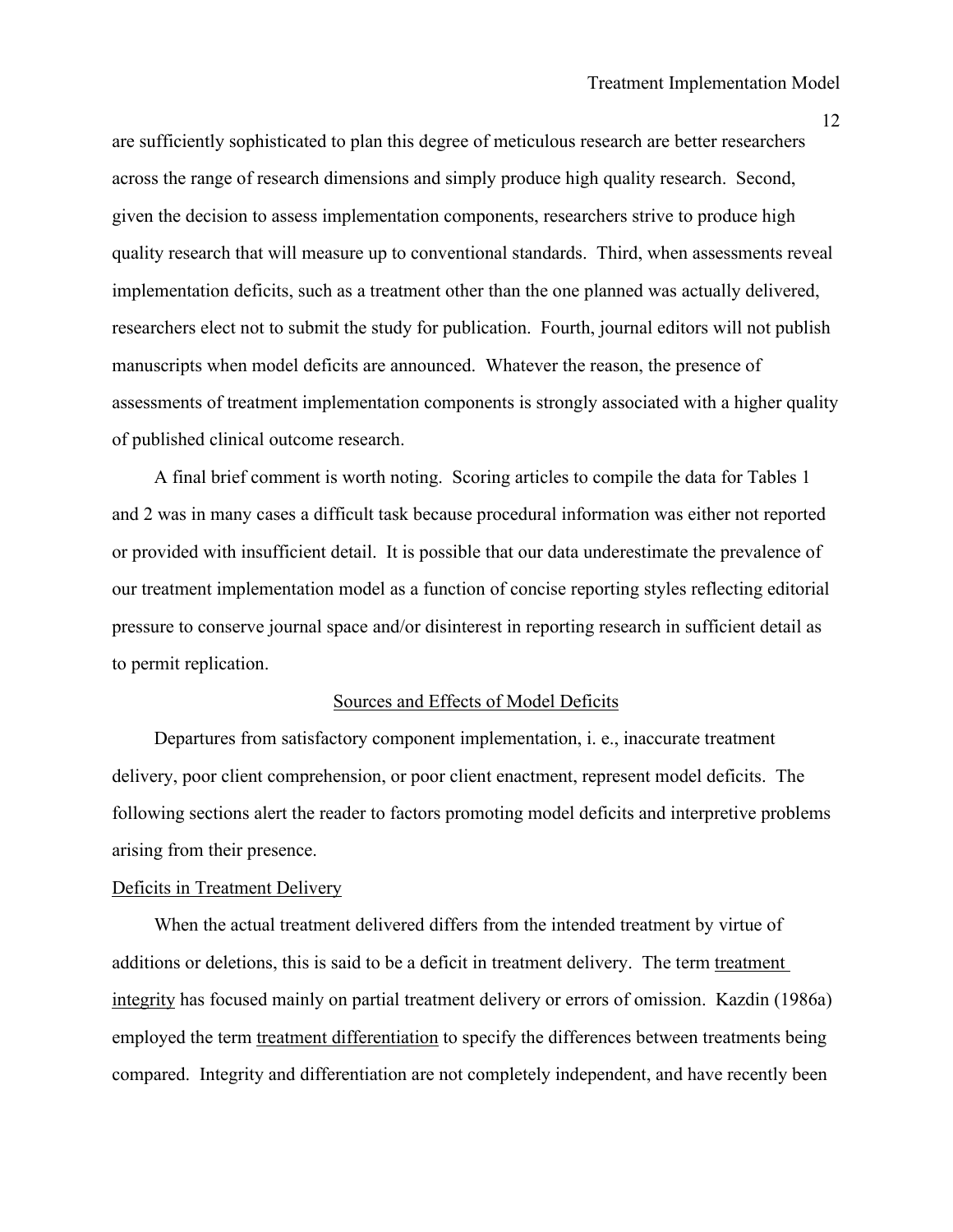joined under an umbrella term treatment fidelity (Moncher & Prinz, 1991). As integrity suffers depending on what part of treatment is omitted or what new ingredients are added, distinctions between treatments may fade. Experimenter/therapists may depart from the planned treatment for a multitude of reasons that may be subsumed under the categories of treatment and therapist characteristics.

Sechrest et al. (1979) reasoned that vaguely defined or highly complex treatments invite lapses in treatment integrity more so than treatments undistinguished by these characteristics. Similarly, burdensome or taxing treatments may inspire therapist modification. Therapist preparation and personality characteristics may also undermine integrity. The training provided the therapist may be inadequate. The absence of a specific training manual and inadequate mock trials could all result in treatment modification. Therapists with an inadequate educational background or who are poorly motivated (Sechrest et al., 1979) for the tasks assigned to them may alter treatments intentionally or accidentally.

Sechrest and his colleagues (Sechrest et al., 1979; Yeaton & Sechrest, 1981) warned of shrinking treatment potency as the delivered treatment departs from planned protocols, but outcome may also exceed that of the planned treatment when partial treatment is presented. Omission of well-conceived portions of treatment could surely drain treatment efficacy, but therapists may also omit unimportant treatment components. Indeed, treatment components will sometimes dilute or even detract from efficacy and were these omitted, the diminished treatment integrity could produce comparable or even better results than the original treatment.

Treatment integrity may be compromised by still another device. Therapists may insert unplanned treatment components to supplement the intended treatment. In this case, the actual treatment delivered is composed of the entirety of the intended treatment plus additional unintended components, and the supplement could conceivably improve or detract from the original treatment. Kazdin (1980, p. 39) related the case of a comparison group study for clients in psychiatric day care. The therapist inserted techniques from the behavior therapy condition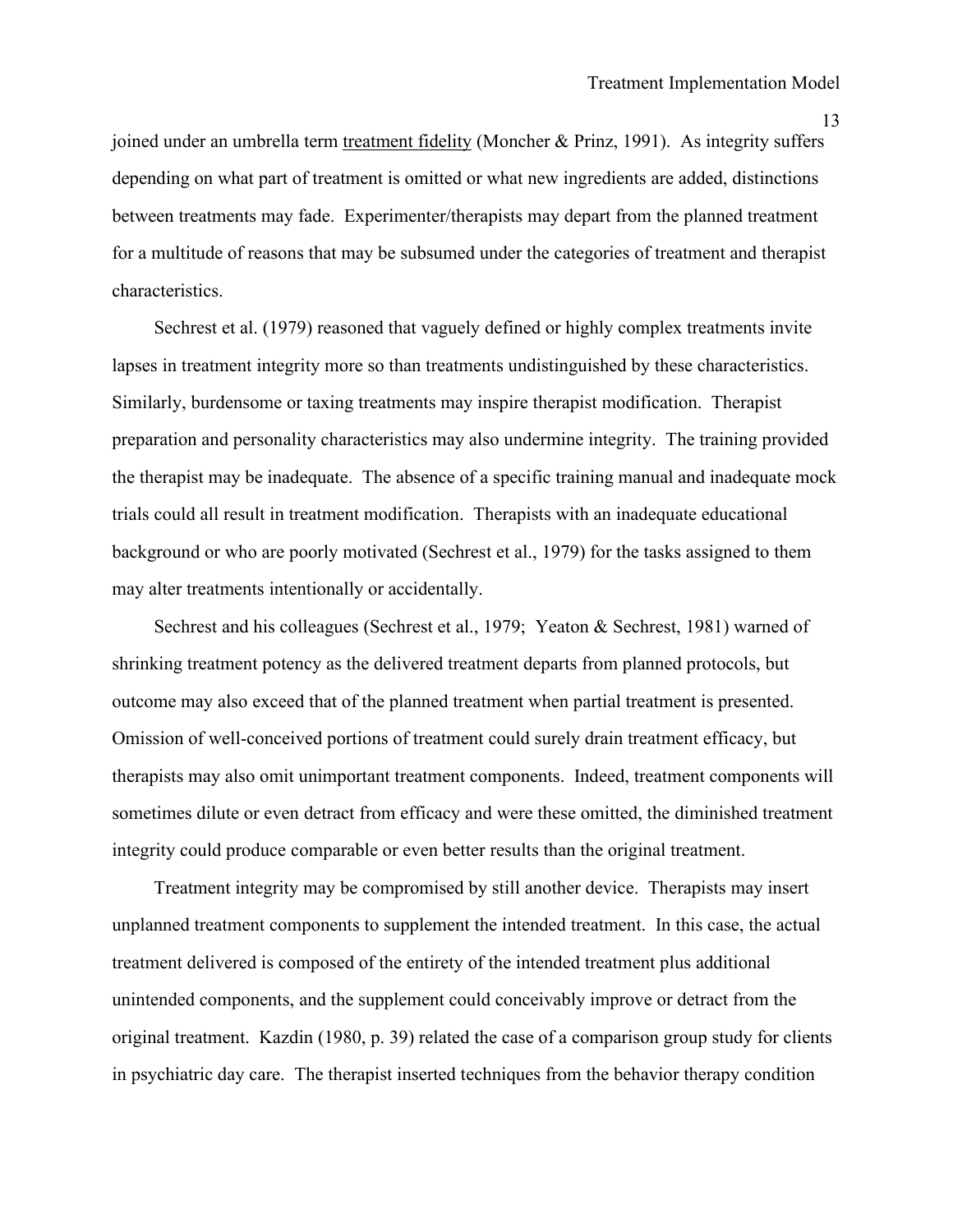into the milieu therapy condition, and thereby diffused differences between them.

Finally, partial and supplemented treatment may co-occur, wherein the therapist omits part of the intended treatment to create room for his/her innovations. In sum, treatment variations of omission or commission may deplete or enhance efficacy, and final efficacy conclusions may contain a positive or negative bias when treatment is altered. The magnitude of efficacy error is proportional to the degree of departure from the stated treatment, assuming that receipt, enactment and other therapy outcome influences are not deficient. In the absence of treatment integrity assessment, doubt persists in identifying exactly to which treatment to attribute obtained results.

#### Deficits in Treatment Receipt

Receipt deficits can result from either therapist or client shortcomings, or from poor communication between the two for which they share responsibility. Therapists may be sufficiently handicapped in their ability to communicate, such that most earnestly motivated clients would fail to master substantial portions of the treatment. Clients may be poorly motivated, inattentive, or of diminished intellectual capacity, thereby failing to comprehend the treatment delivered by the most able therapists. At other times, personality factors muddle the interaction between a therapist who usually communicates effectively and a client who would master the treatment presented by most therapists. In this latter case, receipt deficits would mount, perhaps surprisingly, given the ill-fated match of competent therapists and clients.

Except when a treatment has zero therapeutic potential, receipt deficits will always shrink outcome. If the treatment is completely ineffectual, no additional therapeutic losses will accrue when the treatment goes unperceived. Excepting for the case when it is the nature of the treatment itself that precludes adequate client mastery, as with highly laborious, complex treatments, treatment delivery and treatment receipt are independent phenomena.

#### Deficits in Treatment Enactment

The client assumes the role of primary change agent in place of the therapist for the entirety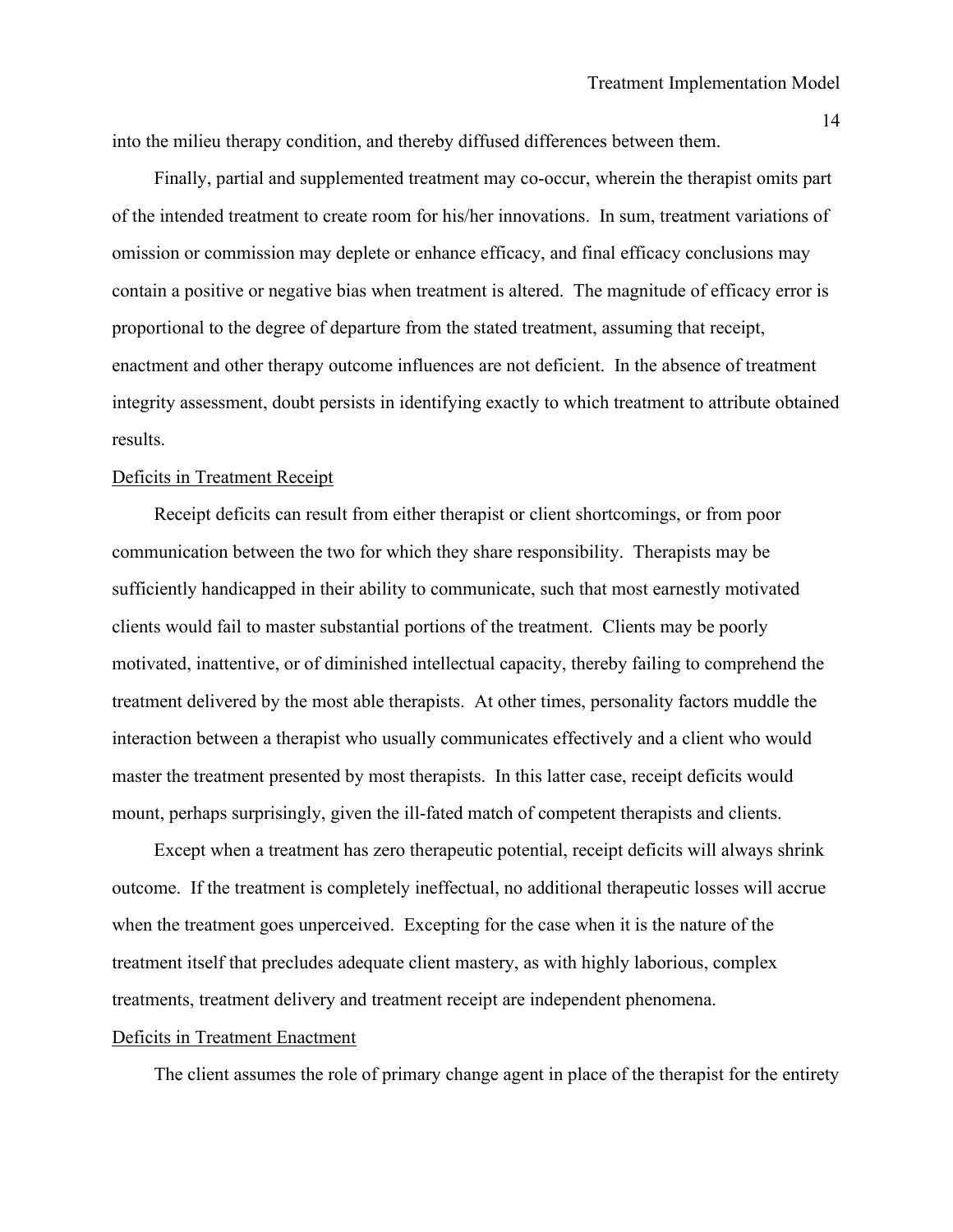of the week outside the customary 1-hour therapy session. According to this view, the professional therapist delivers a small fraction of the potential change process and the client the remainder. Noncompliant clients receive abbreviated treatment exposure, and the degree of the abbreviation will vary depending on the nature of the treatment. A number of authors have focused our attention on the crucial nature of this matter. Feinstein (1979) coined the phrase, "compliance bias," referring to the often overlooked impact of home compliance on therapy outcome. He reasoned that comparable therapies may be judged unequal due to differential client enactment. Goldsmith (1979) argued that noncompliant subjects are, in essence, absent from the clinical trial, and statistical power to detect clinical effects will suffer unless the researcher runs extra subjects to compensate for anticipated noncompliers.

The emphasis on client as primary change agent varies greatly across therapies, but must exist to some extent in all therapies. For example, Primakoff, Epstein, and Covi (1986) lamented that homework activities in cognitive therapy for depression are universally recognized as a critically important therapeutic ingredient, but that the salient literature is lax in reporting specific homework assignments or compliance rates. Vermilyea, Barlow, and O'Brien (1984) dramatically demonstrated the relationship between enactment and clinical outcome. They tracked rated anxiety and compliance to anxiety treatment home instructions, and they found differential treatment response in three clients paralleled varying levels of adherence both within and between clients. Other investigators have reported comparable findings (Hoelscher, Lichstein, & Rosenthal, 1984; Kazdin & Mascitelli, 1982; Persons, Burns, & Perloff, 1988).

Relaxation therapy may serve as the prototype for this process. Typically, the therapist induction is explicitly recognized as 1/7 of the therapy, and the prescribed daily home practice of the client defines 6/7 of treatment exposure. Clearly, poor homework compliance will usually drain therapeutic potency.

Lichstein (1988) identified six common factors contributing to lowered client relaxation practice. These likely invade practice compliance in other therapies as well: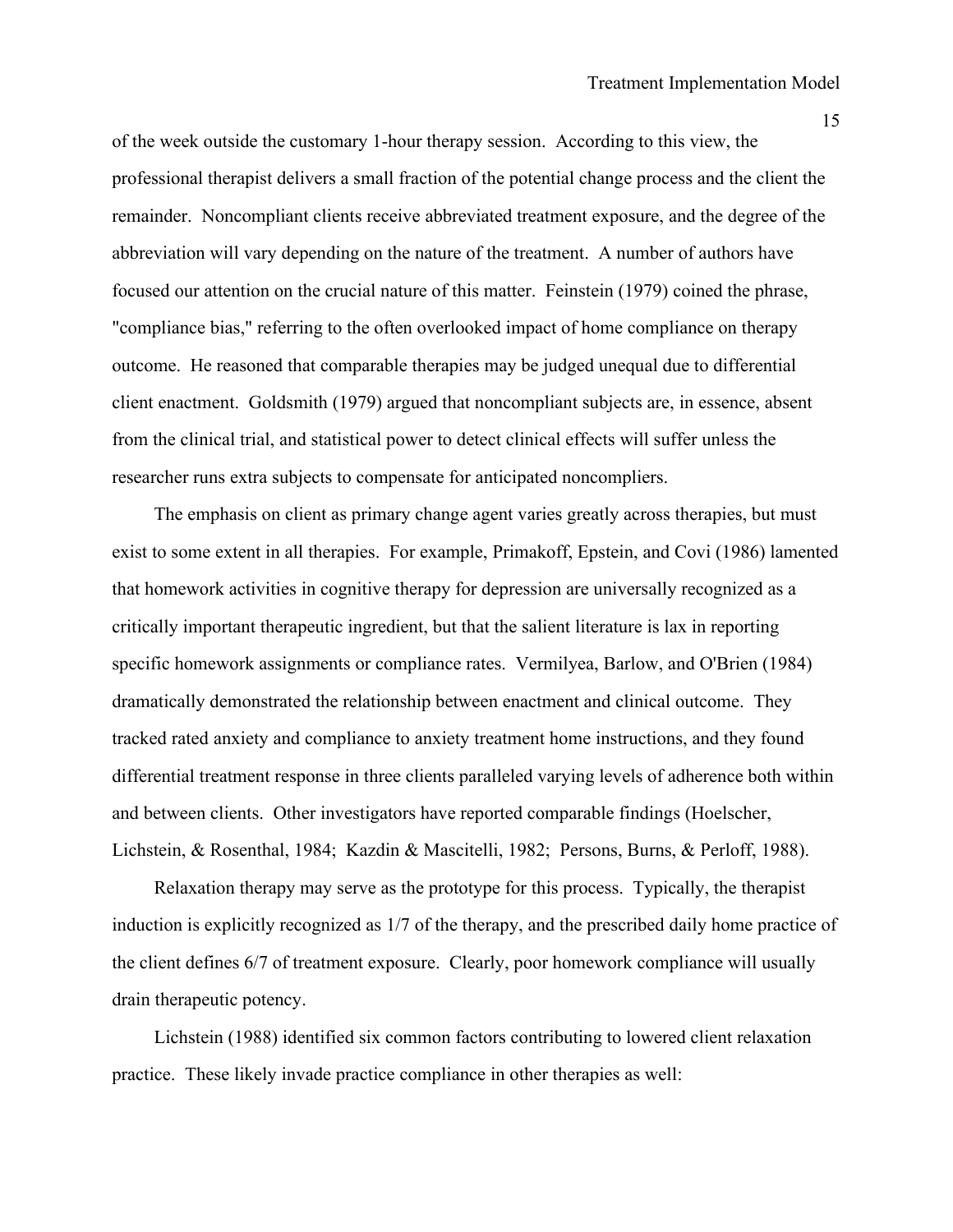1. Not enough time. Busy schedules compete with time needed to practice treatment.

2. Forget. Clients lament that their good intentions are frustrated by poor memory.

3. Unsure of correct procedure. Outwitted by the complexity of the procedure, clients will abandon practice as frustration mounts.

4. Lack of success. When benefits derived from home practice fall short of expectations, discouragement may depress practice.

5. Unsatisfactory setting. Treatment practice may require setting characteristics or assistance from others not conveniently available.

6. Declining interest in therapy. Innumerable factors will contribute to general disinterest in therapy, and poor homework follow through may be one of the first signs of this development.

#### Assessment of Treatment Implementation

In the absence of evaluating the degree to which treatment exposure included implementation components, we cannot determine if the clinical outcome in a particular trial fairly judges the efficacy of the treatment being tested. Thus, not only must a clinical trial include a dependent variable assessing treatment, it must also include additional therapist and client variables to determine what treatment was actually presented, was it adequately perceived, and was it adequately enacted?

#### Delivery Assessment

This component of our model has received the most attention in the literature. The experimenter must list the key therapeutic components of the treatment being tested and must also identify the particular ingredients of associated treatments that are specifically not part of the treatment in question. From this basis, the experimenter can operationalize those therapist behaviors that must be present in order to certify adequate delivery and those therapist behaviors judged taboo in order to avoid confusing the treatment of interest with others. This process of determining what to assess is itself potentially instructive. It will perhaps stimulate clarification in the minds of some experimenters as to the active components of their treatment.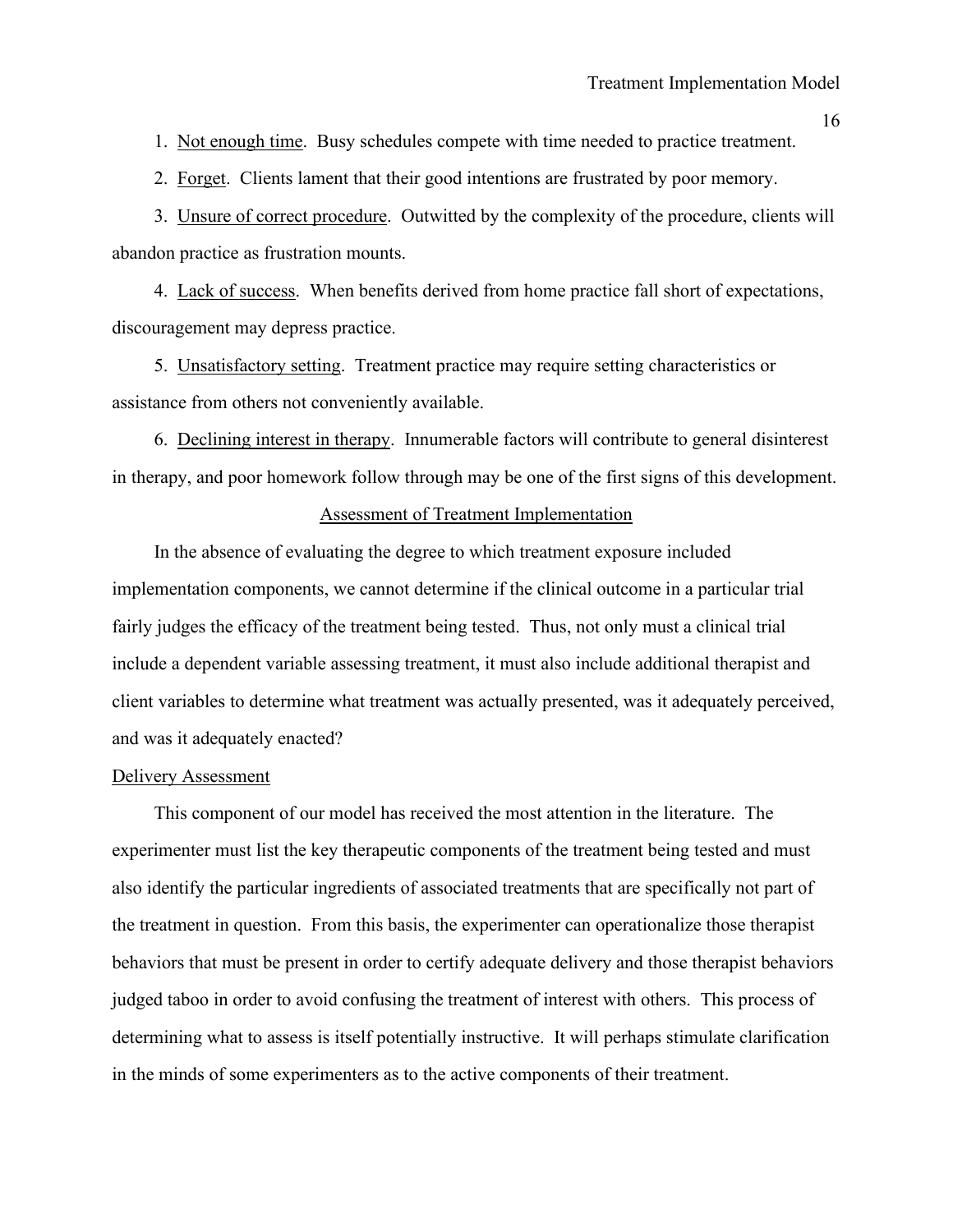Treatment delivery ratings of taped therapy sessions are probably the most trustworthy means of assessing delivery. Taping provides a method whereby an independent observer can directly monitor the adherence of the actual treatment delivery process to the intended treatment protocol. Also, taping sessions erases any assessment errors due to recall lapses. Tapes of treatment sessions can be utilized in a number of ways to assess treatment delivery. For example, Keefe et al. (1990) had independent raters listen to audiotapes of treatment sessions and then measured the ability of those raters to distinguish between the two treatment conditions included in the study, an index of treatment differentiation (Kazdin, 1986a). Vallis, Shaw, and Dobson (1986) employed a 7-point Likert rating for 11 items specifically designed to judge cognitive therapists. Lewinsohn et al. (1990) specifically outlined therapist behaviors that were intended to occur during treatment sessions and then used videotapes to assess the compliance of therapists with the intended treatment delivery protocol. Using a three-point scale (2=perfect adherence; 1=partial adherence; 0=no adherence), independent raters assessed the degree of therapist adherence to each of the outlined behaviors of the delivery protocol. Kazdin (1980, p. 293) had a clever suggestion, though we have not encountered its use since. He employed unidentified, confederate subjects who participated in the experiment solely for the purpose of reporting back to the experimenter on the performance of the therapist.

Indirect methods of delivery assessment rely on therapist or subject self-report. Although indirect assessment through therapist self-report may be preferable to no assessment, therapists may intentionally or unintentionally misrepresent the degree of protocol adherence. Unintentional inaccuracies in memory may be compounded by pressure to satisfy the expectations of a supervisor, thus providing an additional source of error. Using subject selfreports instead of therapist reports of treatment session content avoids assessment error due to intentional exaggeration of compliance. However, subject reports, like therapist reports, are prone to assessment error due to recall difficulty.

Figure 1 presents an example of a delivery assessment form adapted from our own research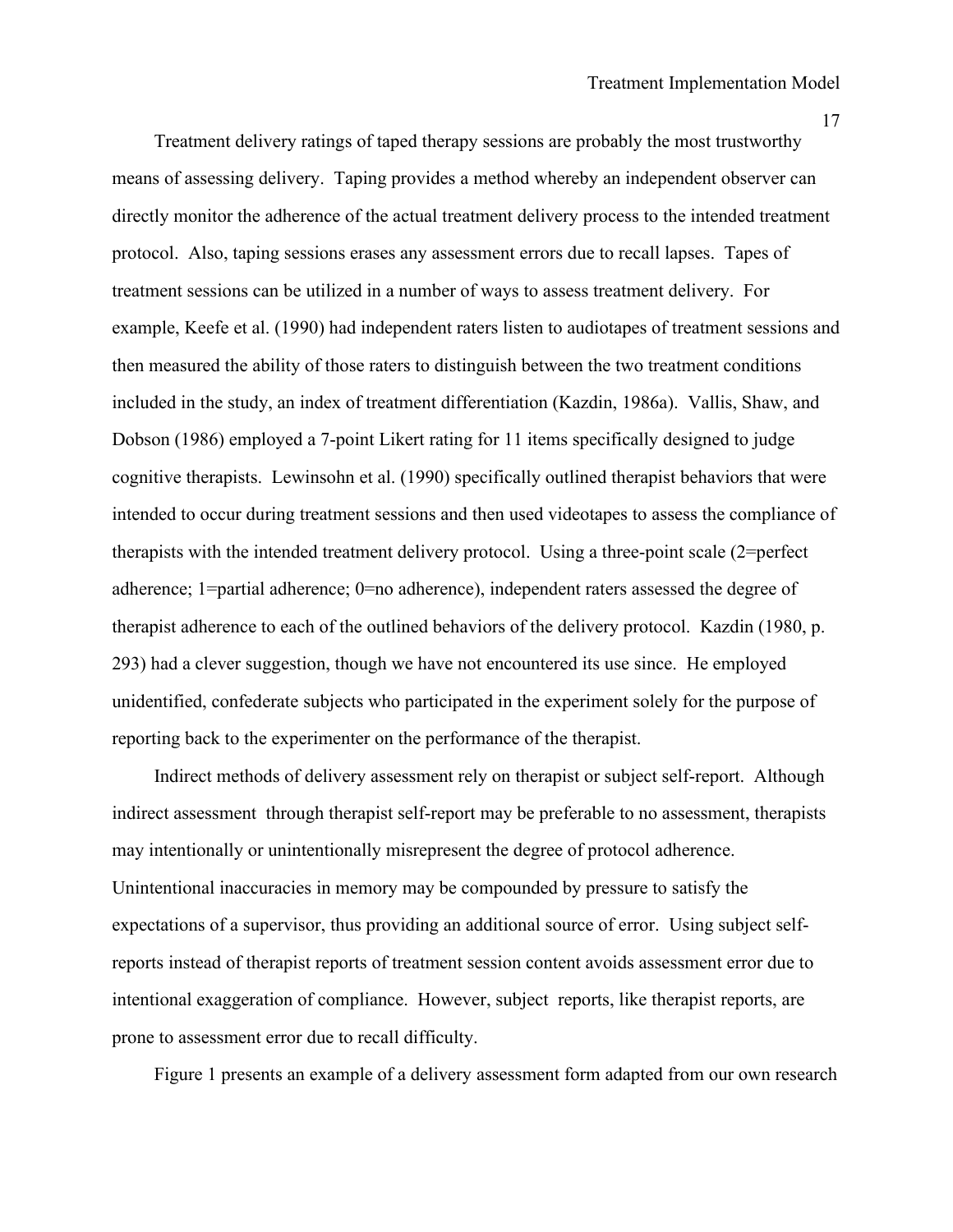that expands upon the approach employed by Lewinsohn et al. (1990). In this treatment session, a multi-component method of relaxation is used to treat insomnia. Key treatment ingredients are listed under positive behaviors and are rated 0, .5, or 1 for adherence along the lines of Lewinsohn et al., but two additional features are added. First, plausible alternative treatments that may or may not be present in competing conditions within the same study are listed under negative behaviors. Second, ingredients are weighted for their estimated therapeutic potency, and weights of the positive behaviors will always sum to 100% and the negative behaviors to 50%.

#### Insert Figure 1 about here

This approach to treatment delivery assessment offers several advantages. It alerts therapists to matters of both integrity and differentiation, and the total assessment score is sensitive to the dimensions of each. If we can partition treatment into component pieces, some parts may be more important than others and their omission more costly. Therefore, weighting the parts allows more precise quantification of treatment delivery. If the entirety of treatment is presented as intended and no extra treatments are inserted, the total delivery score will be 100%. However, if intended treatments are partially presented or extra treatments are added, the total score will shrink from 100% proportional to the degree of departure from protocol. We decided to award a sum percentage of 50% to the negative behaviors for the following rationale. If the entirety of the intended treatment was delivered, we reasoned that the total delivery score should be high and there would be relatively little time remaining for inserting extra treatments. In the unusual event that an efficient therapist was able to add extra treatments while still completing delivery of the required treatment or took advantage of an extended session to add treatments, we did not want the total delivery score to approach zero if the entirety of the intended treatment had in fact been presented. By the present method, if the entirety of treatment is delivered and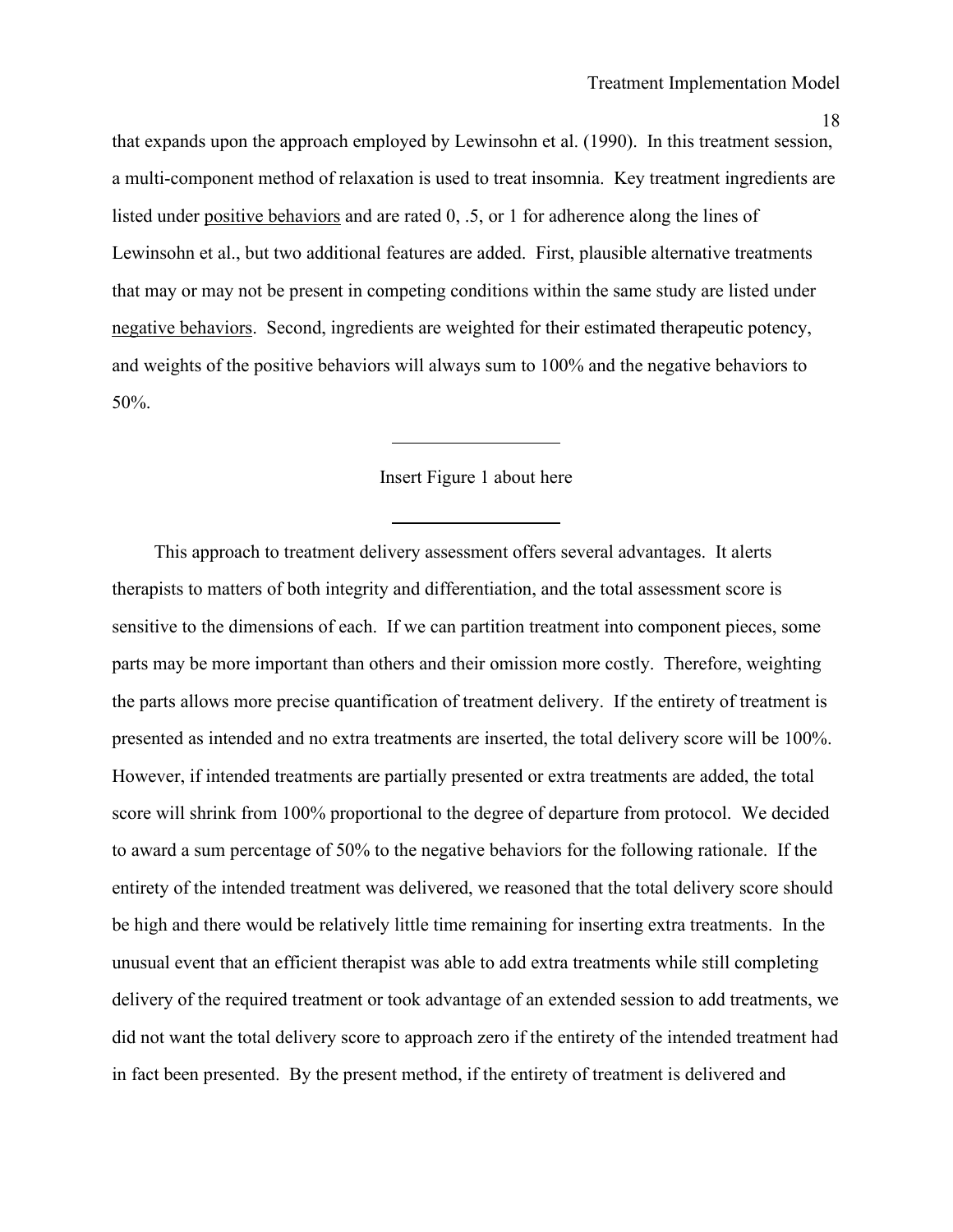delivery is saturated by invading treatments as well, then the lowest total score possible is 50%. However, when omissions of the intended treatment are mixed with unwelcome treatment insertions, the total delivery score can range well below 100% all the way to –50%.

#### Receipt Assessment

Presentation of a treatment, irrespective of whether it is the treatment that was intended, does not assure it will be accurately perceived and comprehended by the client. Treatment receipt speaks more to the mechanism or process of clinical influence than to clinical outcome, and independent measures must be employed in assessing the two.

Based upon our survey of JCCP and BT above, clinical scientists have neglected receipt assessment, but it has not escaped the attention of social psychologists. The method of manipulation checks parallels receipt assessment in clinical outcome studies, and the former has achieved widespread use. A manipulation check determines whether the subject was influenced by the manipulation in the manner which the experimenter wished (Aronson & Carlsmith, 1968). We surveyed the most recent year (1990) of the Journal of Personality and Social Psychology, and found that about 2/3 (42 of 63) of the studies utilizing manipulations included a manipulation check.

Manipulation checks are normally performed following the delivery of a manipulation but prior to the assessment of the dependent variable. One caution to be noted when conducting a manipulation check (or receipt assessment) is the insertion of this assessment procedure could alter the dependent variable (Kidd, 1976). Kazdin (1980, pp. 209-210) recommends manipulation checks, but is also wary of possible artifact they may introduce. If the experimenter suspects such problems, Kazdin recommends establishing adequate receipt in pilot work or administering the receipt assessment after final dependent measure evaluation is completed. Though these alternatives avoid tainting the dependent measure, they introduce their own shortcomings in interpretation. In our opinion, conventional manipulation checks should be omitted only when there is high expectation of dependent measure contamination. The risks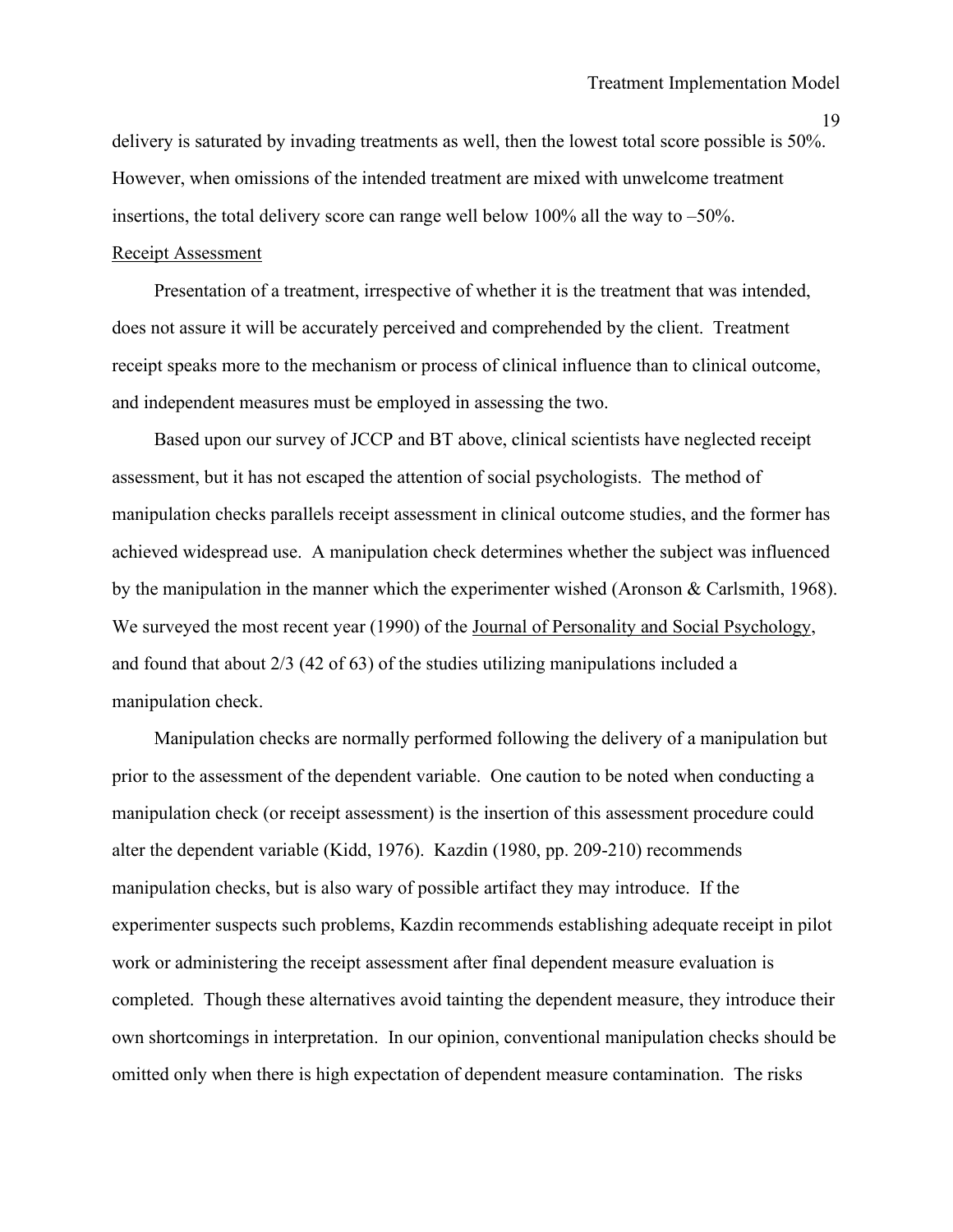created by brief, nondisruptive manipulation checks are heavily outweighed by the benefits of ascertaining that the independent variable successfully fulfilled its mission.

In clinical research, as in social psychology, receipt assessment is crucial to establishing that a fair test of the independent variable is being conducted, for preserving construct validity, and for elucidating causal mechanisms (Cook & Campbell, 1979, p. 60; Smith & Sechrest, 1991). The most desirable form of receipt assessment is direct observation of the changes effected in the client by the delivery of the treatment. For example, Carey, Carey, and Meisler (1990) had subjects recall the five problem solving steps they had learned in treatment. Kazdin and Mascitelli (1982) required subjects to describe their imagery in order to confirm that it corresponded to the treatment protocol. Lichstein and Eakin (1985) conducted within-session physiological monitoring (heart rate and skin temperature) to determine if relaxation inductions produced relaxation effects. Finally, Kivlahan et al. (1990) used questionnaires to ascertain whether didactic treatments produced increments in alcohol-related knowledge.

Indirect evaluations of receipt of treatment may be used, but their findings yield less clarity. For example, in a problem-solving treatment for suicidal young adults, Lerner and Clum (1990) asked clients to complete a Problem-Solving Inventory assessing clients' perceived selfefficacy or confidence in solving interpersonal problems. Were this the sole receipt assessment tool, we could not judge how closely perceived efficacy matched the intended manipulation, actual problem-solving skill level.

If treatment does not lend itself to direct receipt assessment, indirect methods are preferable to none. Agreement between a set of indirect measures can bolster confidence that treatment was adequately received. When receipt assessment findings are positive, this adds one more piece to the methodological puzzle. Confirmation that treatment was adequately received does not by itself certify that treatment caused outcome. Other methodological controls safeguarding internal validity must also be in place. However, when receipt assessment is omitted entirely, the link between treatment and outcome can only be guessed at.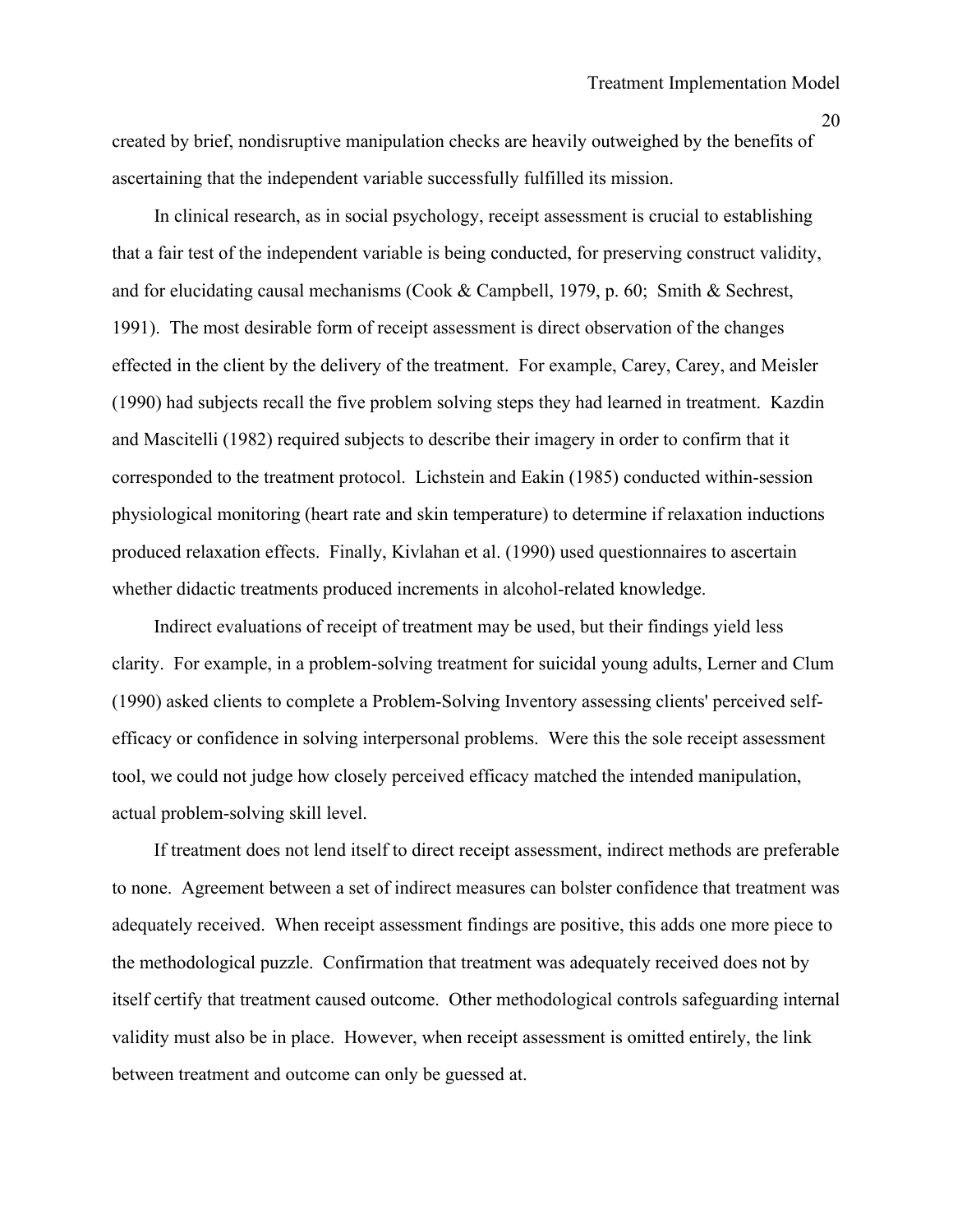#### Enactment Assessment

Enactment of the treatment outside the therapy room confines, often referred to as homework, is perhaps the most difficult component of treatment implementation to assess. Depending on the nature of the treatment, subject-generated information on enactment may be all that is feasibly attainable, and under these circumstances we expect that subject report is better than none at all. Based upon our survey (see Tables 1 and 2), the incidence of indirect assessment dwarfs that of direct assessment. Most often, clients provide a written or verbal accounting of their home behavior (e.g., Appelbaum et al., 1990; Neimeyer & Feixas, 1990).

The rarity of direct enactment assessment is particularly troublesome in light of the questionable validity of indirect enactment assessment suggested by the small amount of available data comparing direct and indirect methods. A series of studies conducted by the first author and his colleagues illustrates this point. We contrasted self-reported levels of home relaxation practice with unobtrusive, objective data on the same behavior derived from a cumulative stopwatch hidden within the tape player delivering the relaxation instructions. In relaxation therapy for community volunteers diagnosed with generalized anxiety disorder or hypertension, subjects uniformly overestimated practice time by their self-reports (Lichstein & Hoelscher, 1986). On the average, self-reports doubled actual relaxation practice. Among anxious subjects, when relying on self-reports of practice, no significant relationship was found between amount of home practice and clinical outcome, but objective practice data did significantly correlate with outcome (Hoelscher et al., 1984). Both self-reported and objective practice levels significantly predicted systolic blood pressure changes (Hoelscher, Lichstein, & Rosenthal, 1986).

Examples of direct assessment or higher quality indirect assessments than simple selfreport to monitor out-of-session performance can be found. Some experimenters have employed detailed interviews with subjects to corroborate reports of home behavior (Kazdin & Mascitelli, 1982), some have retrieved an independent accounting of subject enactment from household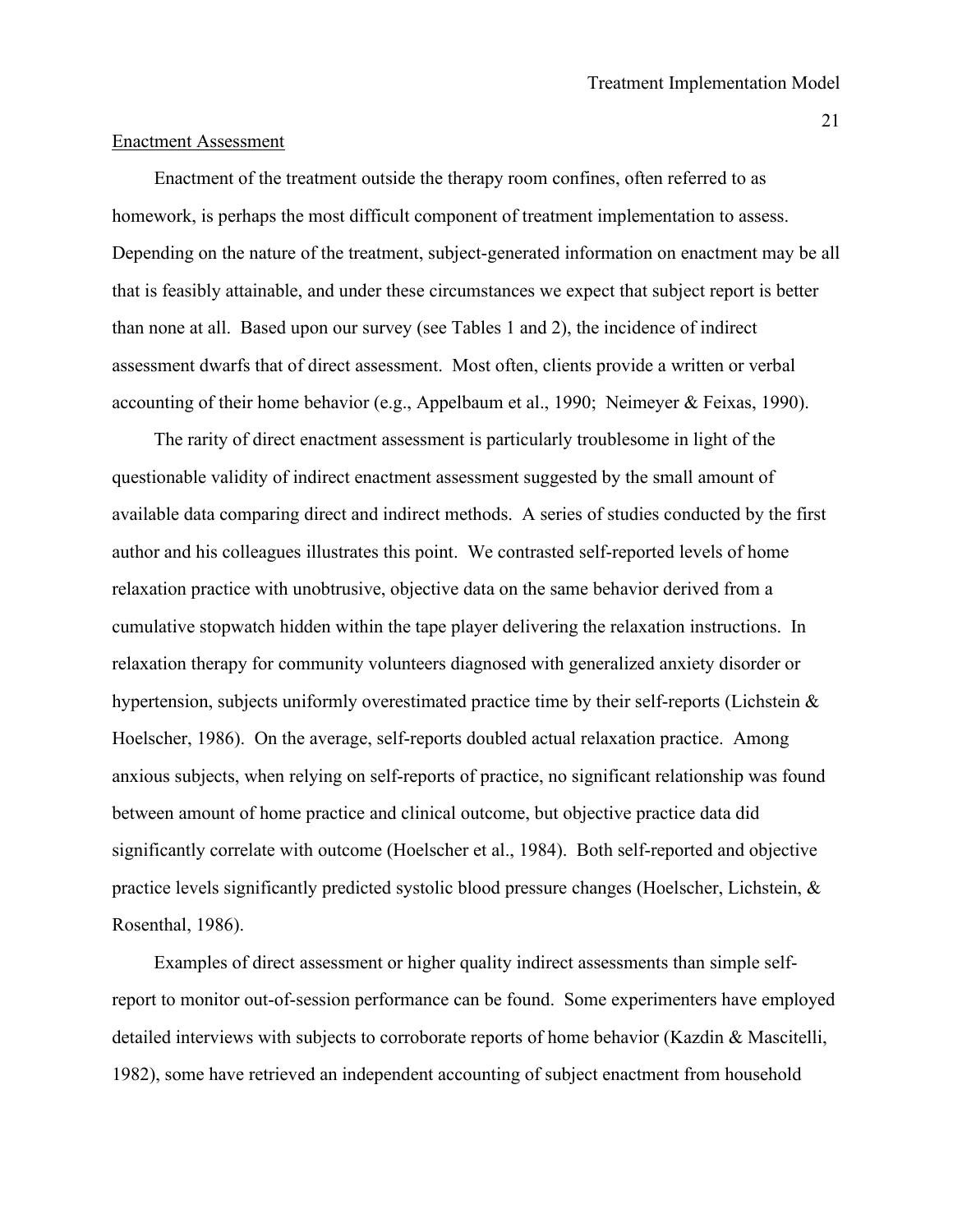members (Lichstein & Eakin, 1985), and others have relied on biological assay of bodily fluids or expired air as a compliance index (Hill, 1988).

Requesting subjects to monitor out-of-session performance is a valuable means of emphasizing the importance of such behavior and instigating higher compliance, even if the resulting data are imperfect. Further, though absolute values between indirect and direct enactment data may differ, change over time between them may be correlated, and trends in indirect data across experimental phases may accurately reflect relative change.

Direct assessment of treatment enactment outside the therapy session is, of course, preferred and satisfies our curiosity about its level of occurrence. If direct assessment is impractical, indirect assessment will have to suffice. If the experimenter neglects to conduct even indirect assessment of enactment, then there should be documentation that subjects were at least urged to implement therapeutic processes on their own. In the absence of this minimal indicator, we have a weakened basis on which to assume the independent variable was given a fair test.

#### Induction of Treatment Implementation

Having conducted an assessment of the components of the treatment implementation model, model adherence will be fixed at a point on a continuum ranging from confirmed to disconfirmed for each component. Unless a pilot project is conducted or the experiment of interest is conducted in stages and each stage is assessed prior to commencing the next, the results of the treatment implementation assessment are available at the same time that the study is completed and the results of the study itself are first seen. Should the assessment find implementation faults, then the validity of the study's findings are degraded proportionately.

Remediation of methodological deficits in completed studies is limited to statistical procedures that isolate deficit effects. For example, level of homework practice may be correlated with treatment outcome to gauge the importance of this factor, or subjects may be classified as high, medium, or low on homework practice and then contrasted on outcome.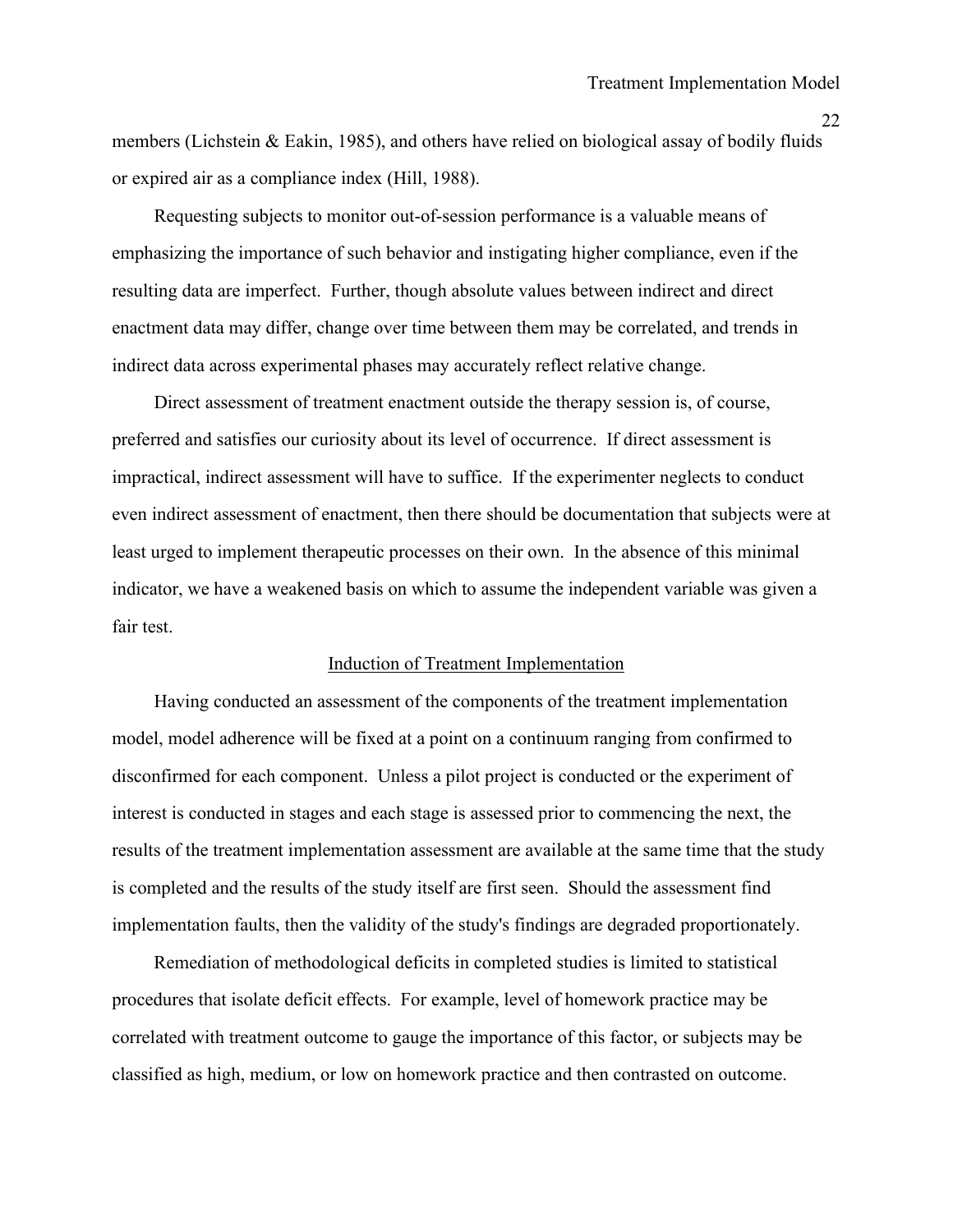However, solutions of this sort are inadequate compared to uniform high treatment implementation, because (a) they divert attention away from the main purpose of the experiment, (b) in the absence of random assignment of subjects to high vs. low implementation levels, subject self-selection biases heavily muddy efforts to extrapolate high implementation effects, and (c) they at best permit us to guess what the outcome might have been had high treatment implementation prevailed, but confident conclusions must still be delayed until the clinical trial is properly executed. When implementation faults surface in more than one component, statistical solutions to salvage trials grow increasingly sickly.

Treatment induction strategies are aimed at ensuring that high implementation of each component occurs, and the best role for such strategies is prophylactic. To avert predictable implementation lapses, experimenters should consider routine employment of methods that induce treatment implementation model components.

#### Delivery Induction

The treatment manual has become the standard for ensuring accurate treatment delivery, and we consider this a formal induction method. Treatment manuals minimally consist of an outline of the procedures to be followed in order to properly deliver a treatment. In addition, manuals may include background information on the treatment or the targeted disorder and often identify taboo content, such as competing treatments, as well. Manuals will of course vary with respect to detail and operational specificity, but descriptions of such variables are rarely reported. Behavioral therapies readily lend themselves to manualization, but treatment manuals have also been prepared for traditional therapies (Luborsky & DeRubeis, 1984).

Given their frequent occurrence and endorsement by reviewers in the area (Kazdin, 1986b; Luborsky & DeRubeis, 1984: Moncher & Prinz, 1991), it is noteworthy that the value of treatment manuals has never been empirically demonstrated. Indeed, Dobson and Shaw (1988) observed that virtually every cognitive therapy treatment publication is manual based, but data supporting their use has not been reported. Specifically, data do not exist to answer the question,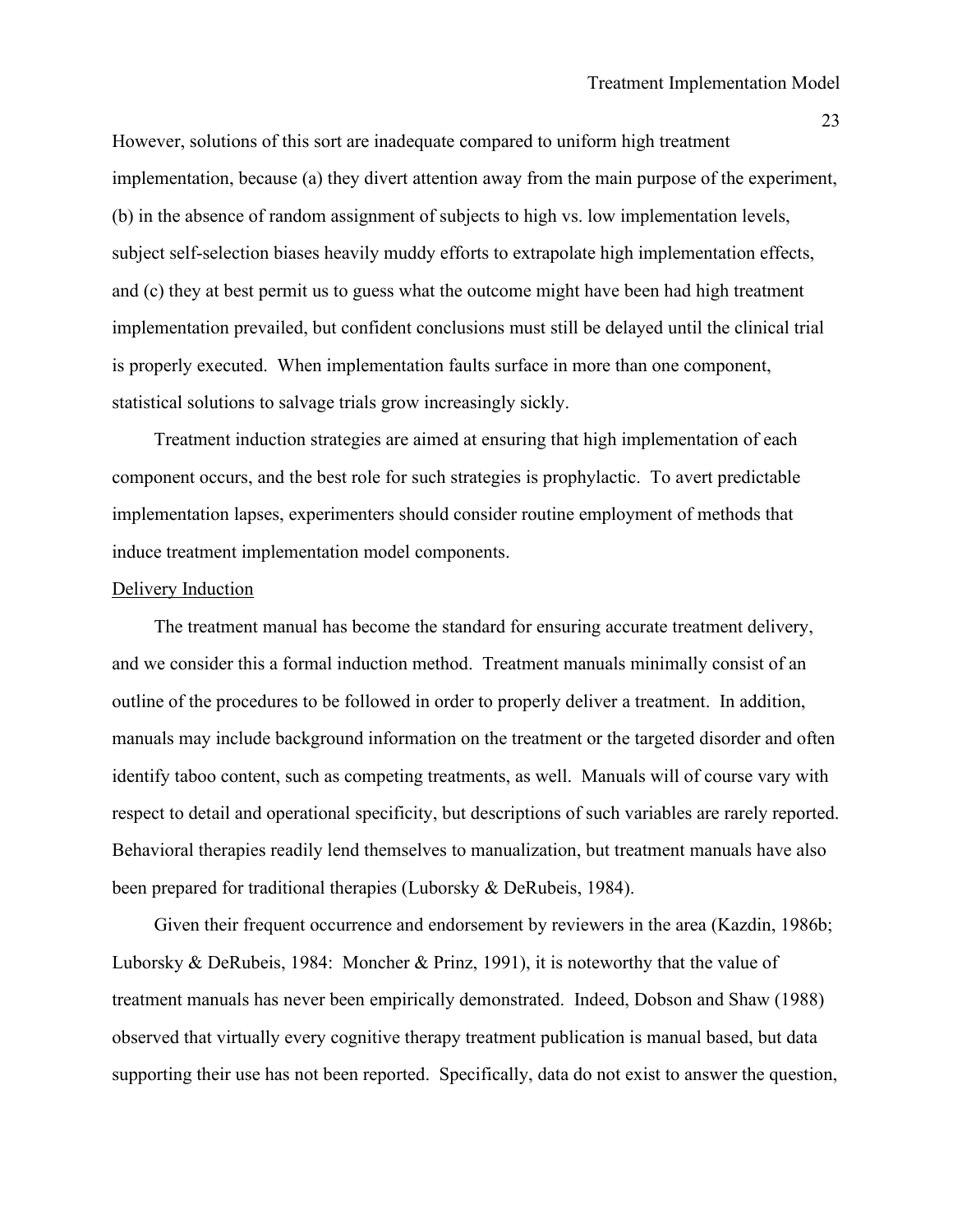when therapists are guided by treatment manuals, are the treatments delivered more accurately than when therapists are trained by other means? Confidence in treatment manuals and other methods of inducing delivery, receipt, and enactment is often based more on faith than evidence.

Therapist training can take other avenues. Informal methods such as supervising pilot cases (Moncher & Prinz, 1991) and role-playing treatment techniques (Lewinsohn et al., 1990; Roberts & Powers, 1990) are sometimes used. In the absence of specific delivery induction procedures, assessment of delivery through viewing taped sessions or verbal supervision may itself promote treatment integrity. Adherence to treatment protocol may increase if delivery agents know they are being monitored (Peterson et al., 1982). Irrespective of the method of pretreatment training, "booster sessions" can be conducted in the midst of treatment to maintain therapist performance (McMahon, 1987; Weissman et al., 1982).

For those who place a very high premium on treatment integrity, elimination of human change agents promises supreme confidence in knowing exactly what treatment was delivered. Though automated treatments guarantee integrity, they may sacrifice clinical potency. Taking the progressive relaxation literature as an example, contrasts of live versus taped presentations usually find superior physiological, experiential, and clinical effects accruing to the former (Lichstein, 1988).

#### Receipt Induction

Communication between therapist and client will deposit therapy knowledge with the latter, and receipt induction strategies aim to maximize communication effectiveness. Although empirical evidence guiding our choice of induction method is scarce, the clinical literature does offer examples of inventive techniques. Davis, Olmsted, and Rockert (1990) used slides during the presentation of treatment to facilitate client comprehension. Turner et al., (1990) used role playing with feedback to ensure clients understood how to avoid reinforcing others' pain behaviors.

Informal receipt induction, i. e., simple verbal cues, instructions, reminders, etc., can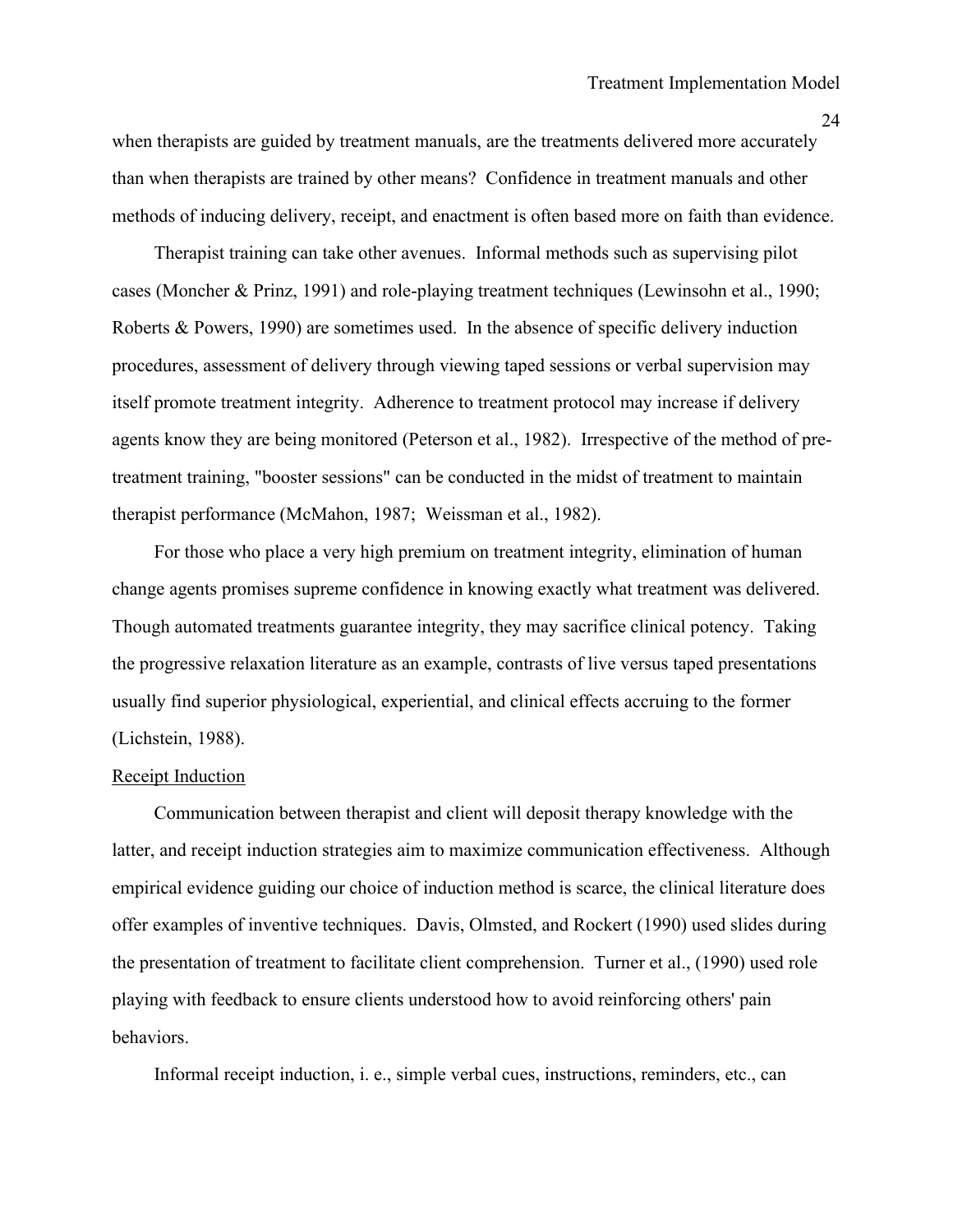supplement or function independently of the formal methods exemplified above, and informal methods by themselves can be helpful. For example, repetition of the message in treatment can facilitate receipt and retention of key ideas, as recommended by Rosenthal and Downs (1985) in their review, and this assertion is bolstered by basic research (e. g., Rose, 1984). Similarly, Kazdin (1979) demonstrated that using summaries of the important points of treatment increased memory of treatment content. Lastly, questioning the client's understanding of material already presented will sometimes cause clients to thoughtfully analyze and reorganize new information. According to Rosenthal and Downs (1985), this process, which they term actively reworking, is particularly effective in increasing retention.

The design of the treatment itself and its presentation style may enhance treatment comprehension. Personally relevant treatments or methods of presentation are more likely to be remembered and to stimulate further thought by the client (Sorrentino, Bobocel, Gitta, Olson, & Hewitt, 1988). Relevance may be advanced through metaphorical explanations. Not only have metaphors been shown to improve memory, they also promote problem-solving abilities (Evans, 1988).

Receipt induction techniques should be tailored to the special characteristics of their audience. For example, metaphors may not be understood by children. Role-play methods may be ineffective with shy persons. Complex treatments may be confusing to all but the brightest clients. Temporary characteristics, such as the client's state of mind, merit similar consideration. The issue of tailoring highlights the wisdom of a fluid interplay between induction and assessment. If one induction strategy does not achieve adequate receipt, perhaps another one would.

Poor comprehension of potent treatments will yield treatment gains comparable to wellcomprehended weaker treatments. When receipt of treatment suffers, treatment efficacy is confounded with communication deficits, and the contaminated clinical trial outcome cannot be deemed a fair test of the identified treatment.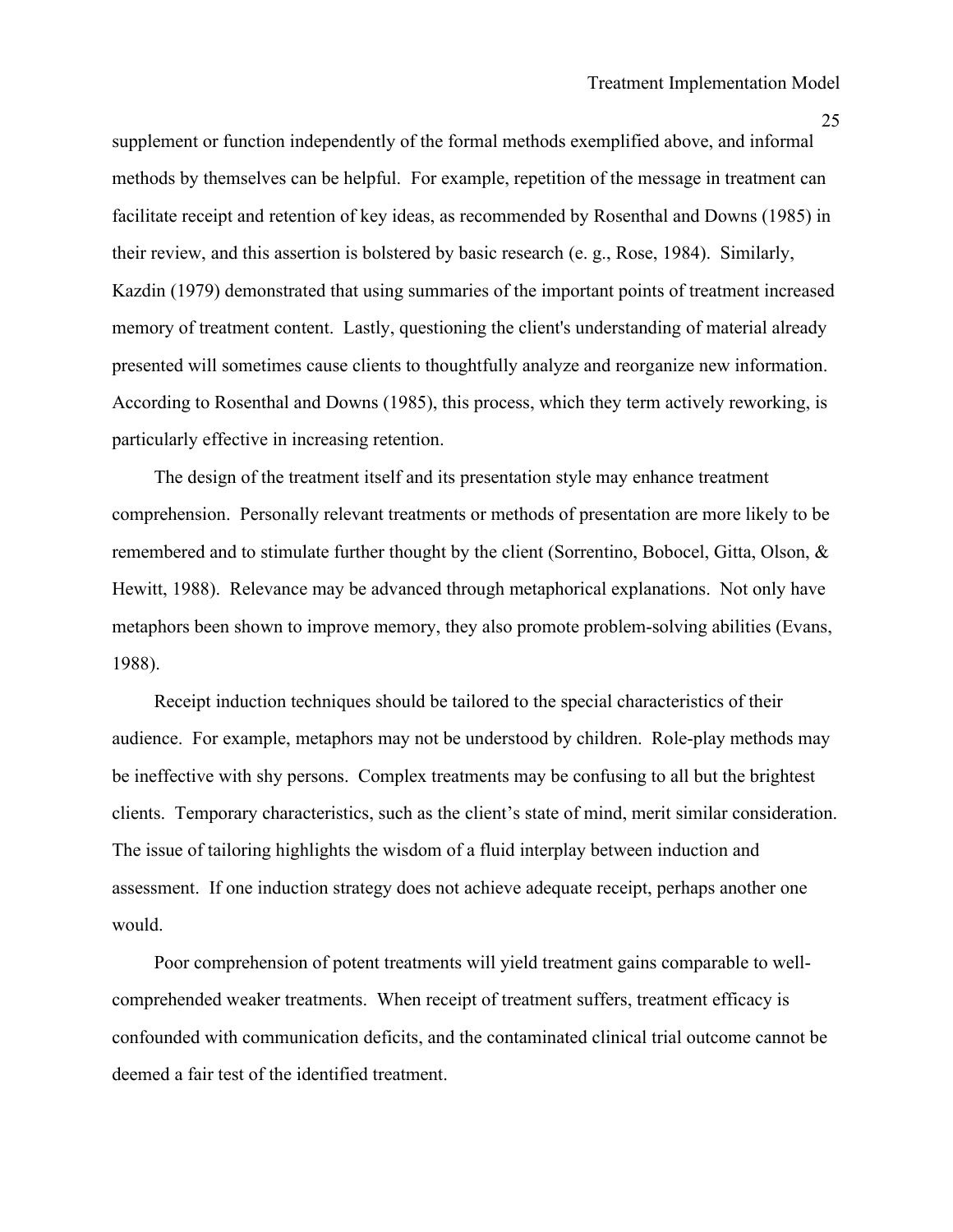#### Enactment Induction

Securing client cooperation with out-of-session assignments can be a difficult task, but a very important one. To illustrate the potential severity of this problem, when highly respected health authorities, i. e., physicians, advise their patients to engage in a nondemanding home task bearing strong health consequences, i. e., taking medication, long term compliance averages about 50% (Sackett & Snow, 1979). Therapists prescribing more complex and time consuming home activities may encounter even less success. Under the rubrics of adherence to treatment regimen or homework compliance, much attention has been paid to this dimension, and excellent reviews are available (Epstein & Cluss, 1982; Haynes, Taylor, & Sackett, 1979).

Numerous instances of inventive strategies to induce enactment can be found in the literature, though infrequently is their utility confirmed experimentally. We have referred to the use of concrete props as formal induction, and this is exemplified by reminder/motivational cards given the client (Azrin & Peterson, 1990), forms for recording home practice (Rosen et al., 1990), and distributing relaxation tapes for home practice (Blanchard et al., 1990a). Informal induction, the use of exhortation to persuade clients of the importance of home behavior and to motivate their cooperation, has also been adopted and certainly boasts of convenience (Kivlahan et al., 1990; Neimeyer & Feixas, 1990).

Mild to moderate success in elevating compliance has been reported for using reminder cues, individually tailored homework assignments, contracting, self-monitoring, reinforcement, and family/peer support (Dunbar, Marshall, & Hovell, 1979). Epstein and Cluss (1982) concluded that strategies that employed reinforcement for compliance or feedback on level of compliance achieved the most success.

Without supportive data, caution should be exercised in assuming that enactment induction methods which convey confidence in their efficacy are indeed so. To illustrate this point, a study cited in the paragraph above employed relaxation tapes to aid home practice, and this is a very common strategy. Three studies have contrasted home relaxation practice with and without tapes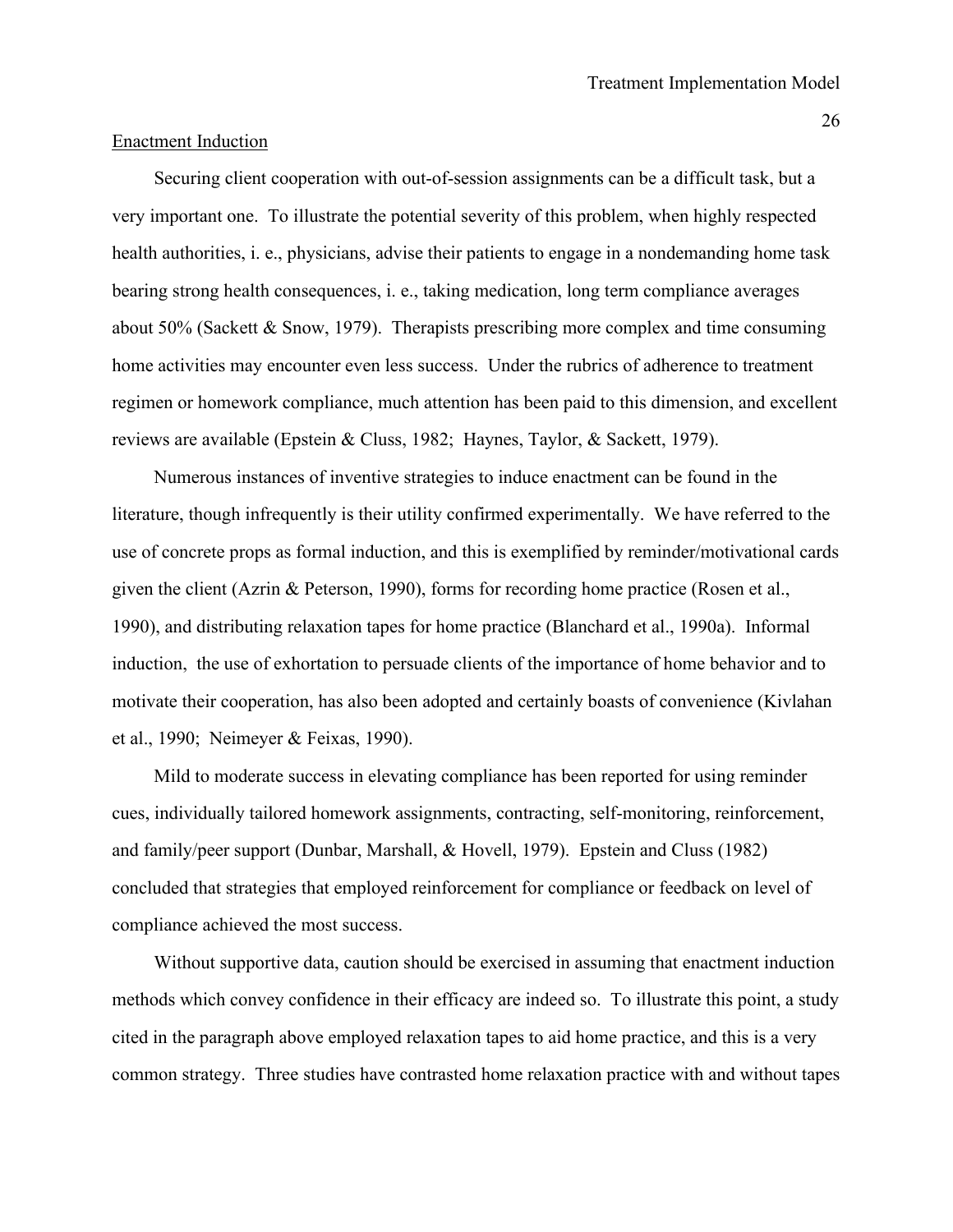and found no advantage for taped practice among insomniacs (Lick & Heffler, 1977), anxious individuals (Mayer, Frederiksen, & Scanlon, 1984), and hypertensives (Hoelscher, Lichstein, Fischer, & Hegarty, 1987).

In many treatments, the home is the primary arena of therapeutic exposure and the value of efforts to obtain high home compliance cannot be overstated. Opinions about this may be so strong, that some authors have recommended the next therapy session itself not be scheduled until the client completes home assignments (Shelton & Ackerman, 1974). Although we cannot attest to the power of exhortation to induce enactment, the absence of even this minimal effort to evoke clients' home participation appears to us as a flagrant methodological oversight. Judging from our survey of BT and JCCP, many would not agree with this conclusion. Less than half of the clinical outcome studies in both journals reported formal or informal enactment induction.

#### Discussion

Efficacy judgments rendered on partially implemented treatments will be unjustly construed as fair conclusions when implementation assessment is absent. If assessment is omitted, the question "Was a fair clinical trial conducted?" is indeterminate. When assessment is conducted and should partial implementation be confirmed, the validity of the clinical trial is undermined. Failing to take specific steps to secure satisfactory implementation heightens the risk of partial implementation. In light of the great cost in time and money demanded by most clinical trials, proper treatment implementation induction and assessment are prudent investments to minimize erosion of validity.

In our survey of Behavior Therapy and the Journal of Consulting and Clinical Psychology, we found strong interest in ensuring the adequacy of the delivery component, but scattered interest in the other two, and this data is generally consistent with the few other surveys we have cited. Further, it may be fair to conclude that methodological rigor in the large number of clinical journals suffers in comparison to BT and JCCP, and the untested great majority of clinical studies have done even less relevant to our treatment implementation model. If we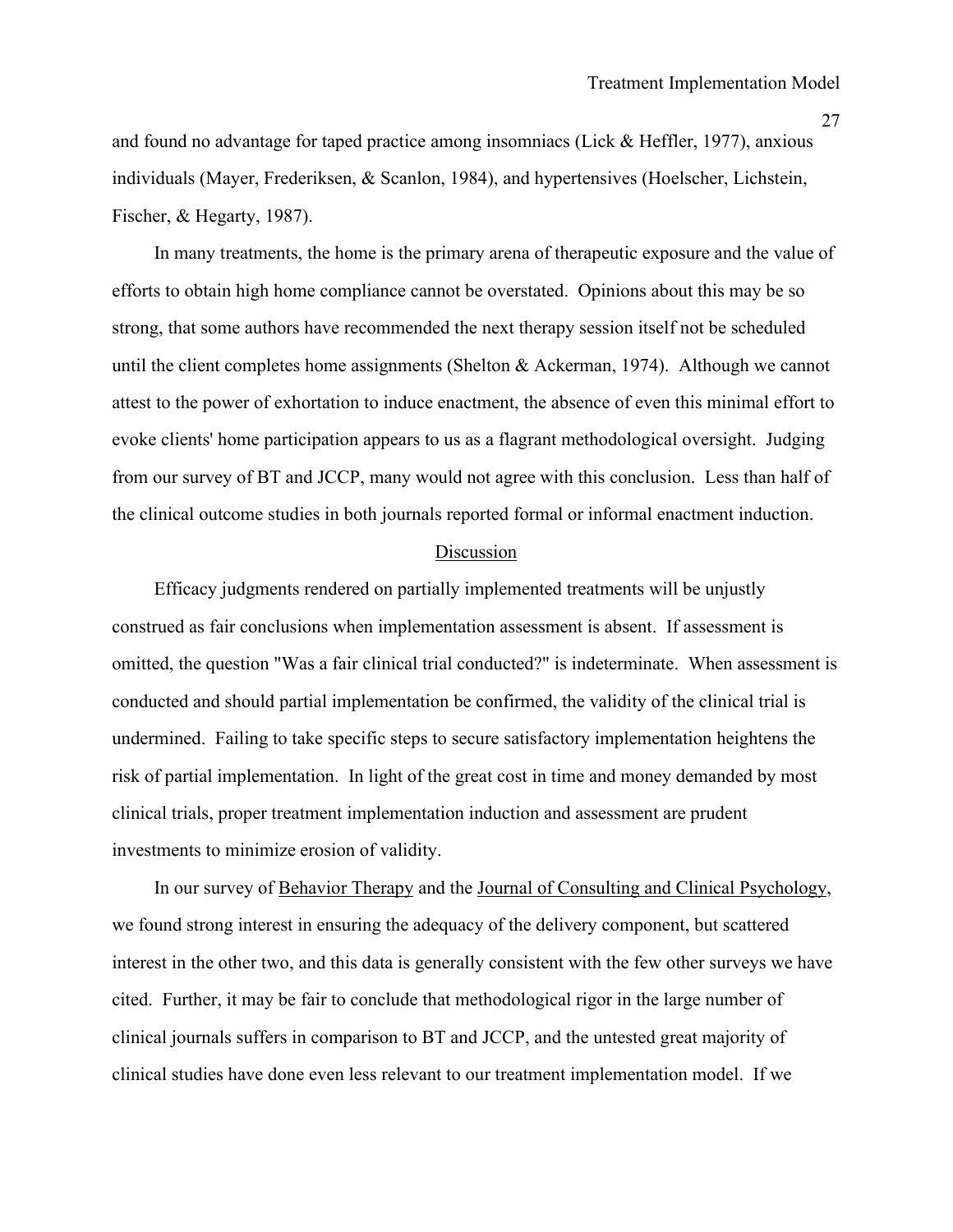believe that adequate levels of delivery, receipt, and enactment are required for valid clinical trials and that shortcomings in any one potentially sabotage fair tests, can we dispel suspicion cast on the enormity of the extant clinical outcome literature? Dare we have the courage to even admit that such a question is legitimate?

If psychology is a young science, then clinical psychology is a toddler still struggling to articulate its methodological foundation. The recommendations advanced herein should be considered but one more step in this process whose conclusion is not near at hand.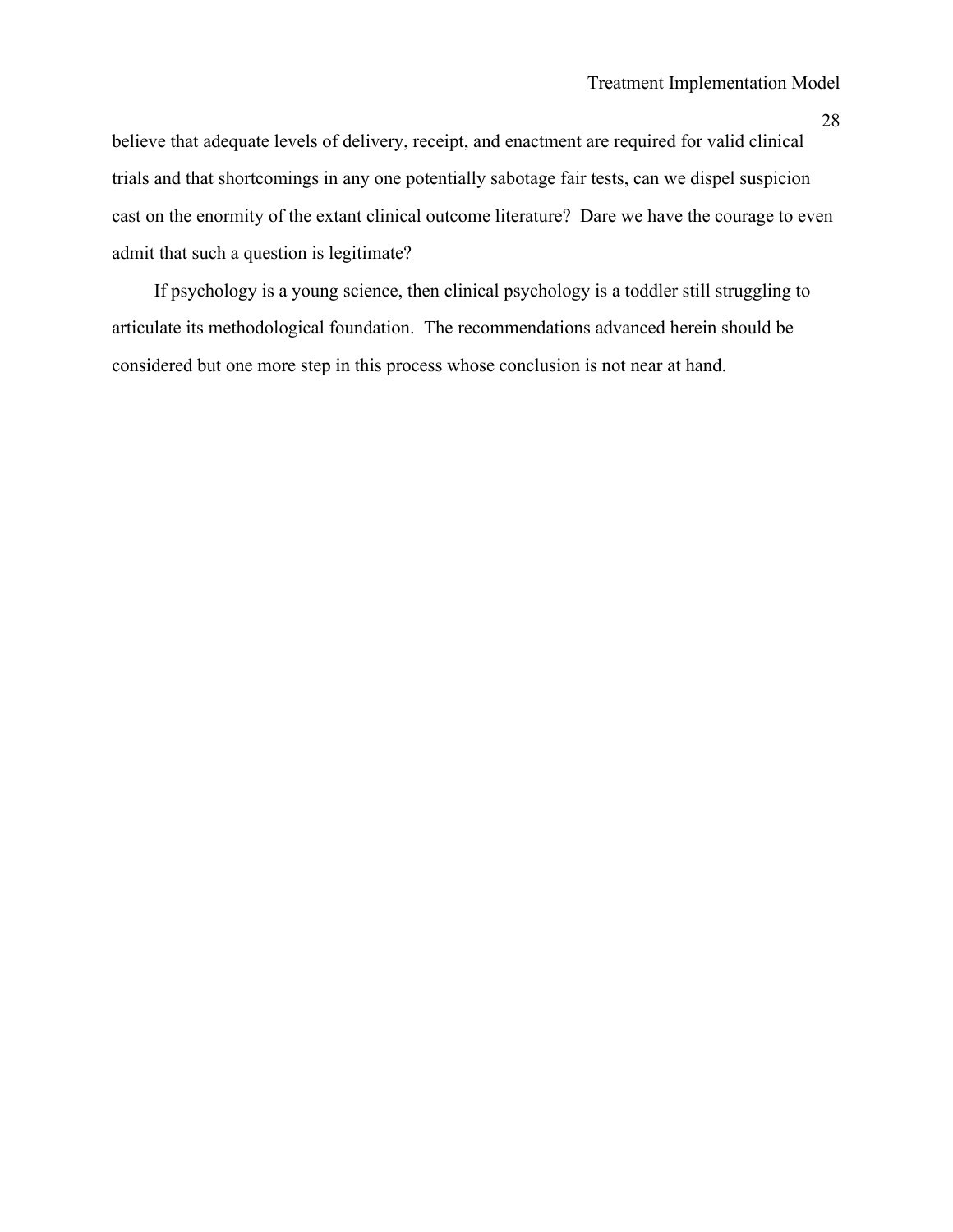#### References

- Abramowitz, A. J., & O'Leary, S. G. (1990). Effectiveness of delayed punishment in an applied setting. Behavior Therapy, 21, 231-239.
- Agras, W. S., Taylor, C. B., Feldman, D. E., Losch, M., & Burnett, K. F. (1990). Developing computer-assisted therapy for the treatment of obesity. Behavior Therapy, 21, 99-109.
- Appelbaum, K. A., Blanchard, E. B., Nicholson, N. L., Radnitz, C., Kirsch, C., Michultka, D., Attanasio, V., Andrasik, F., & Dentinger, M. P. (1990). Controlled evaluation of the addition of cognitive strategies to a home-based relaxation protocol for tension headache. Behavior Therapy, 21, 293-303.
- Aronson, E., & Carlsmith, J. M. (1968). Experimentation in social psychology. In G. Lindzey & E. Aronson (Eds.), The handbook of social psychology: Vol. 2 (2nd ed., pp. 1-79). Reading, MA: Addison-Wesley.
- Azrin, N. H., & Peterson, A. L. (1990). Treatment of Tourette Syndrome by habit reversal: A waiting-list control group comparison. Behavior Therapy, 21, 305-318.
- Baggs, K., & Spence, S. H. (1990). Effectiveness of booster sessions in the maintenance and enhancement of treatment gains following assertion training. Journal of Consulting and Clinical Psychology, 58, 845-854.
- Baucom, D. H., Sayers, S. L., & Sher, T. G. (1990). Supplementing behavioral marital therapy with cognitive restructuring and emotional expressiveness training: An outcome investigation. Journal of Consulting and Clinical Psychology, 58, 636-645.
- Behrens, B. C., Sanders, M. R., & Halford, W. K. (1990). Behavioral marital therapy: An evaluation of treatment effects across high and low risk settings. Behavior Therapy, 21, 423- 433.
- Bellack, A. S., & Hersen, M. (Eds.). (1984). Research methods in clinical psychology. New York: Pergamon.
- Billingsley, F., White, O. R., & Munson, R. (1980). Procedural reliability: A rationale and an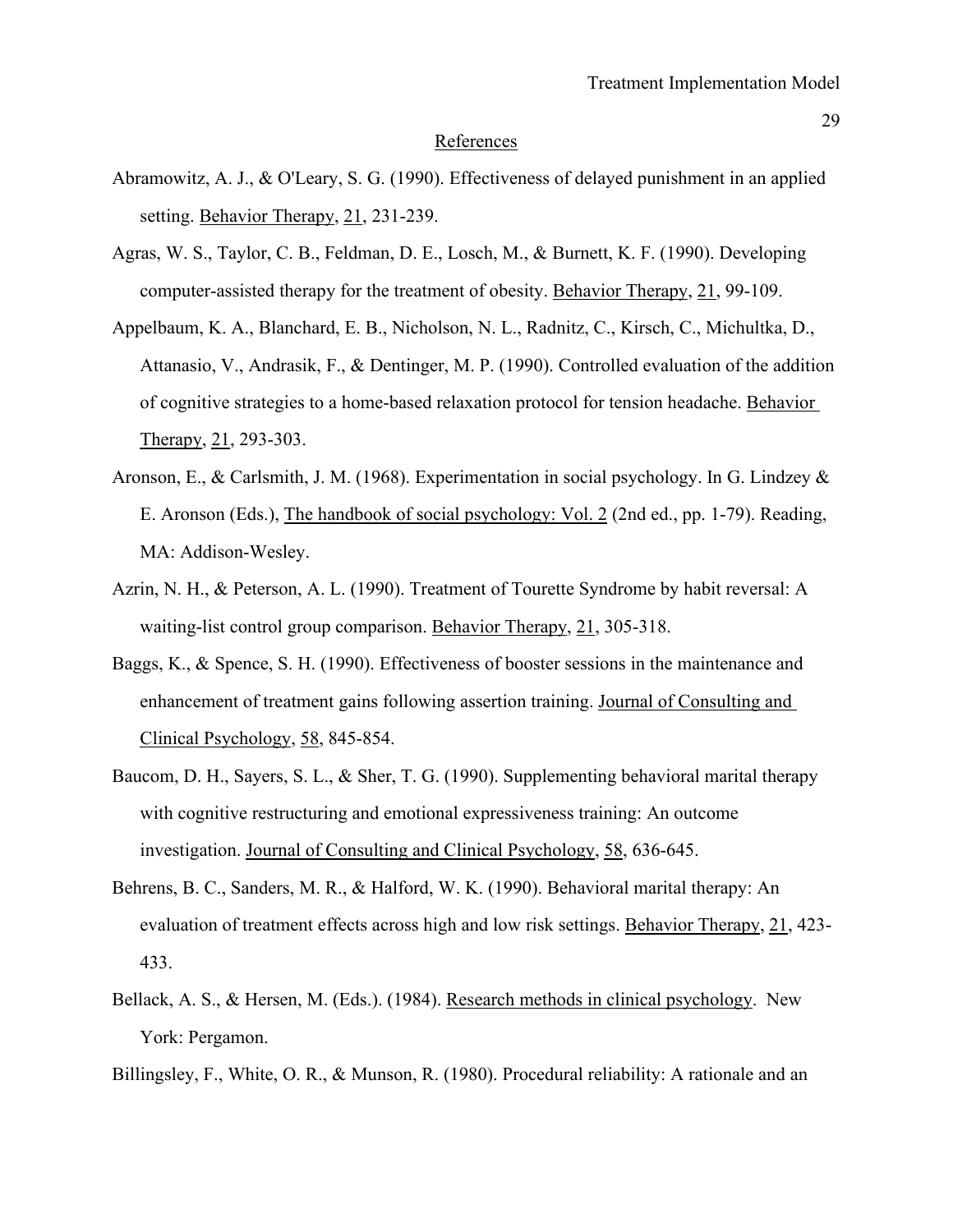example. Behavioral Assessment, 2, 229-241.

- Blanchard, E. B., Appelbaum, K. A., Radnitz, C. L., Michultka, D., Morril, B., Kirsch, C., Hillhouse, J., Evans, D. D., Guarnieri, P., Attanasio, V., Andrasik, F., Jaccard, J., & Dentinger, M. P. (1990a). Placebo-controlled evaluation of abbreviated progressive muscle relaxation therapy and of relaxation therapy combined with cognitive therapy in the treatment of tension headache. Journal of Consulting and Clinical Psychology, 58, 210-215.
- Blanchard, E. B., Appelbaum, K. A., Radnitz, C. L., Morril, B., Michultka, D., Kirsch, C., Guarnieri, P., Hillhouse, J., Evans, D. D., Jaccard, J., & Barron, K. D. (1990b). A controlled evaluation of thermal biofeedback and thermal biofeedback combined with cognitive therapy in the treatment of vascular headache. Journal of Consulting and Clinical Psychology, 58, 216-224.
- Botvin, G. J., Baker, E., Dusenbury, L., Tortu, S., & Botvin, E. M. (1990). Preventing adolescent drug abuse through a multimodal cognitive-behavioral approach: Results of a 3-year study. Journal of Consulting and Clinical Psychology, 58, 437-446.
- Boudewyns, P. A., & Hyer, L. (1990). Physiological response to combat memories and preliminary treatment outcome in Vietnam veteran PTSD patients treated with direct therapeutic exposure. Behavior Therapy, 21, 63-87.
- Carey, M. P., Carey, K. B., & Meisler, A. W. (1990). Training mentally ill chemical abusers in social problem solving. Behavior Therapy, 21, 511-518.
- Chambless, D. L. (1990). Spacing of exposure sessions in treatment of agoraphobia and simple phobia. Behavior Therapy, 21, 217-229.
- Christensen, L., & Burrows, R. (1990). Dietary treatment of depression. Behavior Therapy, 21, 183-193.
- Church, P., Forehand, R., Brown, C., & Holmes, T. (1990). Prevention of drug abuse: Examination of the effectiveness of a program with elementary school children. Behavior Therapy, 21, 339-347.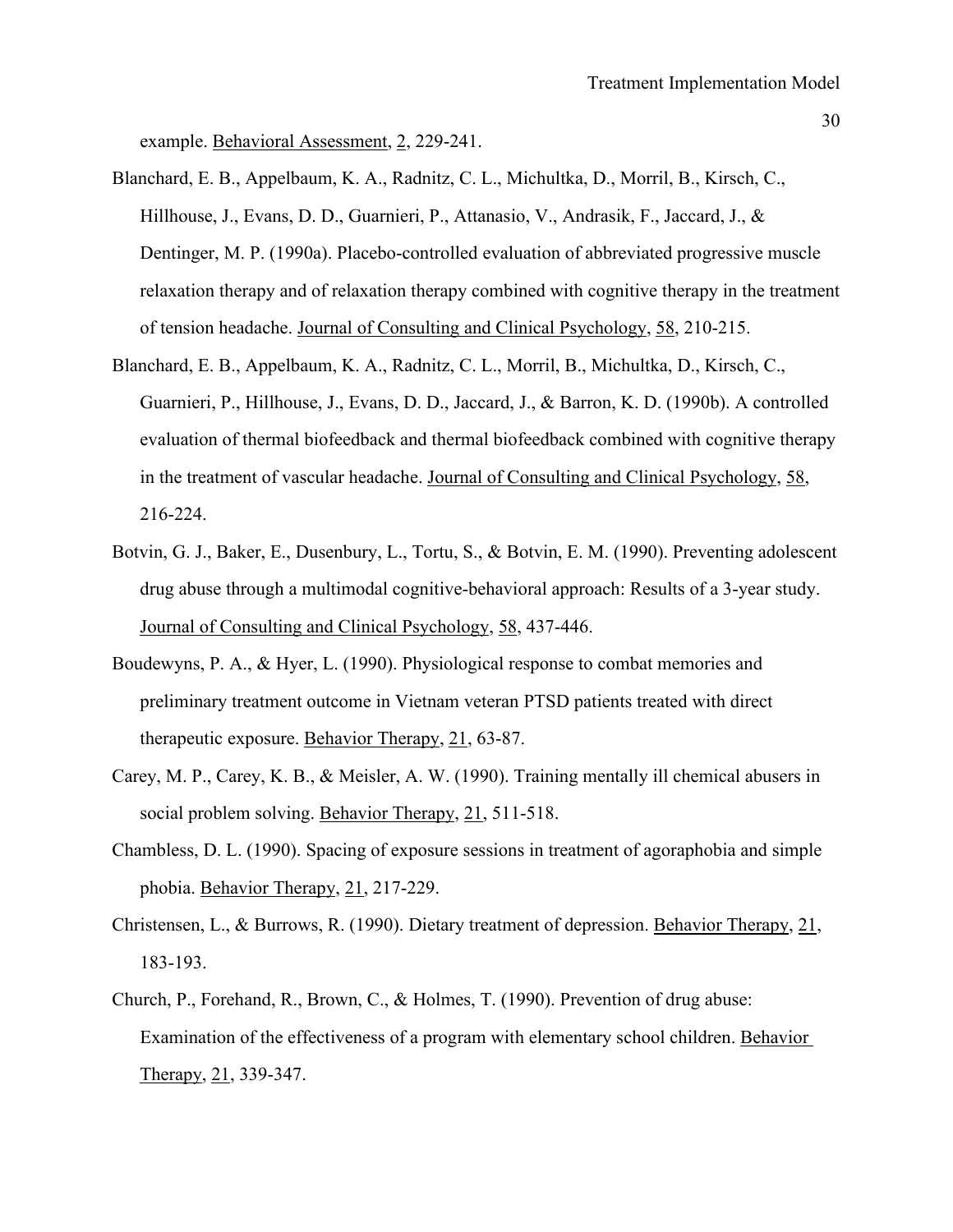- Cook, T. D., & Campbell, D. T. (1979). Quasi-experimentation: Design & analysis issues for field settings. Chicago: Rand McNally.
- Danforth, J. S., Allen, K. D., Fitterling, J. M., Danforth, J. A., Farrar, D., Brown, M., & Drabman, R. S. (1990). Exercise as a treatment for hypertension in low-sociometric-status black children. Journal of Consulting and Clinical Psychology, 58, 237-239.
- Davis, R., Olmsted, M. P., & Rockert, W. (1990). Brief group psychoeducation for bulimia nervosa: Assessing the clinical significance of change. Journal of Consulting and Clinical Psychology, 58, 882-885.
- Dobson, K. S., & Shaw, B. F. (1988). The use of treatment manuals in cognitive therapy: Experience and issues. Journal of Consulting and Clinical Psychology, 56, 673-680.
- Dunbar, J. M., Marshall, G. D., & Hovell, M. F. (1979). Behavioral strategies for improving compliance. In R. B. Haynes, D. W. Taylor, & D. L. Sackett (Eds.), Compliance in health care (pp. 174-190). Baltimore: Johns Hopkins University Press.
- Elkin, I., Parloff, M. B., Hadley, S. W., & Autry, J. H. (1985). NIMH treatment of Depression Collaborative Research Program: Background and research plan. Archives of General Psychiatry, 42, 305-316.
- Epstein, L. H., & Cluss, P. A. (1982). A behavioral medicine perspective on adherence to longterm medical regimens. Journal of Consulting and Clinical Psychology, 50, 950-971.
- Evans, G. E. (1988). Metaphors as learning aids. Journal of Experimental Education, 56, 91-99.
- Feinstein, A. R. (1979). "Compliance bias" and the interpretation of therapeutic trials. In R. B. Haynes, D. W. Taylor, & D. L. Sackett (Eds.), Compliance in health care (pp. 309-322). Baltimore: Johns Hopkins University Press.
- Fonagy, P., & Moran, G. S. (1990). Studies on the efficacy of child psychoanalysis. Journal of Consulting and Clinical Psychology, 58, 684-695.
- Garfield, S. L., & Bergin, A. E. (Eds.). (1986). Handbook of psychotherapy and behavior change. New York: Wiley.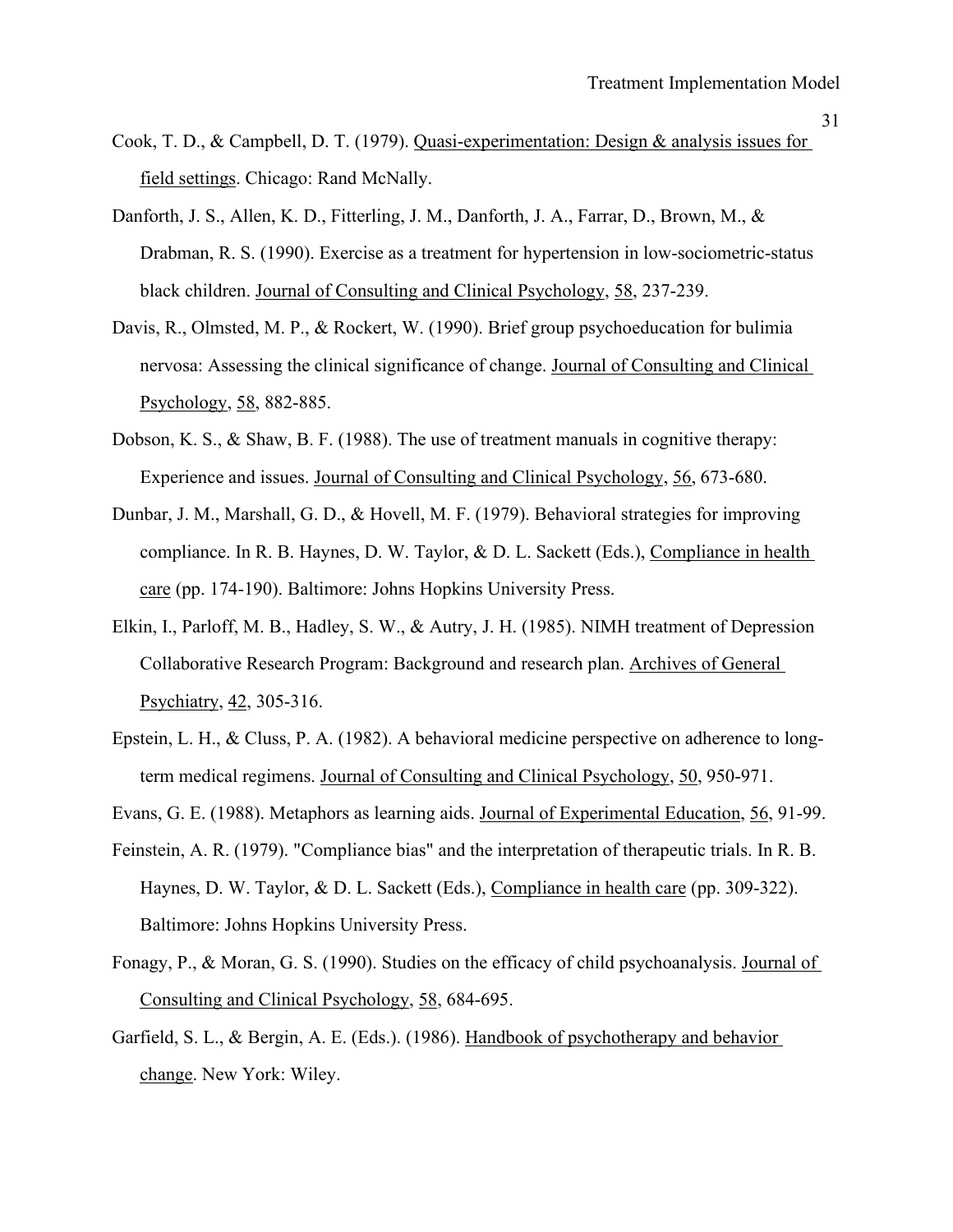Goldsmith, C. H. (1979). The effect of compliance distributions on therapeutic trials. In R. B. Haynes, D. W. Taylor, & D. L. Sackett (Eds.), Compliance in health care (pp. 297-308). Baltimore: Johns Hopkins University Press.

- Harmon, T. M., Hynan, M. T., & Tyre, T. E. (1990). Improved obstetric outcomes using hypnotic analgesia and skill mastery combined with childbirth education. Journal of Consulting and Clinical Psychology, 58, 525-530.
- Haynes, R. B., Taylor, D. W., & Sackett, D. L. (Eds.) (1979). Compliance in health care. Baltimore: Johns Hopkins University Press.
- Hill, R. D. (1988). Prescribing aversive relapse to enhance nonsmoking treatment gains: A pilot study. Behavior Therapy, 19, 35-43.
- Hoelscher, T. J., Lichstein, K. L., Fischer, S., & Hegarty, T. B. (1987). Relaxation treatment of hypertension: Do home relaxation tapes enhance treatment outcome? Behavior Therapy, 18, 33-37.
- Hoelscher, T. J., Lichstein, K. L., & Rosenthal, T. L. (1984). Objective vs subjective assessment of relaxation compliance among anxious individuals. Behaviour Research and Therapy, 22, 187-193.
- Hoelscher, T. J., Lichstein, K. L., & Rosenthal, T. L. (1986). Home relaxation practice in hypertension treatment: Objective assessment and compliance induction. Journal of Consulting and Clinical Psychology, 54, 217-221.
- Imber, S. D., Pikonis, P. A., Sotsky, S. M., Elkin, I., Watkins, J. T., Collins, J. F., Shea, M. T., Leber, W. R., & Glass, D. R. (1990). Mode-specific effects among three treatments for depression. Journal of Consulting and Clinical Psychology, 58, 352-359.
- Jay, S. M., & Elliott, C. H. (1990). A stress inoculation program for parents whose children are undergoing painful medical procedures. Journal of Consulting and Clinical Psychology, 58, 799-804.
- Johnson, C. A., Pentz, M. A., Weber, M. D., Dwyer, J. H., Baer, N., Mackinnon, D. P., Hansen,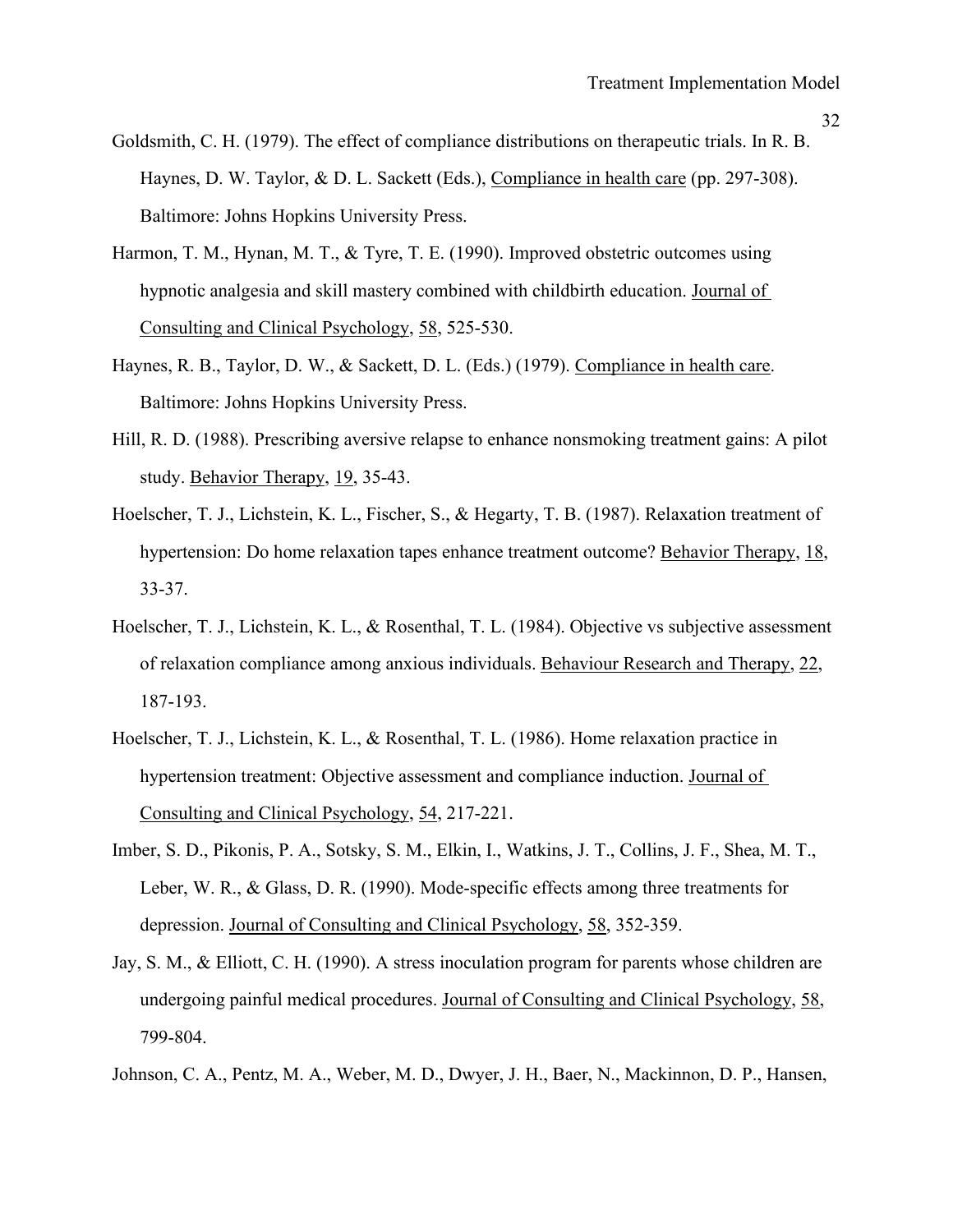33 W. B., & Flay, B. R. (1990). Relative effectiveness of comprehensive community programming for drug abuse prevention with high-risk and low-risk adolescents. Journal of Consulting and Clinical Psychology, 58, 447-456.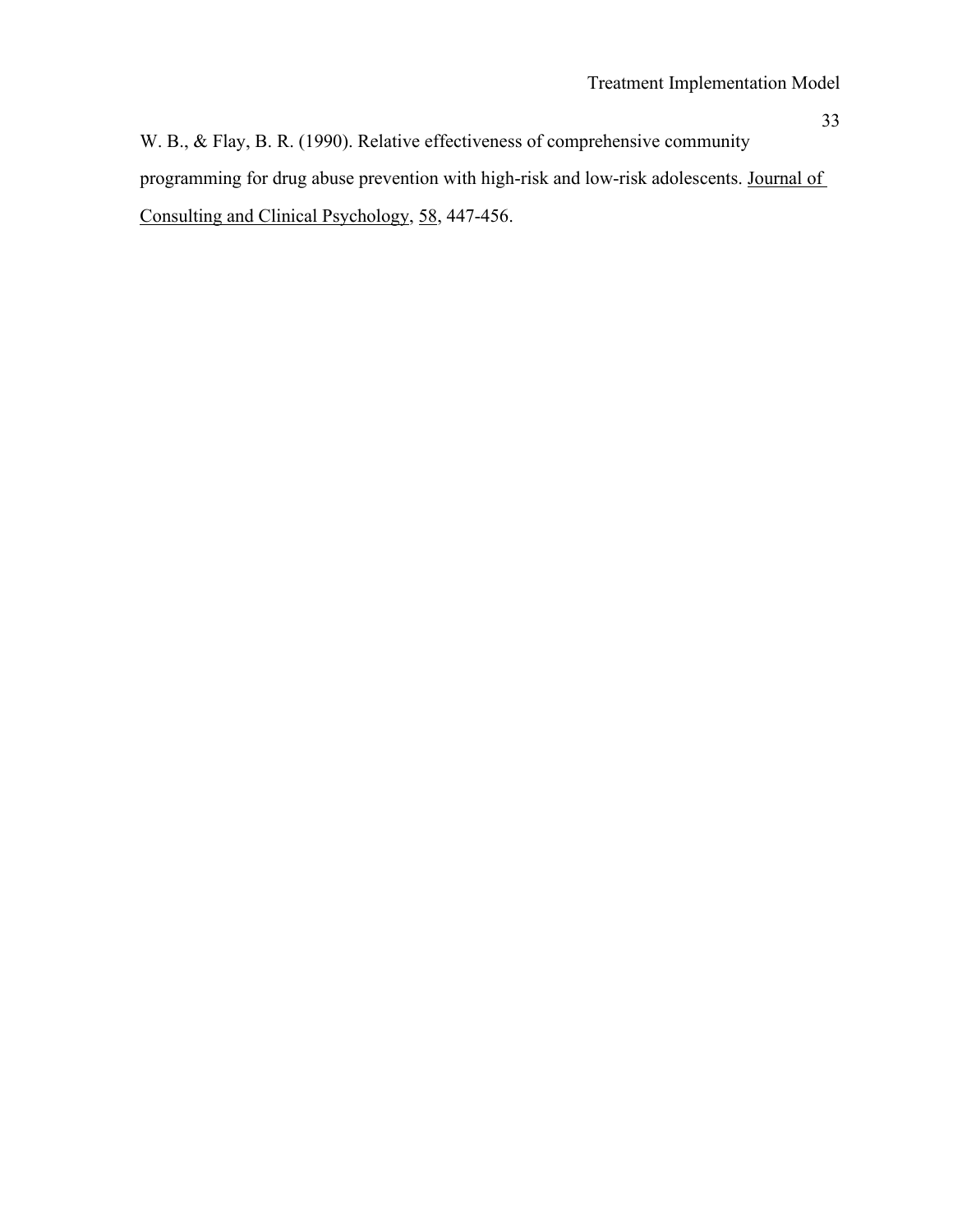- 34
- Kazdin, A. E. (1979). Imagery elaboration and self efficacy in the covert modeling treatment of unassertive behavior. Journal of Consulting and Clinical Psychology, 47, 725-733.
- Kazdin, A. E. (1986a). Comparative outcome studies of psychotherapy: Methodological issues and strategies. Journal of Consulting and Clinical Psychology, 54, 95-105.
- Kazdin, A. E. (1986b). The evaluation of psychotherapy: Research design and methodology. In S. L. Garfield & A. E. Bergin (Eds.), Handbook of psychotherapy and behavior change (pp. 23-68). New York: Wiley.
- Kazdin, A. E. (1980). Research design in clinical psychology. New York: Harper & Row.
- Kazdin, A. E., & Mascitelli, S. (1982). Covert and overt rehearsal and homework practice in developing assertiveness. Journal of Consulting and Clinical Psychology, 50, 250-258.
- Keefe, F. J., Caldwell, D. S., Williams, D. A., Gil, K. M., Mitchell, D., Robertson, C., Martinez, S., Nunley, J., Beckham, J. C., Crisson, J. E., & Helms, M. (1990). Pain coping skills training in the management of osteoarthritic knee pain: A comparative study. Behavior Therapy, 21, 49-62.
- Kidd, R. F. (1976). Manipulation checks: Advantage or disadvantage? Representative Research in Social Psychology, 7, 160-165.
- Killen, J. D., Fortmann, S. P., Newman, B., & Varady, A. (1990). Evaluation of a treatment approach combining nicotine gum with self-guided behavioral treatments for smoking relapse prevention. Journal of Consulting and Clinical Psychology, 58, 85-92.
- Kivlahan, D. R., Marlatt, G. A., Fromme, K., Coppel, D. B., & Williams, E. (1990). Secondary prevention with college drinkers: Evaluation of an alcohol skills training program. Journal of Consulting and Clinical Psychology, 58, 805-810.
- Klosko, J. S., Barlow, D. H., Tassinari, R., & Cerny, J. A. (1990). A comparison of alprazolam and behavior therapy in treatment of panic disorder. Journal of Consulting and Clinical Psychology, 58, 77-84.

Lerner, M. S., & Clum, G. A. (1990). Treatment of suicide ideators: A problem-solving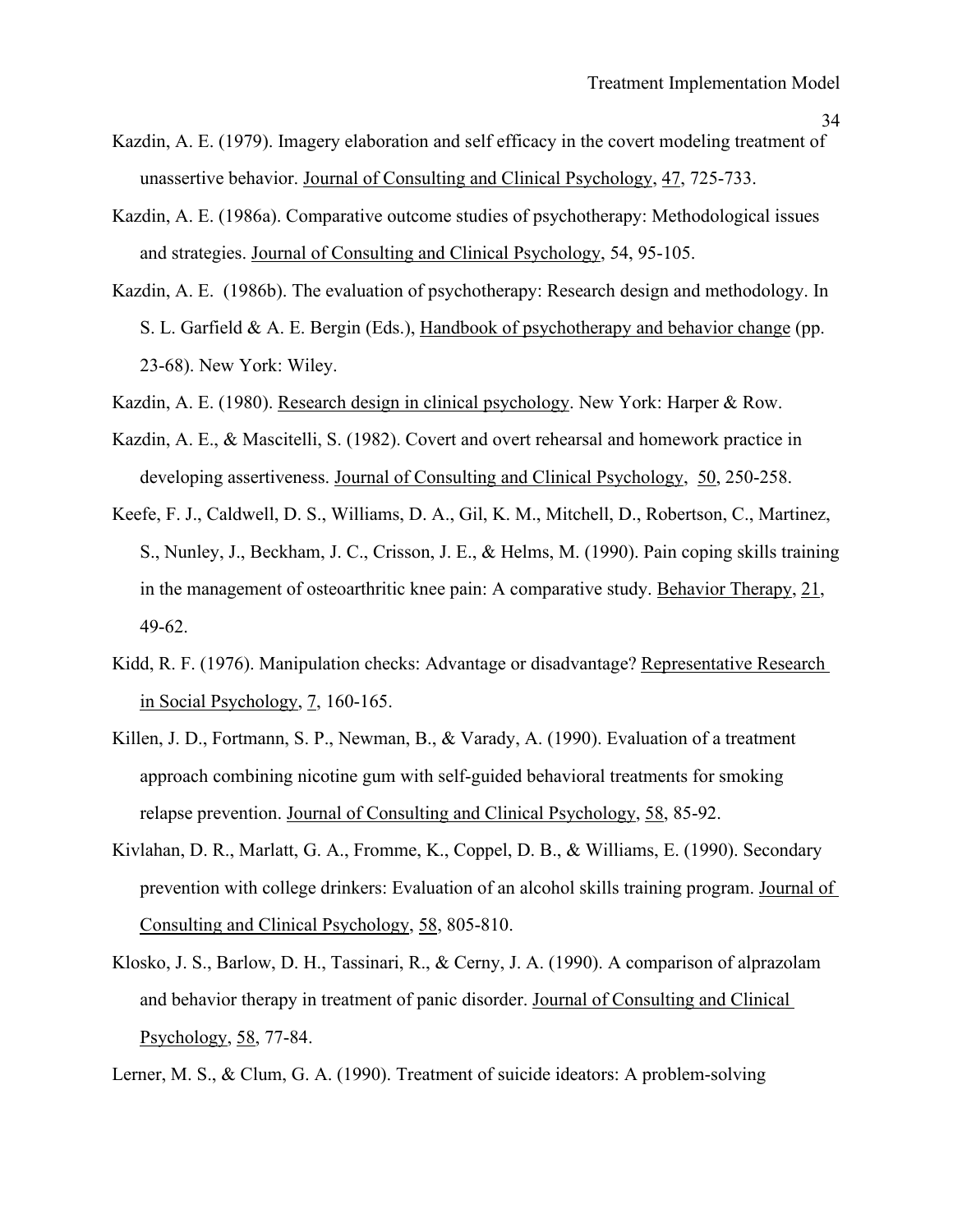approach. Behavior Therapy, 21, 403-411.

Lewinsohn, P. M., Clarke, G. N., Hops, H., & Andrews, J. (1990). Cognitive-behavioral treatment for depressed adolescents. Behavior Therapy, 21, 385-401.

Lichstein, K. L. (1988). Clinical relaxation strategies. New York: Wiley

- Lichstein, K. L., & Eakin, T. L. (1985). Progressive versus self-control relaxation to reduce spontaneous bleeding in hemophiliacs. Journal of Behavioral Medicine, 8, 149-162.
- Lichstein, K. L., & Hoelscher, T. J. (1986). A device for unobtrusive surveillance of home relaxation practice. Behavior Modification, 10, 219-233.
- Lick, J. R., & Heffler, D. (1977). Relaxation training and attention placebo in the treatment of severe insomnia. Journal of Consulting and Clinical Psychology, 45, 153-161.
- Lowe, C. F., & Chadwick, P. D. J. (1990). Verbal control of delusions. Behavior Therapy, 21, 461-479.
- Luborsky, L., & DeRubeis, R. J. (1984). The use of psychotherapy treatment manuals: A small revolution in psychotherapy research style. Clinical Psychology Review, 4, 5-14.
- Luiselli, J. K., Marholin, D., III, Steinman, D. L., & Steinman, W. M. (1979). Assessing the effects of relaxation training. Behavior Therapy, 10, 663-668.
- Malgady, R. G., Rogler, L. H., & Constantino, G. (1990a). Culturally sensitive psychotherapy for Puerto Rican children and adolescents: A program of treatment outcome research. Journal of Consulting and Clinical Psychology, 58, 704-712.
- Malgady, R. G., Rogler, L. H., & Constantino, G. (1990b). Hero/heroine modeling for Puerto Rican adolescents: A preventive mental health intervention. Journal of Consulting and Clinical Psychology, 58, 469-474.
- Manne, S. L., Redd, W. H., Jacobsen, P. B., Gorfinkle, K., Schorr, O., & Rapkin, B. (1990). Behavioral intervention to reduce child and parent distress during venipuncture. Journal of Consulting and Clinical Psychology, 58, 565-572.

Mayer, J. A., Frederiksen, L. W., & Scanlon, G. J. (1984, March). Relaxation training: The effect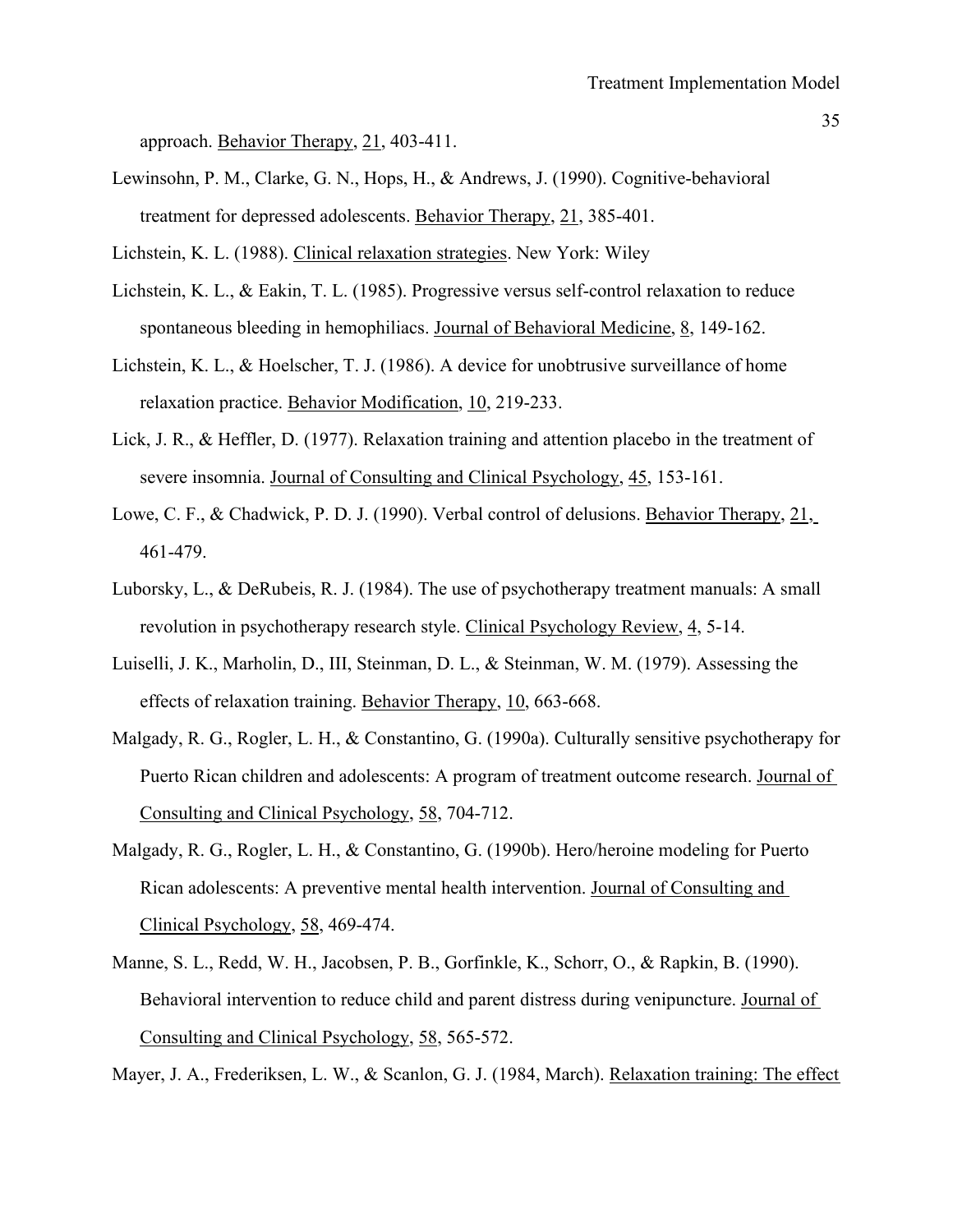of take-home audio tapes on frequency of practice. Paper presented at the meeting of the Southeastern Psychological Association, New Orleans.

- McMahon, P. M. (1987). Shifts in intervention procedures: A problem in evaluating human service interventions. Social Work Research and Abstracts, 23, 13-16.
- Moncher, F. J., & Prinz, R. J. (1991). Treatment fidelity in outcome studies. Clinical Psychology Review, 11, 247-266.
- Murphy, A. I., Lehrer, P. M., & Jurish, S. (1990). Cognitive coping skills training and relaxation training as treatments for tension headaches. Behavior Therapy, 21, 89-98.
- Neimeyer, R. A., & Feixas, G. (1990). The role of homework and skill acquisition in the outcome of group cognitive therapy for depression. Behavior Therapy, 21, 281-292.
- Persons, J. B., Burns, D. D., & Perloff, J. M. (1988). Predictors of dropout and outcome in cognitive therapy for depression in a private practice setting. Cognitive Therapy and Research, 12, 557-575.
- Peterson, L., Homer, A. L., & Wonderlich, S. A. (1982). The integrity of independent variables in behavior analysis. Journal of Applied Behavior Analysis, 15, 477-492.
- Primakoff, L., Epstein, N., & Covi, L. (1986). Homework compliance: An uncontrolled variable in cognitive therapy outcome research. Behavior Therapy, 17, 433-446.
- Quay, H. C. (1977). The three faces of evaluation: What can be expected to work. Criminal Justice and Behavior, 4, 341-354.
- Renneberg, B., Goldstein, A. J., Phillips, D., & Chambless, D. L. (1990). Intensive behavioral group treatment of avoidant personality disorder. Behavior Therapy, 21, 363-377.
- Roberts, M. W., & Powers, S. W. (1990). Adjusting chair timeout enforcement procedures for oppositional children. Behavior Therapy, 21, 257-271.
- Rose, R. J. (1984). Processing time for repetitions and the spacing effect. Canadian Journal of Psychology, 38, 537-550.
- Rosen, J. C., Cado, S., Silberg, N. T., Srebnik, D., & Wendt, S. (1990). Cognitive behavior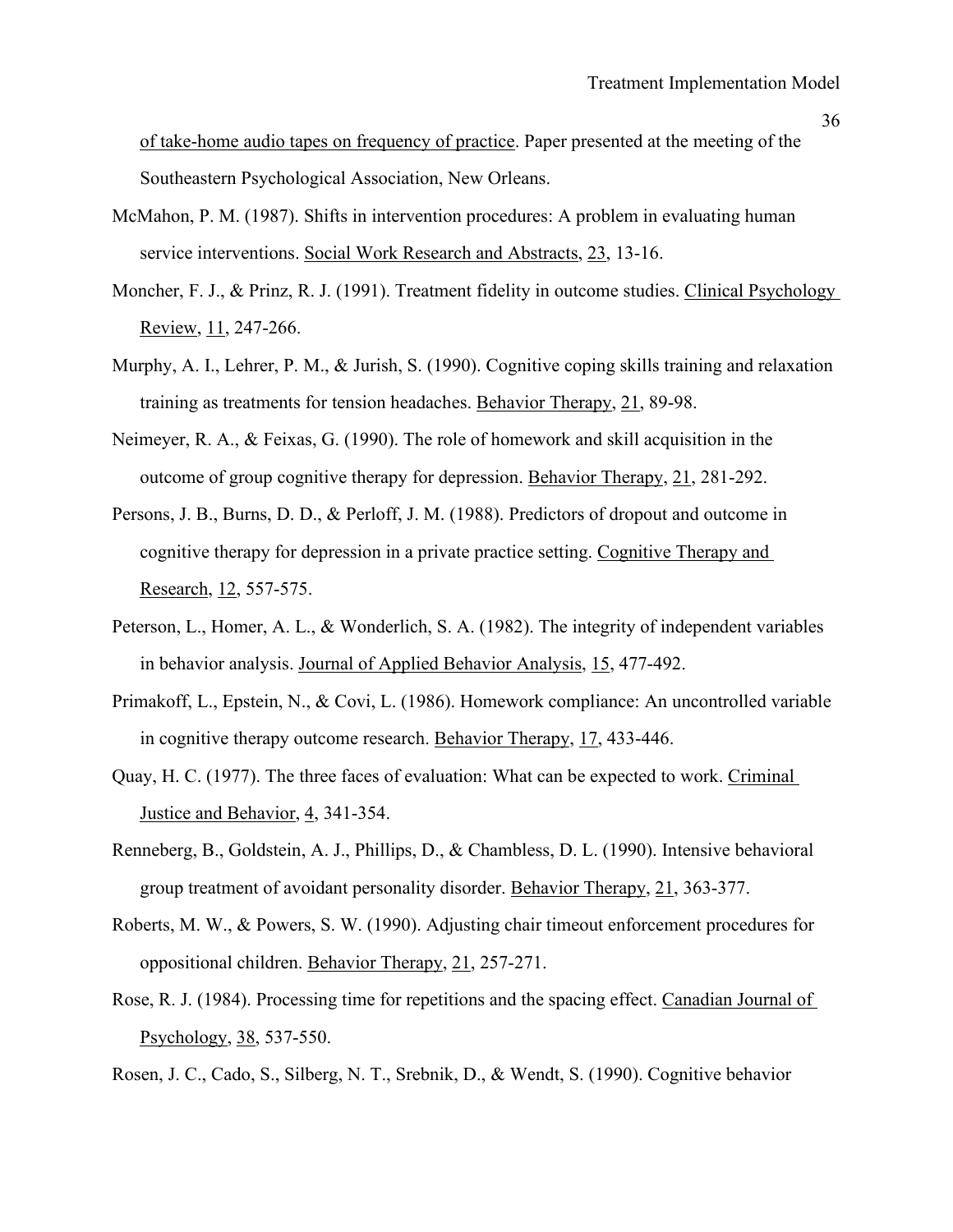therapy with and without size perception training for women with body image disturbance.

Behavior Therapy, 21, 481-498.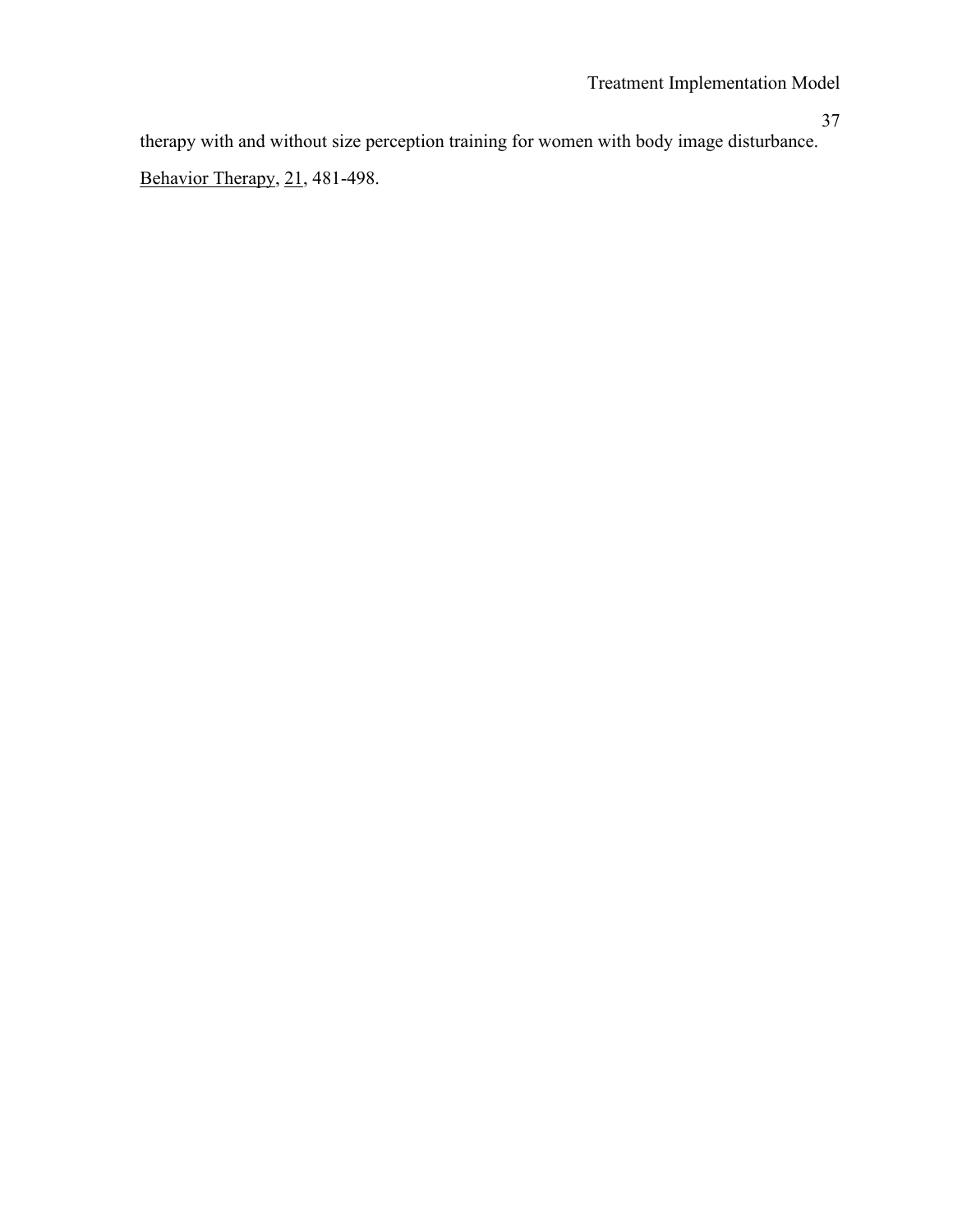- Rosenthal, T. L., & Downs, A. (1985). Cognitive aids in teaching and treating. Advances in Behaviour Research and Therapy, 7, 1-53.
- Sackett, D. L., & Snow, J. C. (1979). The magnitude of compliance and noncompliance. In R. B. Haynes, D. W. Taylor, & D. L. Sackett (Eds.), Compliance in health care (pp. 11-22). Baltimore: Johns Hopkins University Press.
- Schinke, S. P., Gordon, A. N., & Weston, R. E. (1990). Self-instruction to prevent HIV infection among African-American and Hispanic-American adolescents. Journal of Consulting and Clinical Psychology, 58, 432-436.
- Sechrest, L., West, S. G., Phillips, M. A., Redner, R., & Yeaton, W. (1979). Some neglected problems in evaluation research: Strength and integrity of treatments. In L. Sechrest, S. G. West, M. A. Phillips, R. Redner, & W. Yeaton (Eds.), Evaluation studies review annual (Vol. 4, pp. 15-35). Beverly Hills, CA: Sage.
- Sechrest, L., & Yeaton, W. E. (1981). Assessing the effectiveness of social programs: Methodological and conceptual issues. In S. Ball (Ed.), New directions for program evaluation: Assessing and interpreting outcomes (pp. 41-56). San Francisco: Jossey-Bass.
- Shelton, J. L., & Ackerman, J. M. (1974). Homework in counseling and psychotherapy. Springfield, IL: Thomas.
- Smith, B., & Sechrest, L. (1991). Treatment of aptitude x treatment interactions. Journal of Consulting and Clinical Psychology, 59, 233-244.
- Sorrentino, R. M., Bobocel, D. R., Gitta, M. Z., Olson, J. M., & Hewitt, E. C. (1988). Uncertainty orientation and persuasion: Individual differences in the effects of personal relevance on social judgements. Journal of Personality and Social Psychology, 55, 357-371.
- Starfield, B. (1977). Efficacy and effectiveness of primary medical care for children. In Report of the Harvard Child Health Project: Vol. 2. Children's medical care needs and treatment (pp. 71-76). Cambridge, MA: Ballinger.

Sullivan, M. A., & O'Leary, S. G. (1990). Maintenance following reward and cost token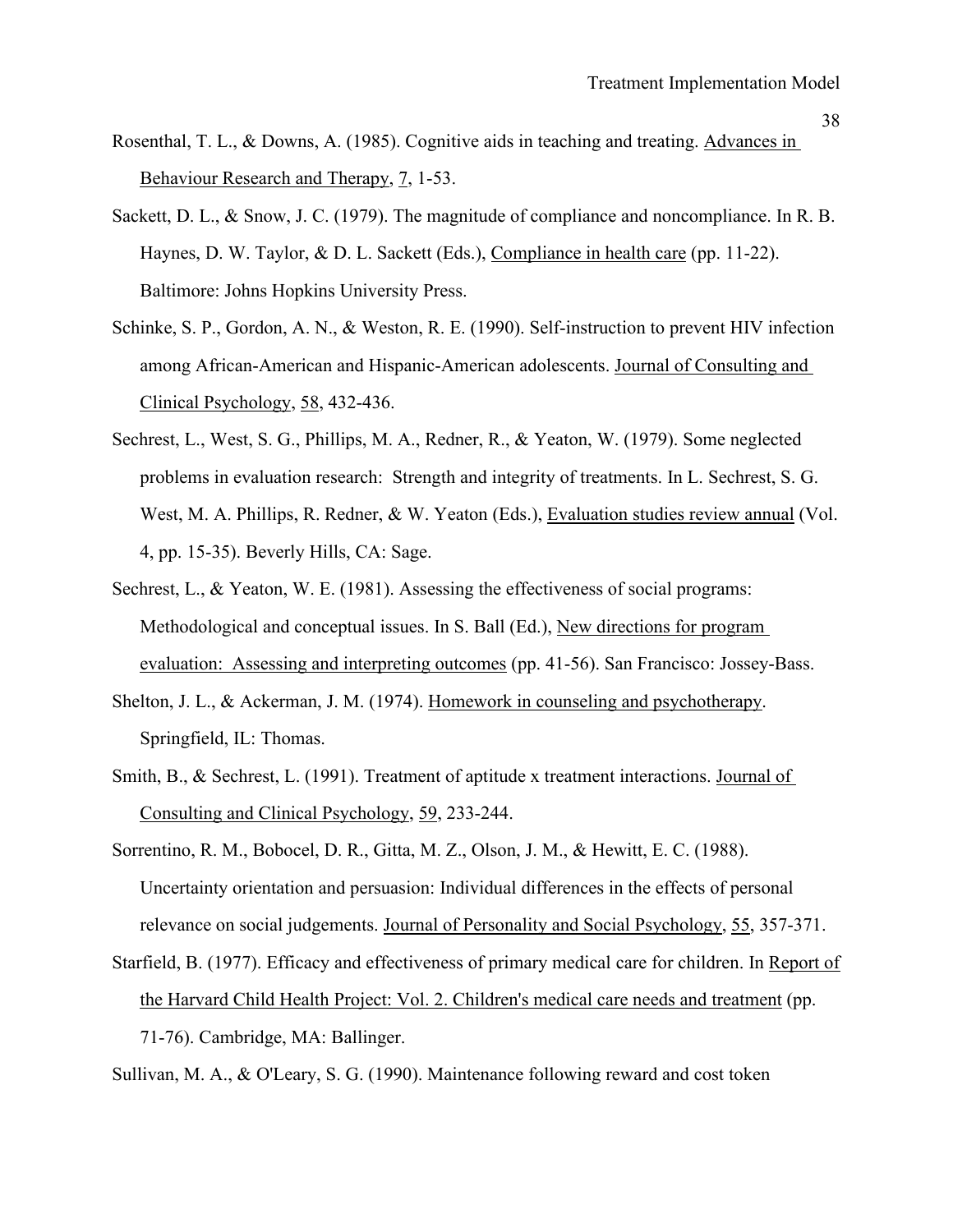programs. Behavior Therapy, 21, 139-149.

- Telch, C. F., Agras, W. S., Rossiter, E. M., Wilfley, D., & Kenardy, K. (1990). Group cognitivebehavioral treatment for the nonpurging bulimic: An initial evaluation. Journal of Consulting and Clinical Psychology, 58, 629-635.
- Turner, J. A., Clancy, S., McQuade, K. J., & Cardenas, D. D. (1990). Effectiveness of behavioral therapy for chronic low back pain: A component analysis. Journal of Consulting and Clinical Psychology, 58, 573-579.
- Vallis, T. M., Shaw, B. F., & Dobson, K. S. (1986). The cognitive therapy scale: Psychometric properties. Journal of Consulting and Clinical Psychology, 54, 381-385.
- Vermilyea, B. B., Barlow, D. H., & O'Brien, G. T. (1984). The importance of assessing treatment integrity: An example in the anxiety disorders. Journal of Behavioral Assessment, 6, 1-11.
- Viegener, B. J., Perri, M. G., Nezu, A. M., Renjilian, D. A., McKelvey, W. F., & Schein, R. L. (1990). Effects of an intermittent, low-fat, low-calorie diet in the behavioral treatment of obesity. Behavior Therapy, 21, 499-509.
- Webster-Stratton, C., & Hammond, M. (1990). Predictors of treatment outcome in parent training for families with conduct problem children. Behavior Therapy, 21, 319-337.
- Weissman, M. M., Rounsaville, B. J., & Chevron, E. (1982). Training psychotherapists to participate in psychotherapy outcome studies. American Journal of Psychiatry, 139, 1442- 1446.
- Weisz, J. R., Walter, B. R., Weiss, B., Fernandez, G. A., & Mikow, V. A. (1990). Arrests among emotionally disturbed violent and assaultive individuals following minimal versus lengthy intervention through North Carolina's Willie M program. Journal of Consulting and Clinical Psychology, 58, 720-728.
- Wells, A. (1990). Panic disorder in association with relaxation induced anxiety: An attentional training approach to treatment. Behavior Therapy, 21, 273-280.
- Williams, K. E., & Chambless, D. (1990). The relationship between therapist characteristics and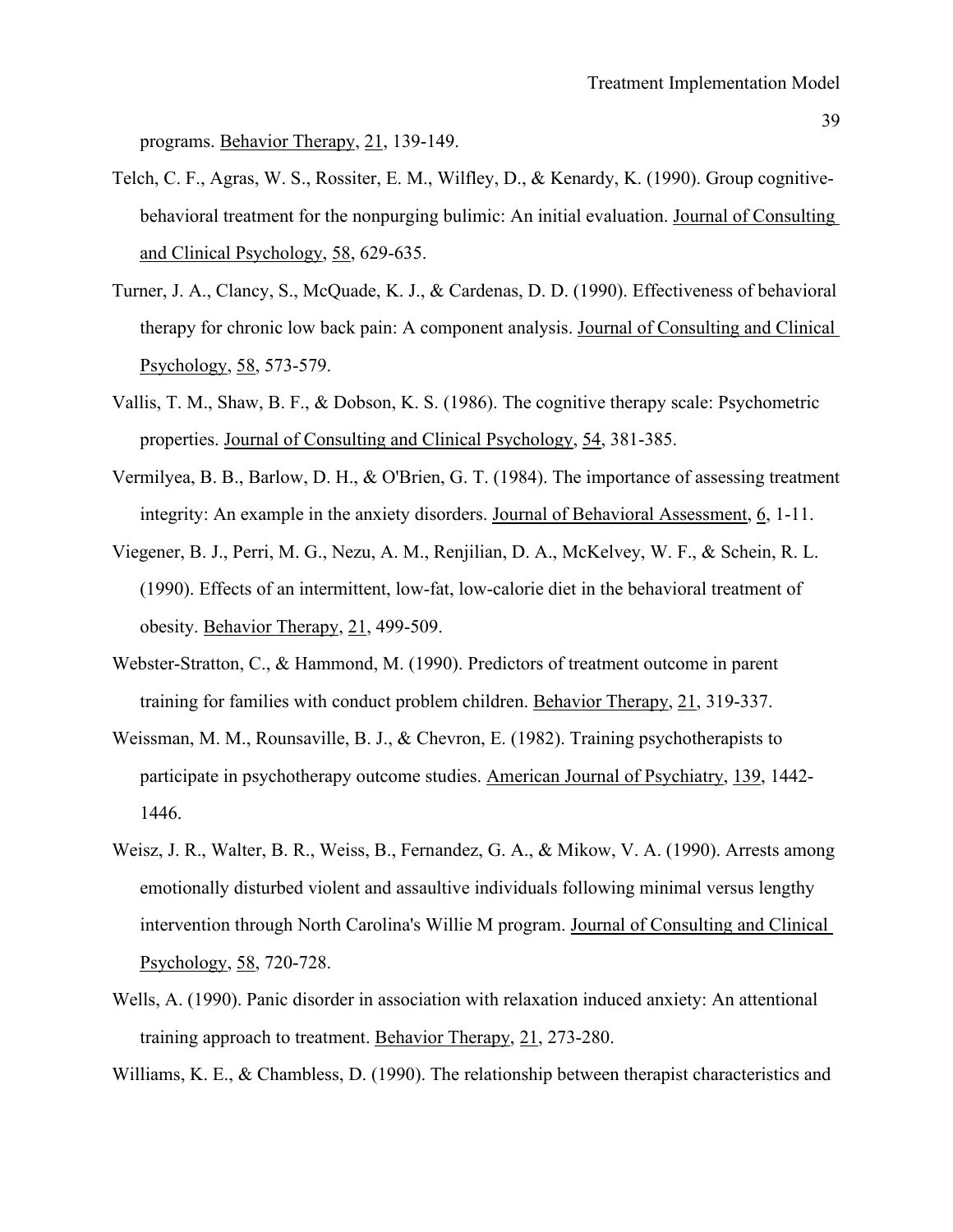outcome of in vivo exposure treatment for agoraphobia. Behavior Therapy, 21, 111-116.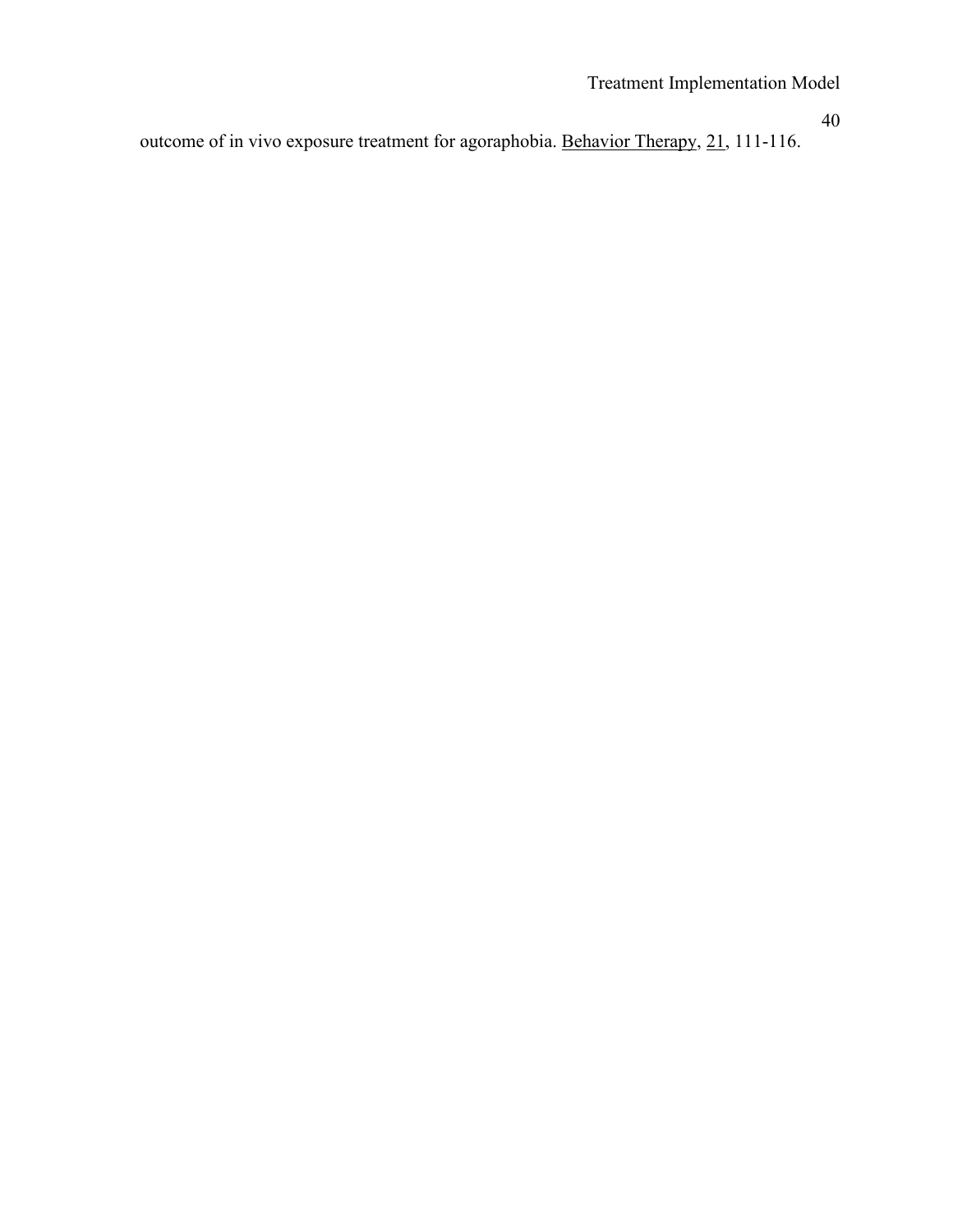- Wurtele, S. K. (1990). Teaching personal safety skills to four-year-old children: A behavioral approach. Behavior Therapy, 21, 25-32.
- Yeaton, W. H., & Sechrest, L. (1981). Critical dimensions in the choice and maintenance of successful treatments: Strength, integrity, and effectiveness. Journal of Consulting and Clinical Psychology, 49, 156-167.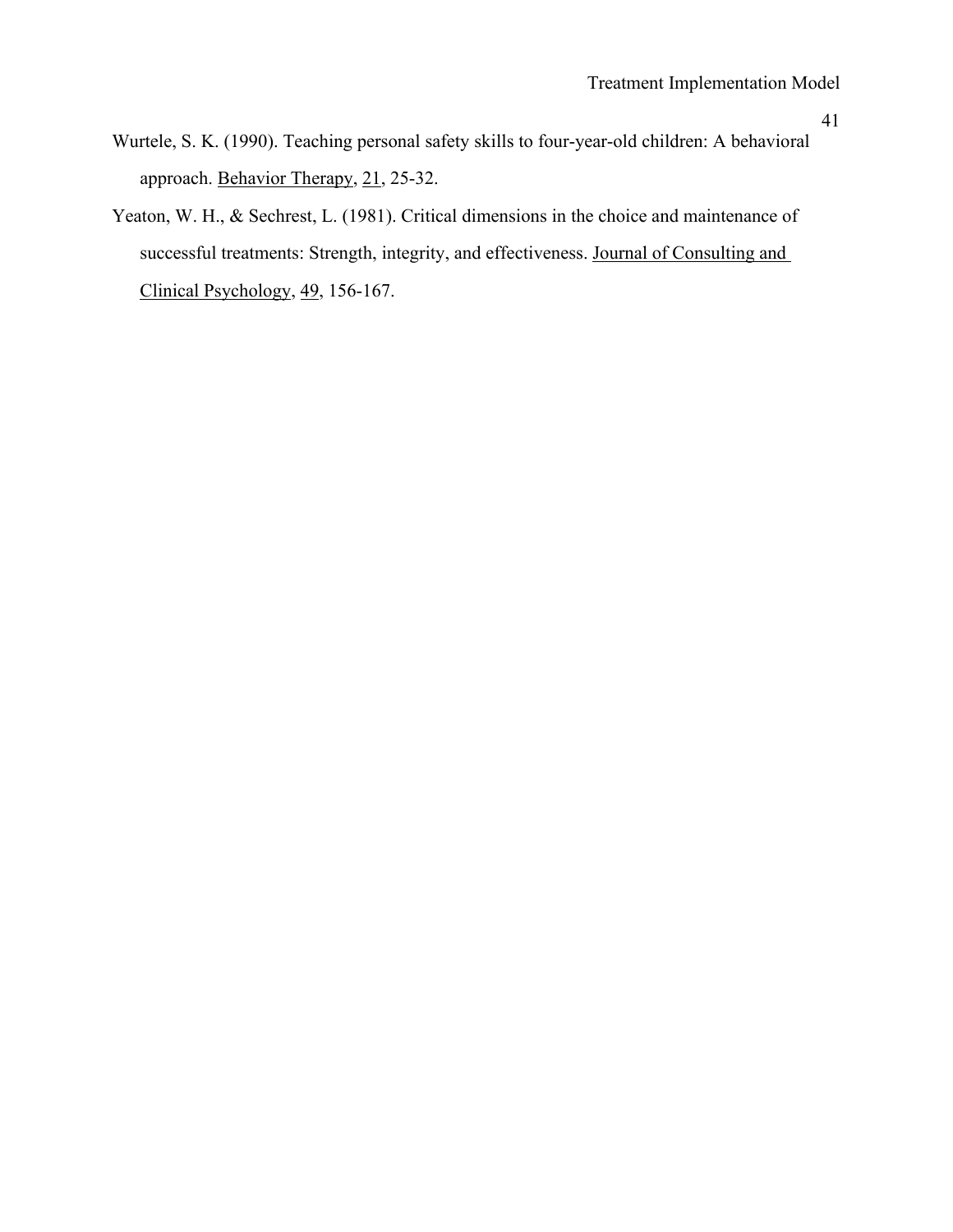#### Author Notes

Preparation of this article was supported, in part, by a grant from the H. W. Durham Foundation and by the Department of Psychology's Center for Applied Psychological Research, part of the State of Tennessee's Center of Excellence Grant program. We wish to thank Robert Klesges and William Shadish for their helpful comments on an earlier draft.

Correspondence concerning this article should be addressed to Kenneth L. Lichstein, Center for Applied Psychological Research, Department of Psychology, Memphis State University, Memphis, TN 38152.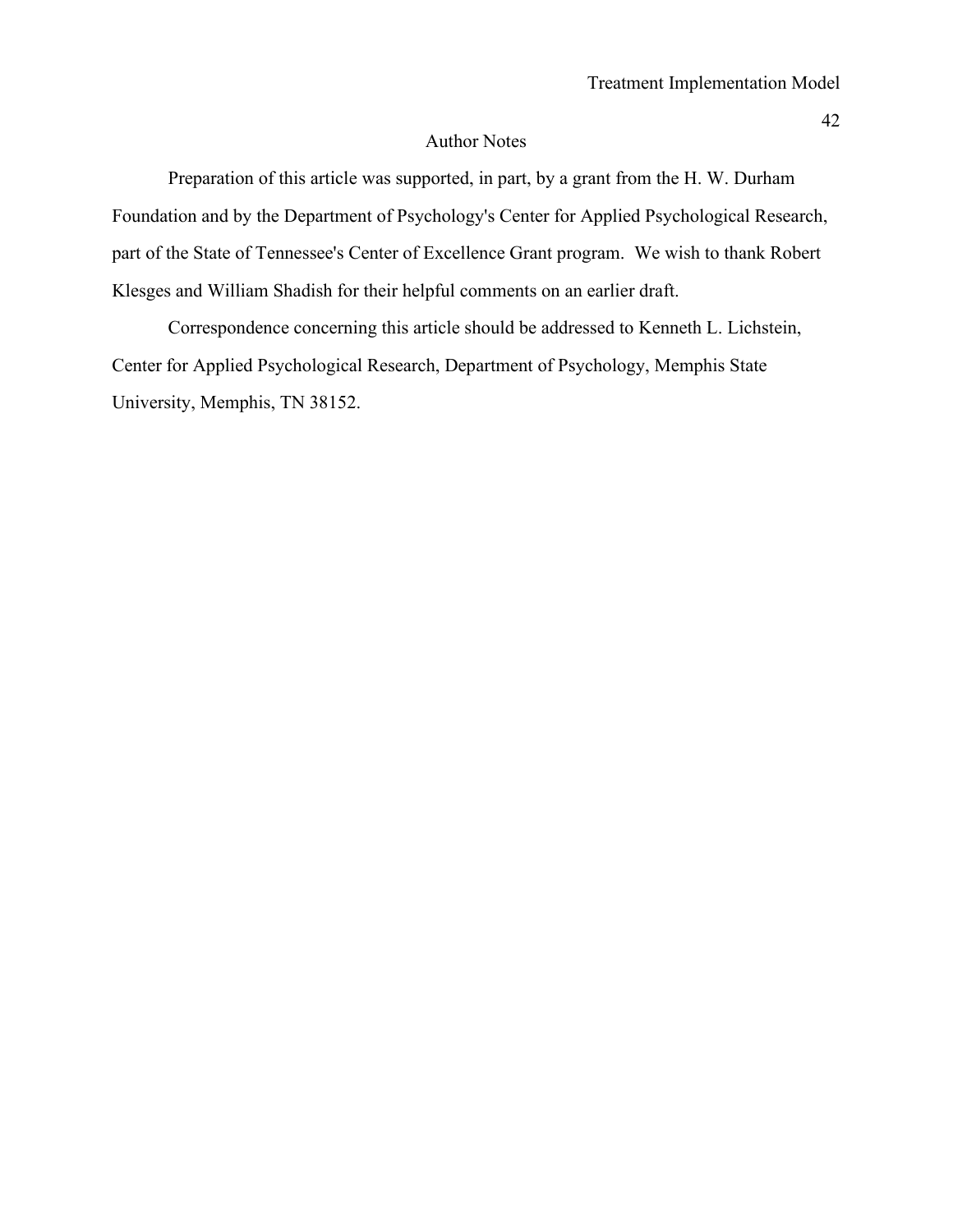# Table 1

|                      | Delivery    |                 |                |             |             | Receipt     |             | Enactment   |             |        |             |             |
|----------------------|-------------|-----------------|----------------|-------------|-------------|-------------|-------------|-------------|-------------|--------|-------------|-------------|
|                      |             | Inducta         |                | Assessb     |             | Induct      | Assess      |             |             | Induct | Assess      |             |
| Article              | Foc         | In <sup>d</sup> | $Di^e$         | Inf         | $\rm{Fo}$   | In          | Di          | In          | Fo          | In     | Di          | In          |
| Agras et al.         | $\mathbf X$ |                 |                |             | $\mathbf X$ |             |             |             | $\mathbf X$ |        |             | $\mathbf X$ |
| Abramowitz &         | $\mathbf X$ |                 | $\mathbf X$    |             |             |             |             |             |             |        |             |             |
| O'Leary <sup>g</sup> |             |                 |                |             |             |             |             |             |             |        |             |             |
| Appelbaum et al.     | $\mathbf X$ |                 |                |             |             |             |             |             | $\mathbf X$ |        |             | $\mathbf X$ |
| Azrin & Peterson     | $\mathbf X$ |                 |                |             |             | $\mathbf X$ |             |             | $\mathbf X$ |        |             |             |
| Behrens et al.       | $\mathbf X$ |                 |                |             |             |             |             |             |             |        |             |             |
| Boudewyns & Hyer     |             | $\mathbf X$     |                |             |             |             |             |             |             |        |             |             |
| Carey et al.         | $\mathbf X$ |                 |                |             | $\mathbf X$ |             | $\mathbf X$ |             |             |        |             |             |
| Chambless            | $\mathbf X$ |                 |                | $\mathbf X$ |             |             |             |             |             |        |             |             |
| Christensen &        | $\mathbf X$ |                 |                |             | $\mathbf X$ |             |             |             | $\mathbf X$ |        | $\mathbf X$ | $\mathbf X$ |
| <b>Burrows</b>       |             |                 |                |             |             |             |             |             |             |        |             |             |
| Church et al.        | $\mathbf X$ |                 |                |             | $\mathbf X$ |             | $\mathbf X$ |             |             |        |             |             |
| Keefe et al.         | $\mathbf X$ |                 | $\mathbf X$    | $\mathbf X$ |             |             |             |             |             |        |             | $\mathbf X$ |
| Lerner & Clum        | $\mathbf X$ |                 | $\mathbf X$    | $\mathbf X$ |             |             | $\mathbf X$ | $\mathbf X$ |             |        |             |             |
| Lewinsohn et al.     | $\mathbf X$ |                 | $\mathbf X$    | $\mathbf X$ | $\mathbf X$ |             |             | $\mathbf X$ | $\mathbf X$ |        |             | $\mathbf X$ |
| Lowe & Chadwick      | $\mathbf X$ |                 | x <sup>h</sup> |             |             |             |             |             |             |        |             | $\mathbf X$ |
| Murphy et al.        | $\mathbf X$ |                 |                |             |             |             |             |             |             |        |             | $\mathbf X$ |
| Neimeyer & Feixas    | $\mathbf X$ |                 | $\mathbf X$    |             |             |             | $\mathbf X$ |             | $\mathbf X$ |        |             | $\mathbf X$ |
| Renneberg et al.     | $\mathbf X$ |                 |                |             |             |             |             |             | $\mathbf X$ |        |             | $\mathbf X$ |
| Roberts & Powersg    | $\mathbf X$ |                 | $\mathbf X$    |             |             |             |             |             |             |        |             |             |

# Occurrence of Treatment Implementation Model Components in Behavior Therapy, 1990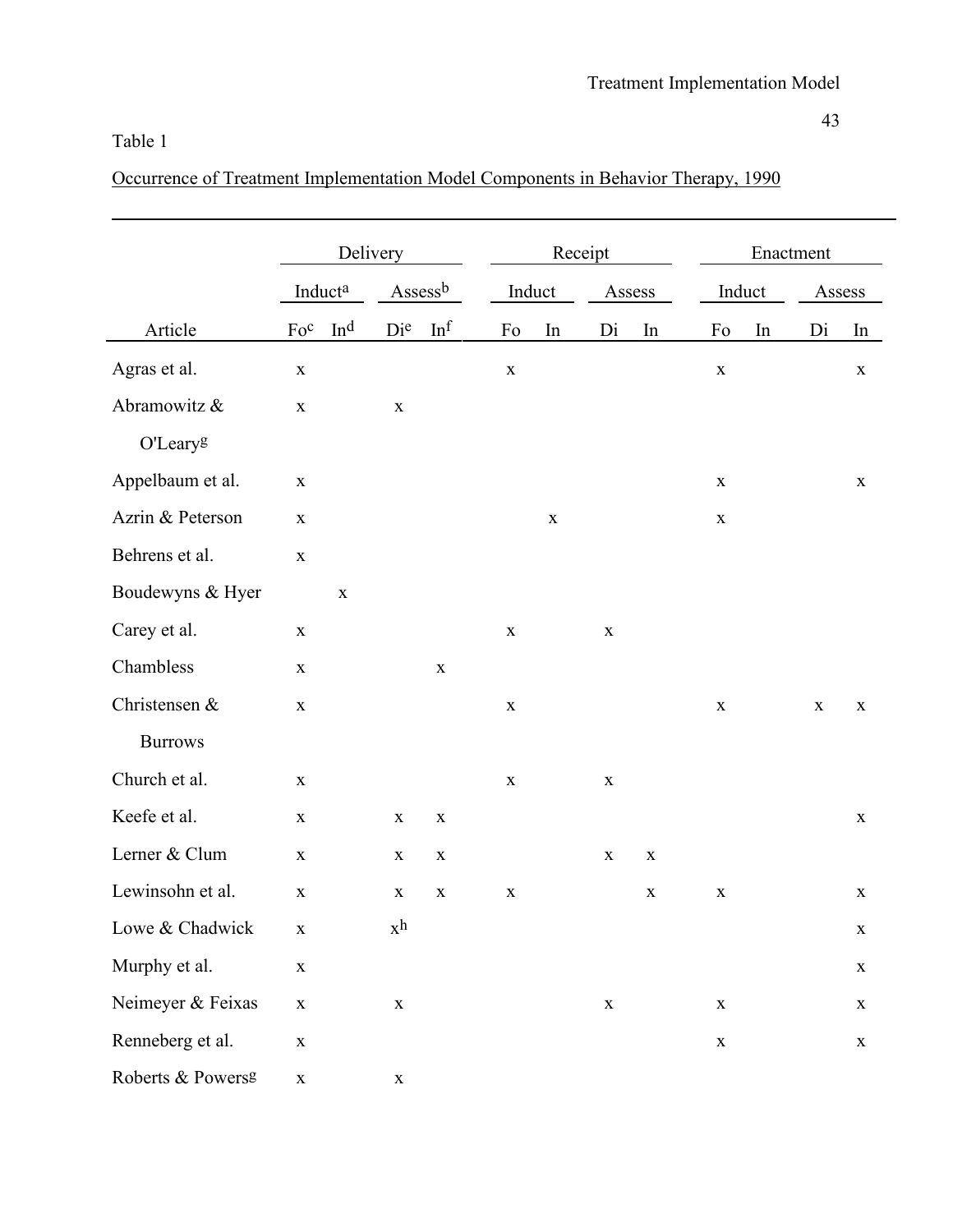|  | <b>Treatment Implementation Model</b> |
|--|---------------------------------------|
|--|---------------------------------------|

| iipiememation wiquei |    |
|----------------------|----|
|                      | 44 |

|                                 | Delivery    |                       |             | Receipt                     |             |    |  |             | Enactment |             |        |  |             |             |
|---------------------------------|-------------|-----------------------|-------------|-----------------------------|-------------|----|--|-------------|-----------|-------------|--------|--|-------------|-------------|
|                                 |             | Inducta               | Assessb     |                             | Induct      |    |  | Assess      |           |             | Induct |  | Assess      |             |
| Article                         |             | $Foc$ In <sup>d</sup> | $Di^e$ Inf  |                             | Fo          | In |  | Di          | In        | Fo          | In     |  | Di          | In          |
| Rosen et al.                    | $\mathbf X$ |                       |             | $\mathbf X$                 |             |    |  |             |           | $\mathbf X$ |        |  | $\mathbf X$ | $\mathbf X$ |
| Sullivan & O'Leary <sup>g</sup> | $\mathbf X$ |                       | $\mathbf X$ |                             |             |    |  |             |           |             |        |  |             |             |
| Viegener et al.                 | $\mathbf X$ |                       |             | $\mathbf{x}^\textnormal{i}$ | $\mathbf X$ |    |  |             |           | $\mathbf X$ |        |  |             | $\mathbf X$ |
| Webster-Stratton &              | $\mathbf X$ |                       |             |                             |             |    |  |             |           |             |        |  |             |             |
| Hammond                         |             |                       |             |                             |             |    |  |             |           |             |        |  |             |             |
| Wells                           | $\mathbf X$ |                       | $X^J$       |                             |             |    |  |             |           |             |        |  |             |             |
| Williams &                      |             | $x^{k}$               |             |                             |             |    |  |             |           |             |        |  |             |             |
| Chambless                       |             |                       |             |                             |             |    |  |             |           |             |        |  |             |             |
| Wurtele                         | $\mathbf X$ |                       |             |                             | $\mathbf X$ |    |  | $\mathbf X$ |           |             |        |  |             |             |
|                                 |             |                       |             |                             |             |    |  |             |           |             |        |  |             |             |

aInduct tracks if the author employed induction strategies to increase the likelihood that satisfactory delivery, receipt, or enactment occurred. <sup>b</sup>Assess tracks if the author conducted an assessment of the implementation of delivery, receipt, or enactment. <sup>C</sup>Fo records if the author employed formal methods of delivery, receipt, or enactment induction. Examples are written treatment manuals or mock therapy training sessions for delivery, written handouts summarizing key therapy points for receipt, and written homework assignments for enactment.  $d_{\text{In}}$  records if the author employed informal methods of delivery, receipt, or enactment induction. Examples are verbal reminders to therapists to include all treatment procedures for delivery, verbal prompts to patients to attend to salient therapy ingredients for receipt, and verbal requests to patients to practice therapy techniques for enactment. <sup>e</sup>Di indicates delivery, receipt, or enactment was assessed directly, leaving little doubt as to the certainty of its findings. <sup>f</sup>In indicates delivery, receipt, or enactment was assessed indirectly, and thereby is unable to erase all doubt as to the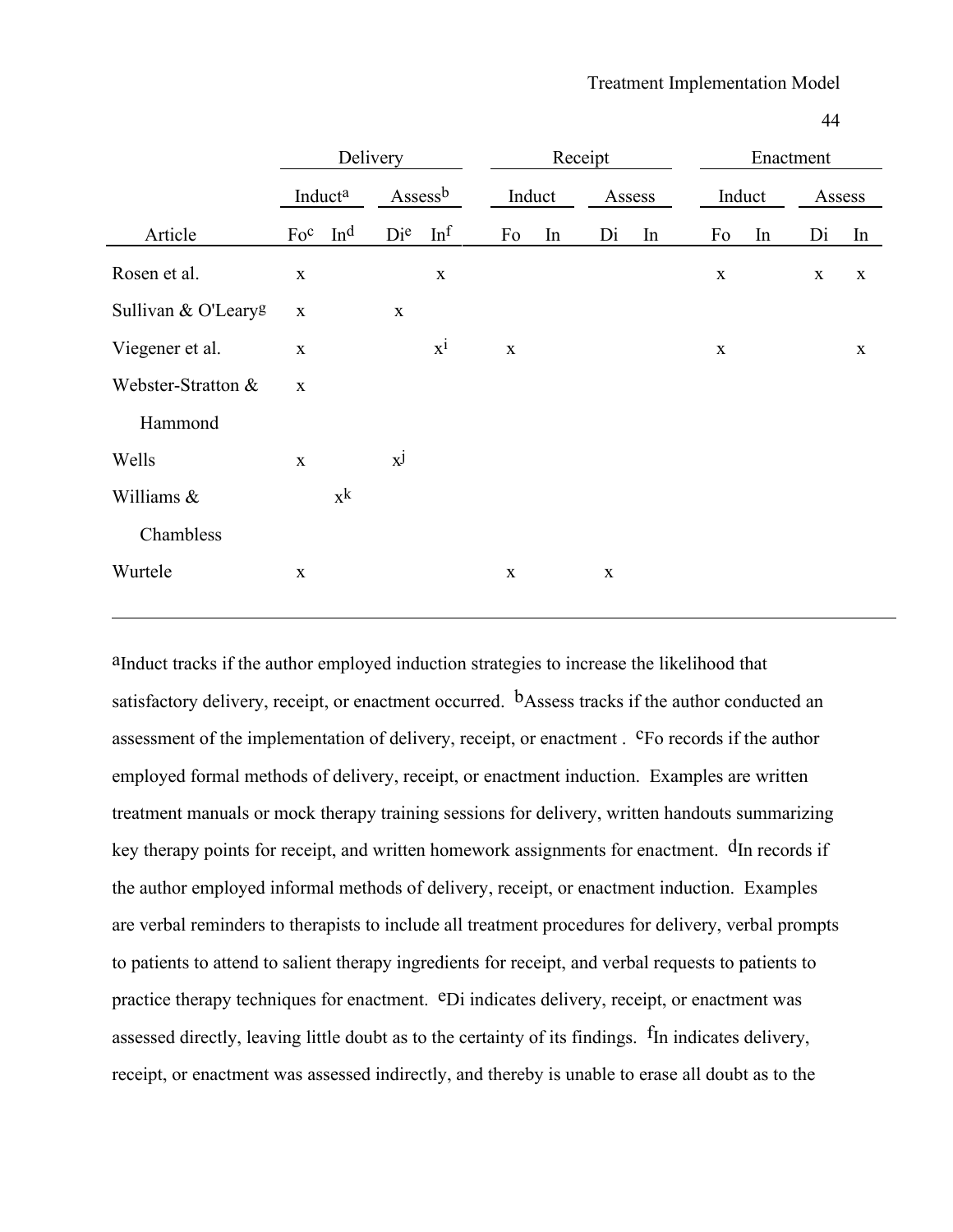certainty of its findings. *gThese studies involved children who were not expected to assume an* active role in the treatment process. Therefore, the delivery component is relevant to the present inquiry, but not the receipt or enactment components. <sup>h</sup>Although there was no independent assessment of treatment delivery, all treatment was delivered by the second author. <sup>i</sup>Therapists participated in weekly training sessions, but it is not clear if supervision of actual therapistsubject interaction (which would qualify as treatment delivery assessment) occurred. jAlthough treatment delivery was not independently assessed, all treatment was delivered by the first author. <sup>k</sup>The article mentions that therapists were "trained and supervised." Insufficient detail is provided to justify scoring this study positive for assessment of delivery.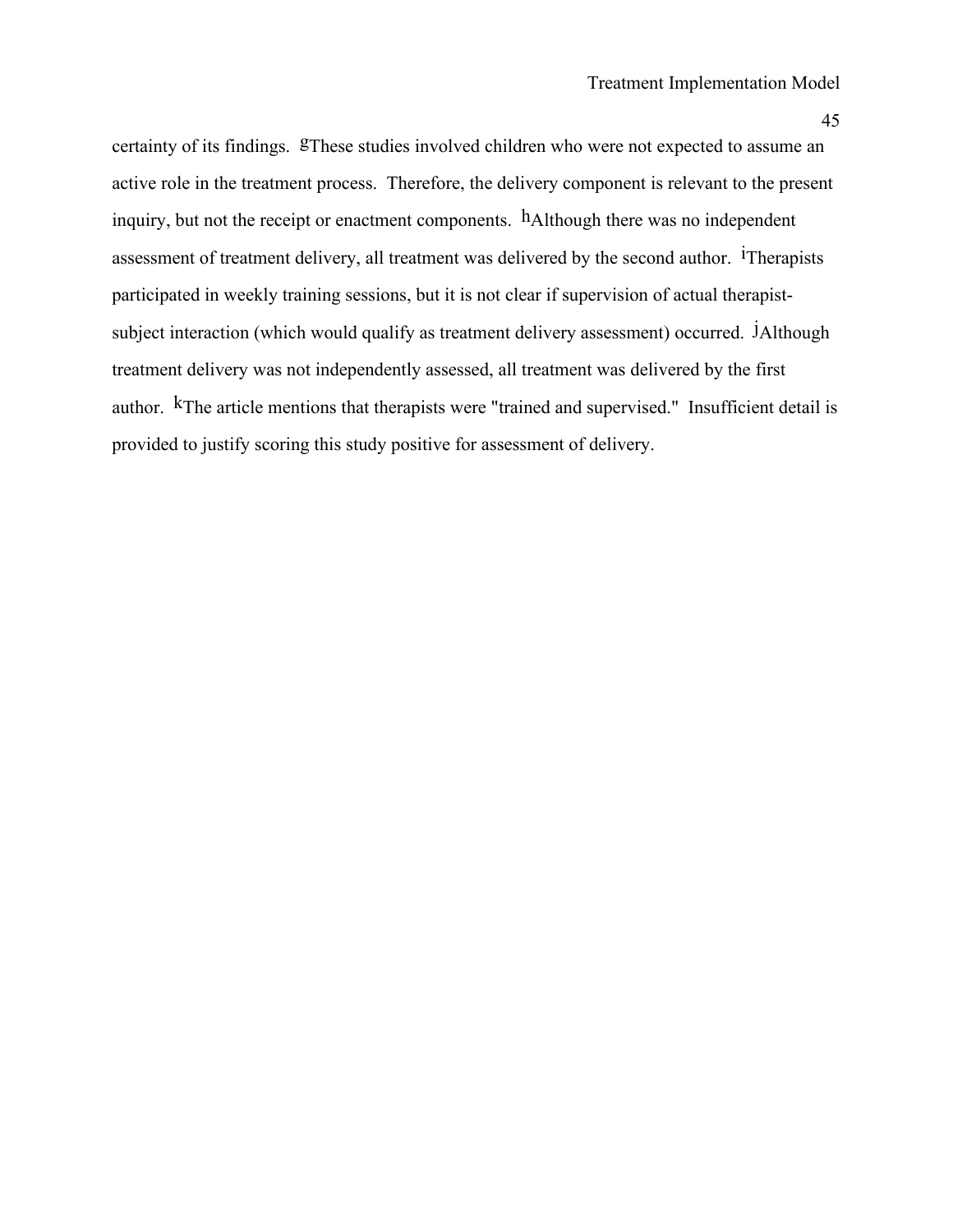# Table 2

# Occurrence of Treatment Implementation Model Components in the Journal of Consulting and Clinical Psychology, 1990

|                     | Delivery        |                           |             |             |             | Receipt |             |             | Enactment                 |             |    |                |
|---------------------|-----------------|---------------------------|-------------|-------------|-------------|---------|-------------|-------------|---------------------------|-------------|----|----------------|
|                     |                 | Induct <sup>a</sup>       | Assessb     |             |             | Induct  |             | Assess      |                           | Induct      |    | Assess         |
| Article             | Fo <sup>c</sup> | In <sup>d</sup>           | $Di^e$      | Inf         | Fo          | In      | Di          | In          | Fo                        | In          | Di | In             |
| Baggs & Spence      |                 |                           |             |             | $\mathbf X$ |         |             |             |                           | $\mathbf X$ |    |                |
| Baucom et al        | $\mathbf X$     |                           | $\mathbf X$ |             |             |         |             |             |                           |             |    |                |
| Blanchard et al., a | $\mathbf X$     |                           | $\mathbf X$ |             |             |         | $\mathbf X$ |             | $\mathbf{x}^{\text{g}}$   | xg          |    | x <sup>h</sup> |
| Blanchard et al., b | $\mathbf X$     |                           | $\mathbf X$ |             |             |         | $\mathbf X$ |             |                           | $\mathbf X$ |    | x <sup>h</sup> |
| Botvin et al.       |                 | $\mathbf X$               | $\mathbf X$ |             | $\mathbf X$ |         |             |             | $\mathbf{x}^{\mathbf{i}}$ |             |    |                |
| Danforth et al.     | $\mathbf X$     |                           | $x^{j}$     |             |             |         | $\mathbf X$ |             |                           |             |    |                |
| Davis et al.        | $\mathbf X$     |                           |             |             | $\mathbf X$ |         |             |             |                           |             |    |                |
| Fonagy & Moran      |                 | $\mathbf X$               |             | $\mathbf X$ |             |         |             |             |                           |             |    |                |
| Harmon et al.       |                 | $\mathbf X$               |             |             |             |         |             |             | $\mathbf X$               |             |    | $\mathbf X$    |
| Imber et al.        |                 | $\mathbf X$               |             |             |             |         |             |             |                           |             |    |                |
| Jay & Elliott       | $x^{k}$         |                           |             |             | $\mathbf X$ |         |             |             | $\mathbf X$               |             |    |                |
| Johnson et al.      |                 | $\mathbf X$               |             |             | $\mathbf X$ |         |             |             | $\mathbf X$               |             |    |                |
| Killen et al.       | $\mathbf X$     |                           |             |             | $\mathbf X$ |         |             | $\mathbf X$ |                           |             |    |                |
| Kivlahan et al.     |                 | $\mathbf X$               |             |             |             |         | $\mathbf X$ |             |                           | $\mathbf X$ |    | $x^l$          |
| Klosko et al.       |                 |                           | $\mathbf X$ |             |             |         |             |             |                           |             |    |                |
| Malgady et al., a   |                 | $\mathbf X$               | $\mathbf X$ |             |             |         |             |             |                           |             |    |                |
| Malgady et al., b   |                 | $\mathbf X$               |             | $\mathbf X$ |             |         |             |             |                           |             |    |                |
| Manne et al.        |                 |                           |             |             |             |         |             |             |                           |             |    |                |
| Schinke et al.      |                 | $\mathbf{x}^{\mathbf{m}}$ |             |             | $\mathbf X$ |         | $\mathbf X$ |             |                           |             |    |                |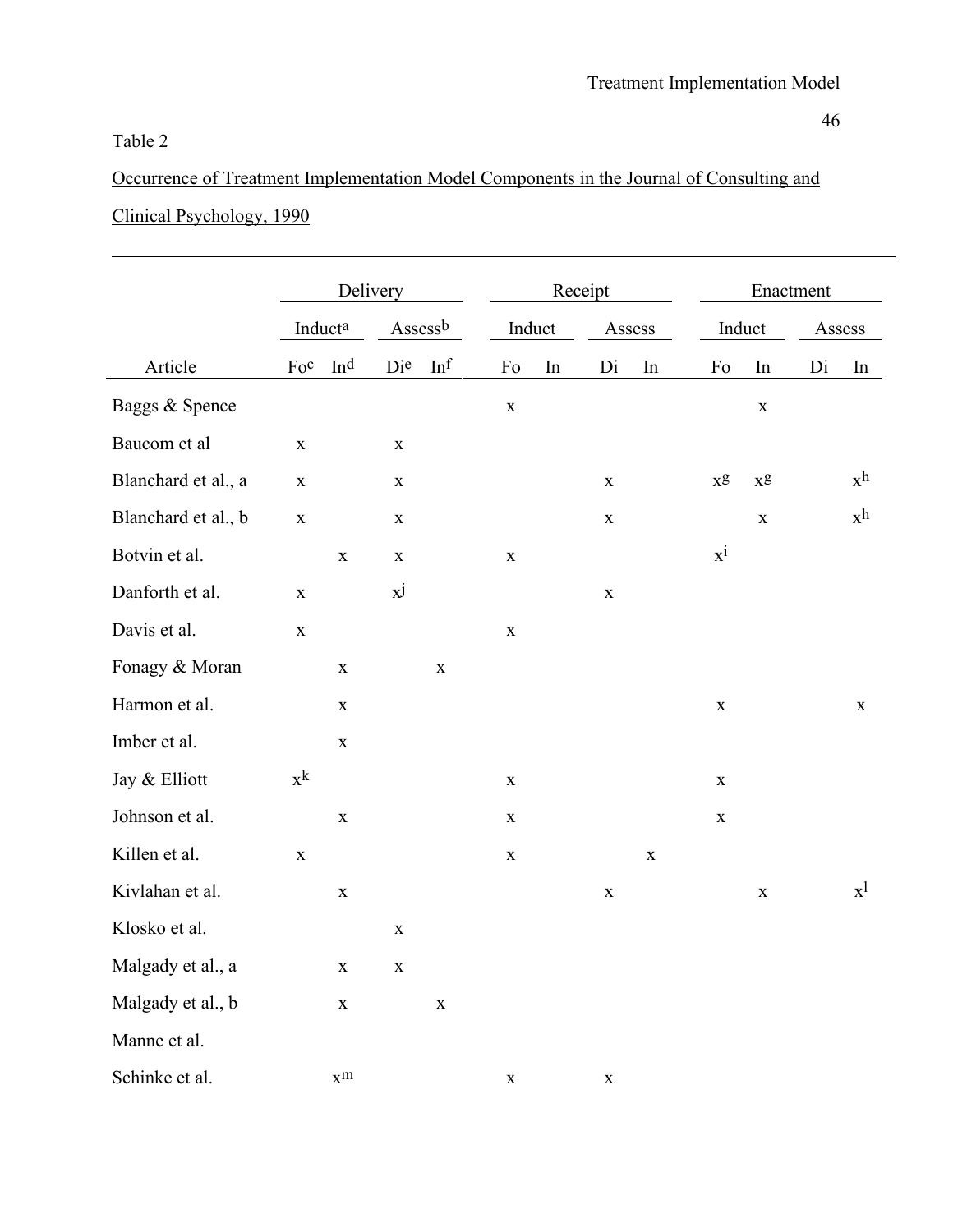| I |  |
|---|--|
|---|--|

|               | Delivery                           |                        | Receipt  |          | Enactment |             |  |  |
|---------------|------------------------------------|------------------------|----------|----------|-----------|-------------|--|--|
|               | Inducta                            | Assessb                | Induct   | Assess   | Induct    | Assess      |  |  |
| Article       | In <sup>d</sup><br>Fo <sup>c</sup> | Inf<br>Di <sup>e</sup> | Fo<br>In | Di<br>In | Fo<br>In  | Di<br>$\ln$ |  |  |
| Telch et al.  | $\mathbf X$                        |                        |          |          | X         | X           |  |  |
| Turner et al. | X                                  | X                      | X        |          | $x^n$     | X           |  |  |
| Weisz et al.  |                                    |                        |          |          |           |             |  |  |

aInduct tracks if the author employed induction strategies to increase the likelihood that satisfactory delivery, receipt, or enactment occurred. <sup>b</sup>Assess tracks if the author conducted an assessment of the implementation of delivery, receipt, or enactment . <sup>c</sup>Fo records if the author employed formal methods of delivery, receipt, or enactment induction. Examples are written treatment manuals or mock therapy training sessions for delivery, written handouts summarizing key therapy points for receipt, and written homework assignments for enactment. <sup>d</sup>In records if the author employed informal methods of delivery, receipt, or enactment induction. Examples are verbal reminders to therapists to include all treatment procedures for delivery, verbal prompts to patients to attend to salient therapy ingredients for receipt, and verbal requests to patients to practice therapy techniques for enactment. eDi indicates delivery, receipt, or enactment was assessed directly, leaving little doubt as to the certainty of its findings. <sup>f</sup>In indicates delivery, receipt, or enactment was assessed indirectly, and thereby is unable to erase all doubt as to the certainty of its findings. gSubjects were given audio tapes to help facilitate home enactment in two of the three treatment groups. hOf the three treatment groups, two assessed homework indirectly, and one just reminded subjects to practice homework. <sup>i</sup>The treatment was implemented in elementary and junior high class rooms. It is assumed that some type of homework was assigned, but there was no report of how it was assessed. JTreatment was assumed to be directly measured; however, there was not enough information reported in the article to be certain. The treatment administered consisted of an exercise program.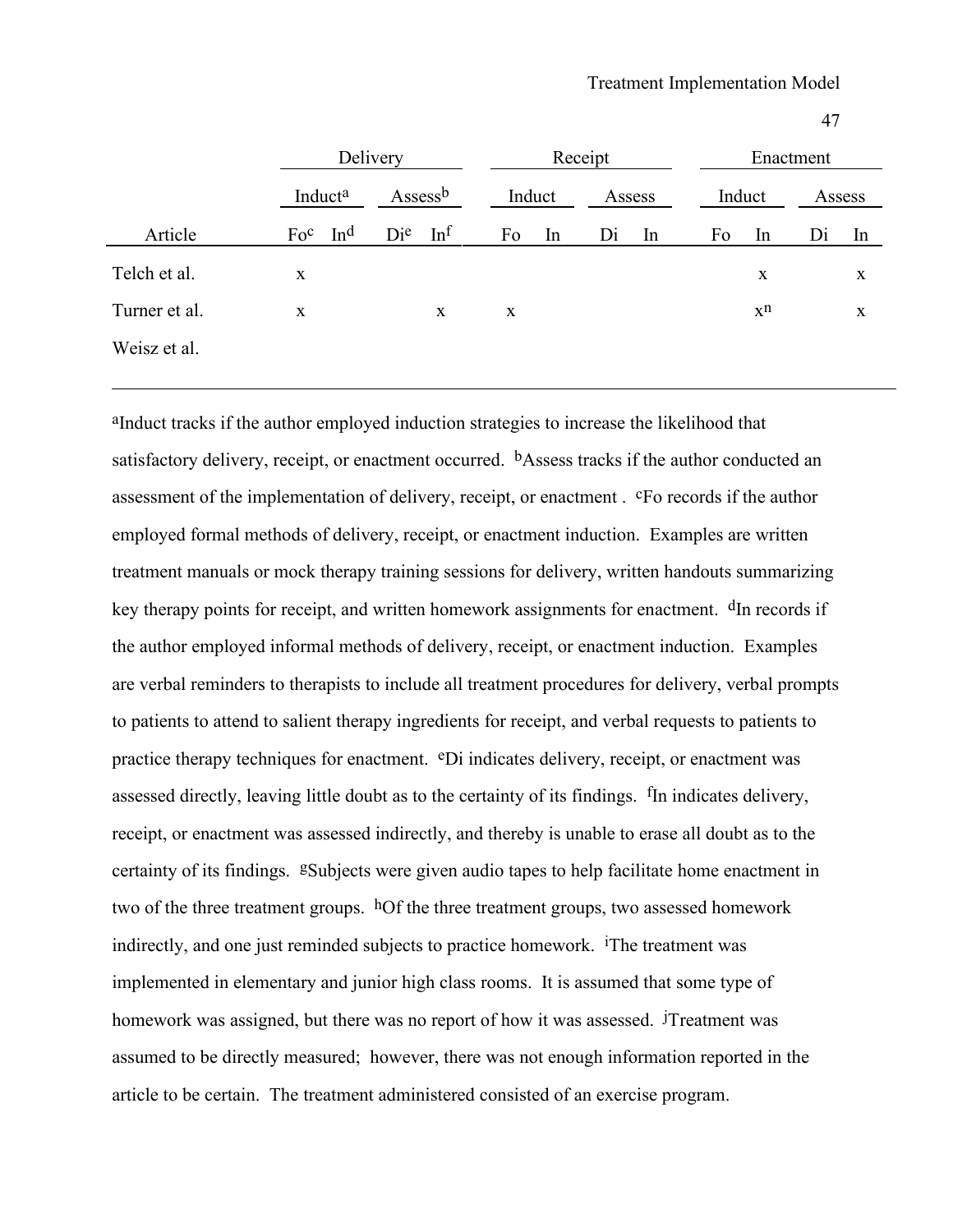Experimenters monitored the children utilizing the ergometers, but it was not reported they determined if the treatment was delivered correctly. <sup>k</sup>The treatment was divided into three components. The first was a videotape, which is a formal induction. However, the other two components had no special induction associated with them. <sup>1</sup>One of the two treatment groups used a self-report measure; the other had no reported homework. mOne of two treatment groups consisted of reading a comic book. While this comic book itself was concrete, guidelines to run the other group were informal. nSubjects kept logs of homework activity in two of the three treatment groups.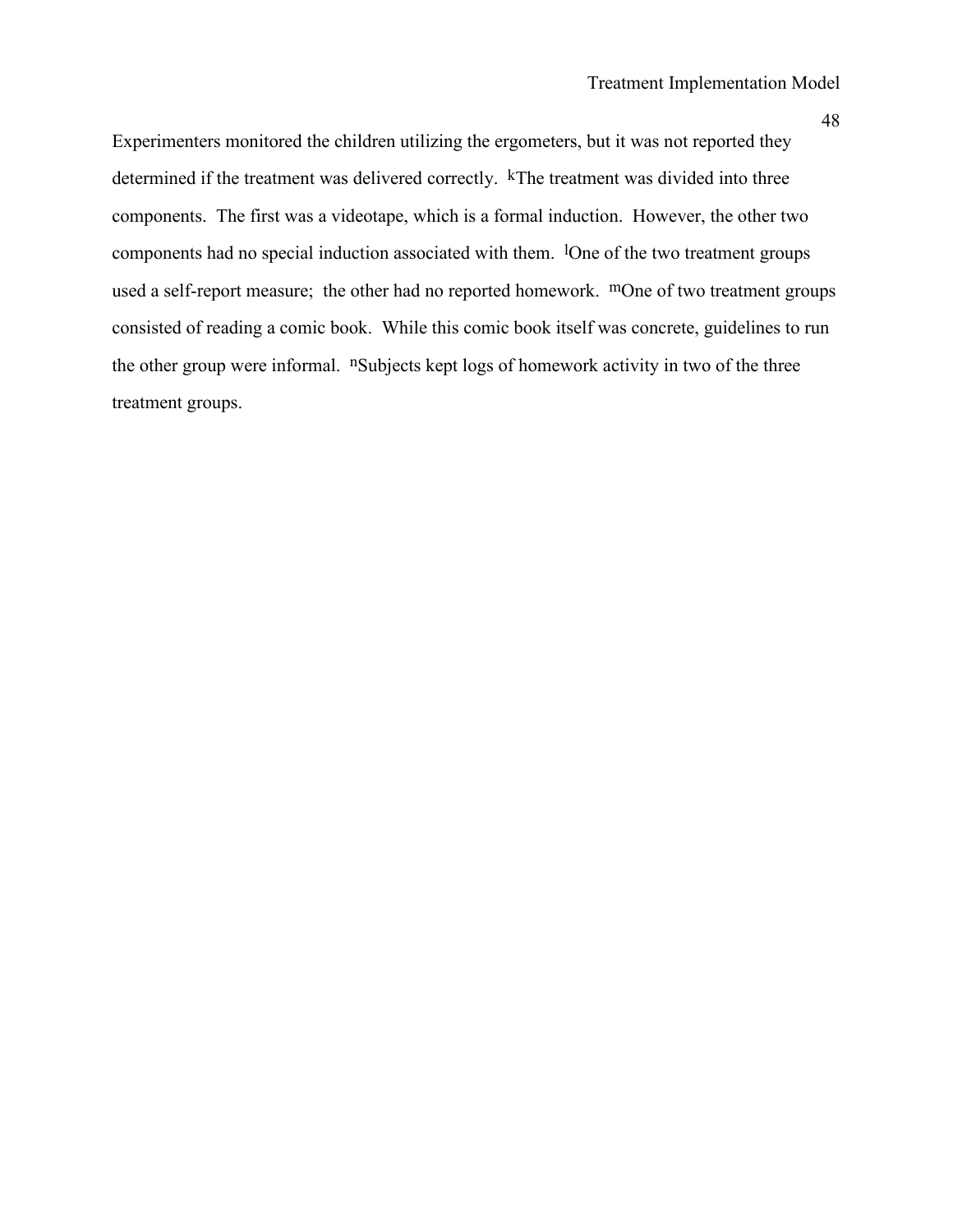# Figure Caption

Figure 1. Example of form employed for delivery assessment. The degree of presence of weighted negative behaviors, i. e., treatments not intended, are subtracted from degree of presence of weighted intended behaviors to quantify the accuracy of treatment delivery.